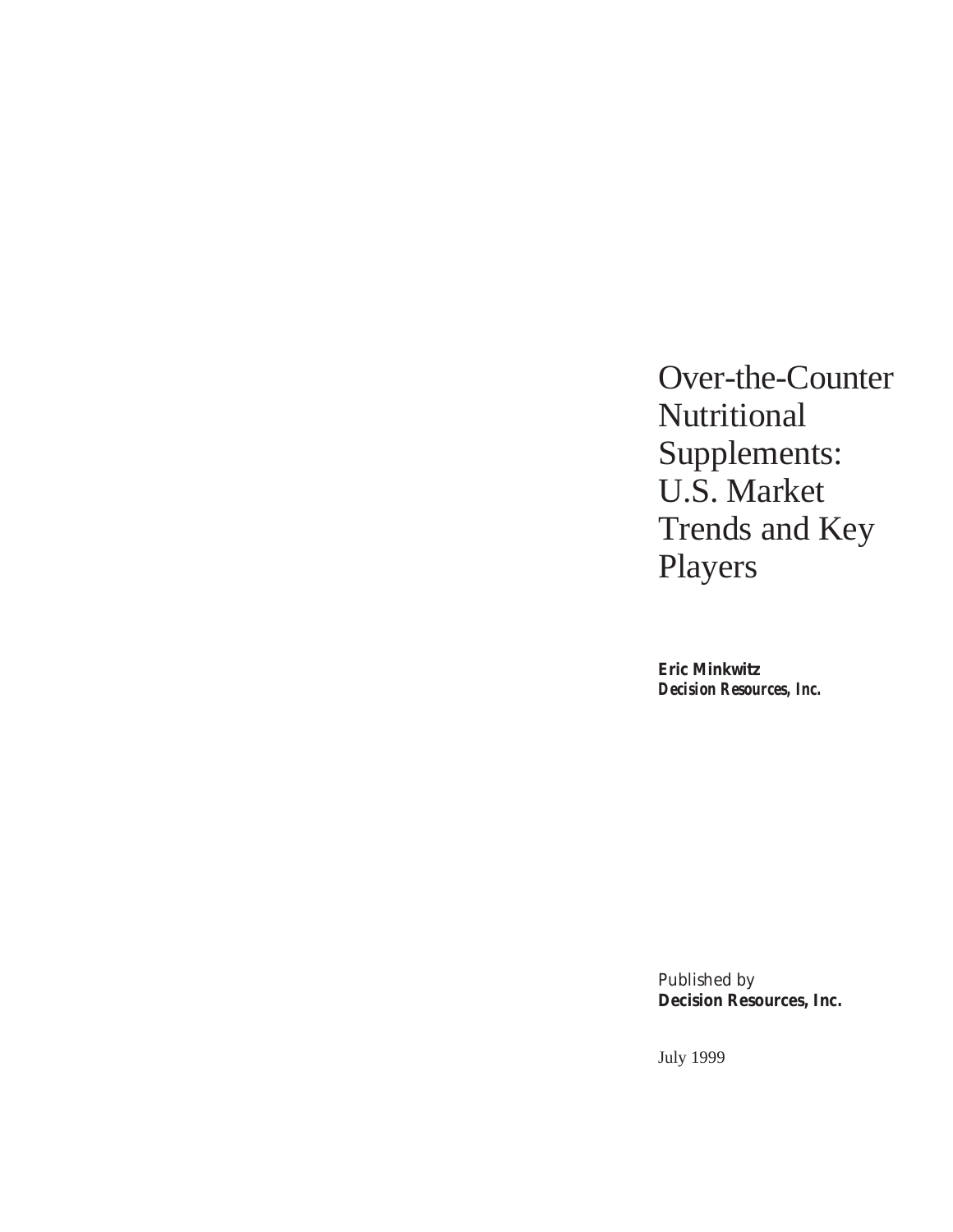# *Contents*

| 2.        | Introduction: Nutritional Supplements Grow in Popularity 2              |
|-----------|-------------------------------------------------------------------------|
| <b>3.</b> |                                                                         |
|           |                                                                         |
|           | Dietary Supplement Health and Education Act Definition. 5               |
| 4.        |                                                                         |
| 5.        |                                                                         |
|           | Factors Driving the Nutritional Supplement Boom. 8                      |
|           |                                                                         |
|           | Positive Publicity About Supplements and Increased Consumer Interest 14 |
|           |                                                                         |
|           | Increased Funding for Vigorous Scientific Research 16                   |
|           |                                                                         |
|           |                                                                         |
|           |                                                                         |
|           |                                                                         |
|           |                                                                         |
|           |                                                                         |
|           |                                                                         |
|           |                                                                         |
|           |                                                                         |
|           |                                                                         |
|           |                                                                         |
|           | Supply-and-Demand and Crossover Phenomena 26                            |
|           |                                                                         |
|           |                                                                         |
| 6.        | Pharmaceutical and Chemical Company Involvement 31                      |
| 7.        |                                                                         |
| 8.        |                                                                         |
|           | Manufacturers of Fine Ingredients/Raw Materials 37                      |
|           |                                                                         |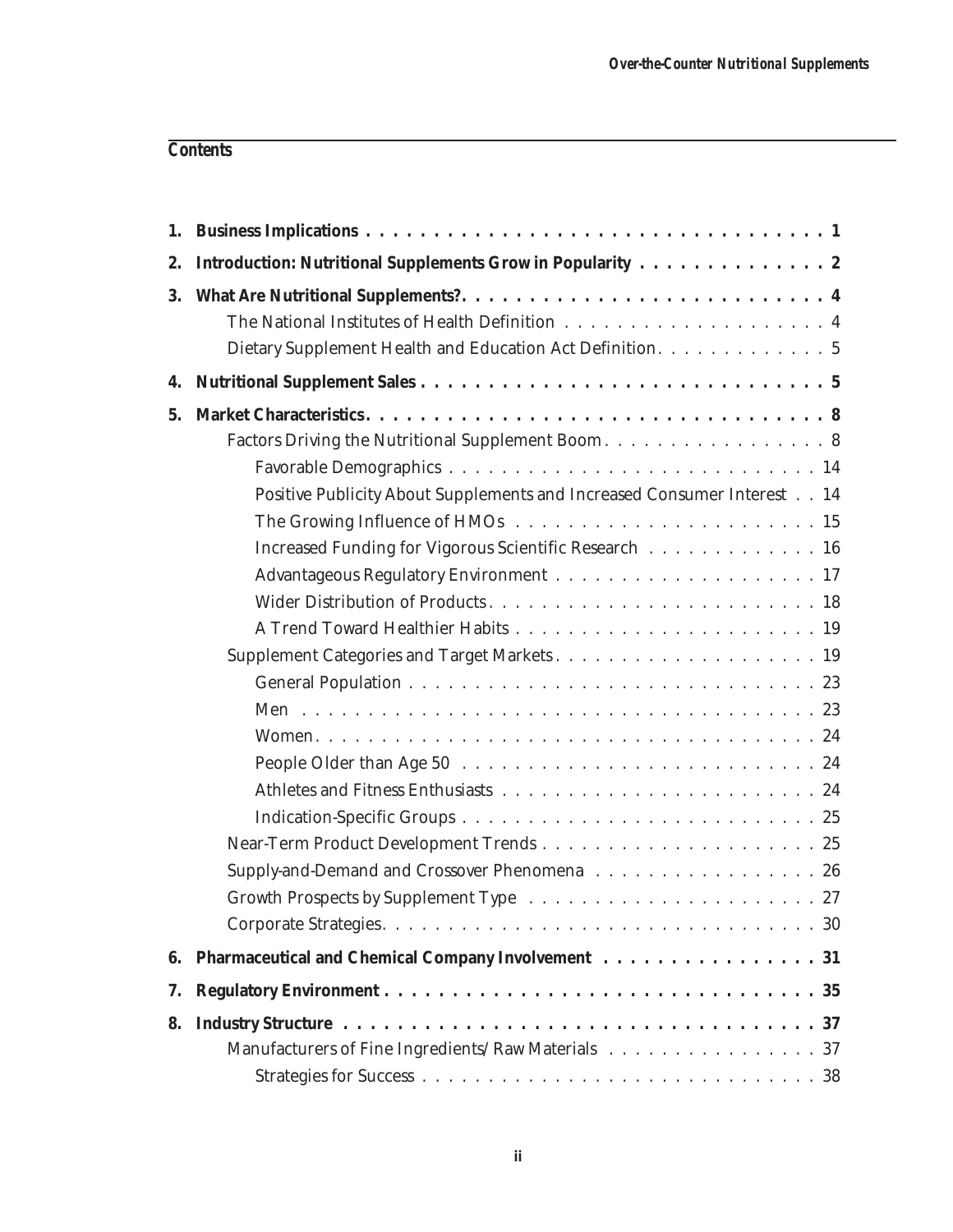| Supplement Product Formulators and Marketers 50 |
|-------------------------------------------------|
|                                                 |
|                                                 |
|                                                 |
|                                                 |
|                                                 |
|                                                 |
|                                                 |
|                                                 |
|                                                 |
|                                                 |
|                                                 |
|                                                 |
|                                                 |
|                                                 |

**Keywords:** Alternative therapies, Chemical industry, Ginkgo, Herbal medicines, Herbal remedies, Kava kava, Nutraceuticals, Nutritional supplements, Over-the-counter dietary supplements, Pharmaceutical industry, Phytotherapy, R&D, Regulations, St. John's wort, Strategic planning

**Companies:** American Home Products, Ashland Chemical, Bio-Botanica, Botanicals International, General Nutrition Companies, Hauser, Leiner Health Products, M.W. International, Natrol, Natural Alternatives International, NBTY, Pfanstiehl Laboratories, Pharmavite, Quality Botanical Ingredients, Rexall Sundown, TwinLab, Weider Nutrition International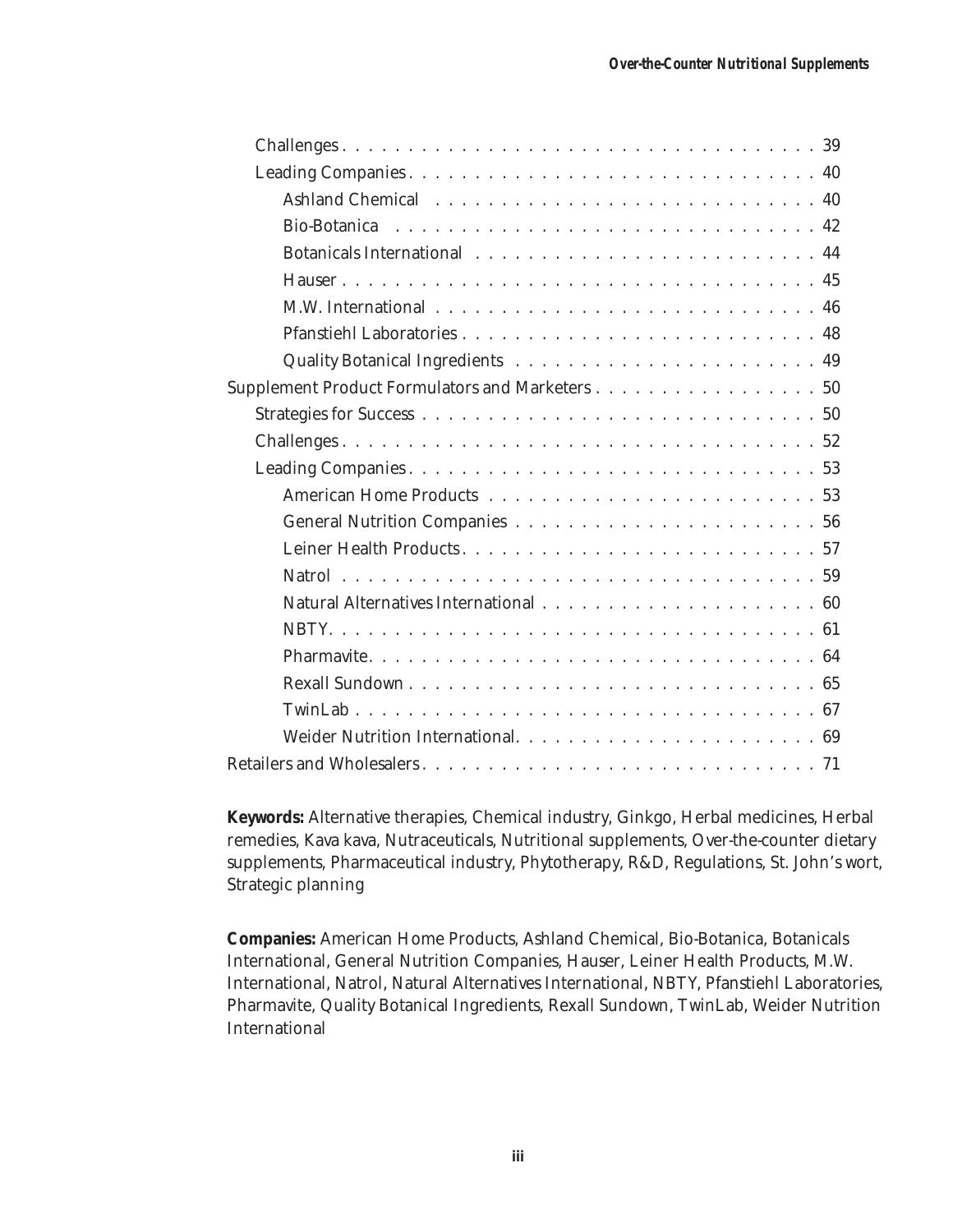# *Tables*

| Table 1. | Phytotherapy or Herbalism Products (per NIH definition). 6                                                      |
|----------|-----------------------------------------------------------------------------------------------------------------|
| Table 2. | Orthomolecular Medicine Products (per NIH definition) 7                                                         |
| Table 3. | Top 50 Nutritional Supplements in the U.S. Market, Their Purported                                              |
| Table 4. | Target Groups/Conditions for Selected Supplements. 20                                                           |
| Table 5. | Promising New Supplements for the U.S. Market 28                                                                |
| Table 6. | Selected Acquisitions, Partnerships, and New Business Units Among<br>Pharmaceutical and Supplement Companies 33 |
| Table 7. | Leading U.S. Suppliers of Botanical Raw Materials 41                                                            |
| Table 8. | Leading U.S. Supplement Manufacturers and Marketers 54                                                          |
| Table 9. |                                                                                                                 |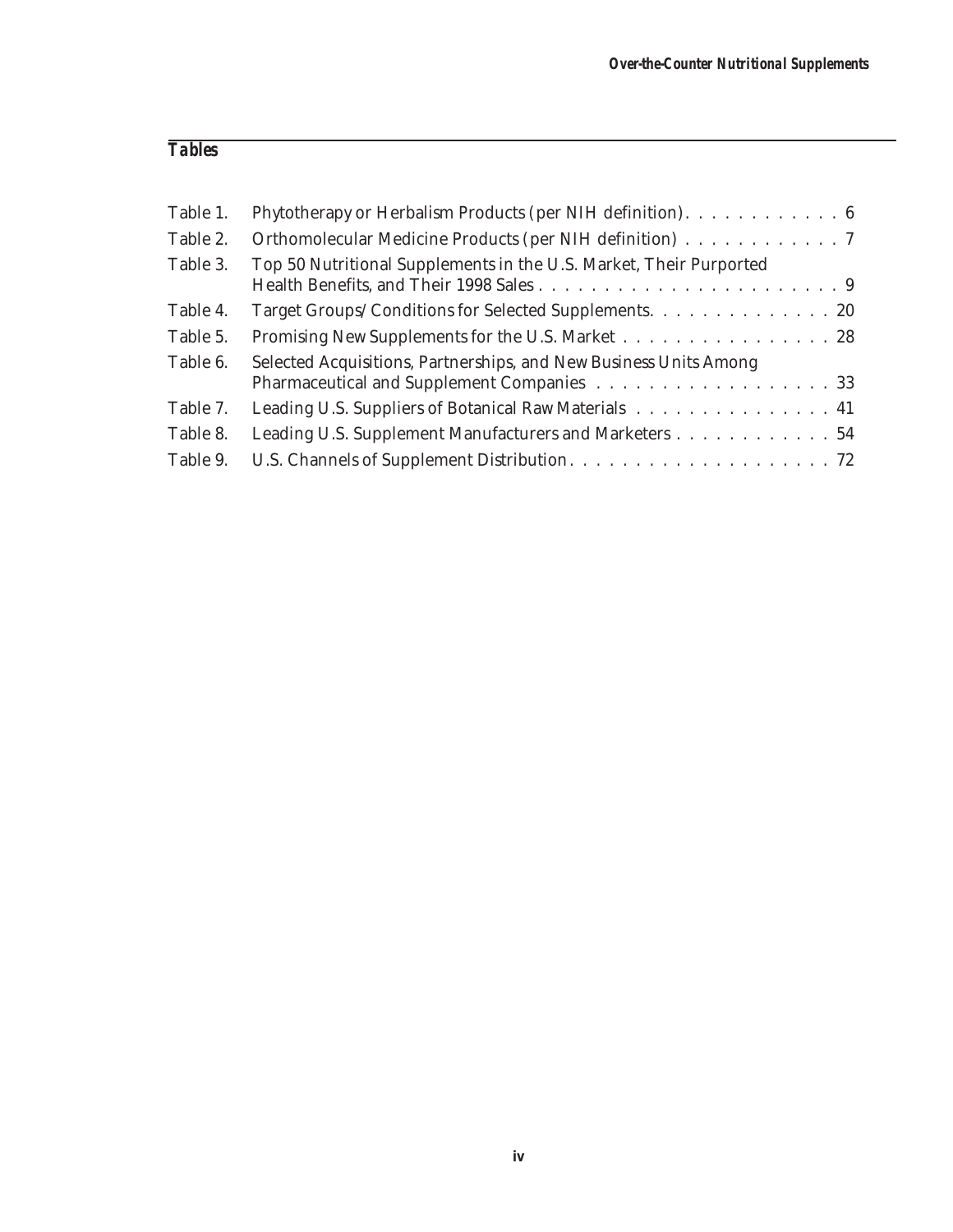### *1. Business Implications*

- In 1998, sales of over-the-counter nutritional supplements reached approximately \$13.66 billion in the United States. We expect the annual growth rate for this industry to continue at 11-13% from 1998 to 2001, and then slow to a more moderate rate of 7-11% for 2001-2003.
- Because of new scientific evidence that supports their efficacy, and because of positive media attention, nutritional supplements are moving from the status of alternative medicine to that of legitimate health remedies. Other factors—such as the aging of the U.S. population, increased consumer awareness, favorable changes among HMOs and regulatory agencies, and wider distribution and penetration of products—will continue to create market opportunities for both raw material suppliers and supplement formulators.
- St. John's wort, ginkgo biloba, and kava kava—supplements currently popular in the United States—are crossover products that have a longer track record in the mature markets of Europe. The next blockbuster products for the U.S. market may also be crossovers from Europe, but new supplements that carry certification of quality and serve multiple applications could be popular as well.
- Raw material manufacturers must master dramatic fluctuations in their incoming supply of herbs in order to have a consistent reserve of fresh, potent, high-quality botanicals and herbs. Raw material manufacturers that employ techniques such as counter cropping, product specialization, innovative quality analysis, product branding, and advanced milling and extraction methods are likely to have a secure and prosperous business through the early 2000s.
- The recent entrance of large, highly capitalized pharmaceutical companies such as American Home Products, Bayer, and Warner-Lambert into the supplement arena may mark the start of a larger trend. Traditional drug companies will begin to leverage their research, development, and marketing power and brand recognition to broaden their product portfolios with a variety of nutritional supplement formulations.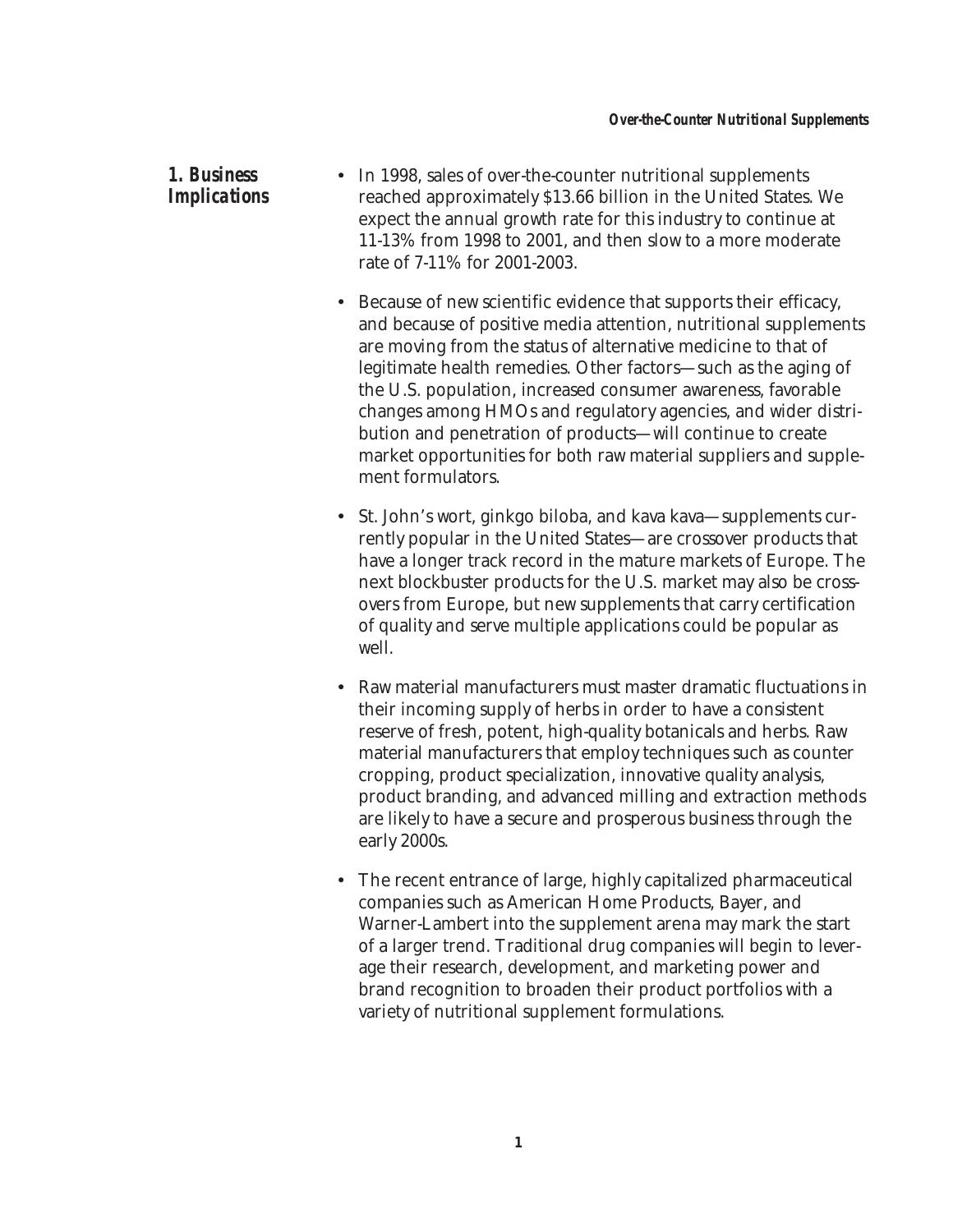• As more supplement formulators and distributors enter the marketplace, companies must continually modify the way they do business in order to stay competitive. Strategies such as releasing innovative products on a timely basis, launching multipleingredient formulas, providing scientific evidence to support a product's claims of efficacy and safety, and tactfully embracing the prospect of being acquired by a pharmaceutical or chemical company conglomerate could prove to be successful business practices.

Over-the-counter (OTC) nutritional supplements, also called OTC dietary supplements, are becoming so popular in the United States that most analysts expect the industry to grow at an annual rate of 11-13% between 1998 and 2001, followed by a more moderate growth rate of 7-11% for 2001-2003. Prior to 1998, the annual growth had been approximately 8%. We estimate that the U.S. market for nutritional supplements was \$13.66 billion in 1998. The U.S. supplements market is not as mature as the European market, in which nutritional supplements have been well established for more than 80 years in countries such as Germany and France. Analysts expect that the European market, believed to be somewhat larger than the U.S. market, will grow at a slower pace—8-10% per year between 1998 and 2003. Nevertheless, the worldwide nutritional supplement industry is enjoying remarkable growth, and, as consumers continue to take self-directed measures to improve their health and prevent disease, raw material suppliers, supplement manufacturers and formulators, food processors, retailers, and pharmaceutical industry giants will be jockeying to take advantage of the industry's momentum.

> Between 1997 and 1998, the number of U.S. consumers buying nutritional supplements reportedly increased by 18 million. In addition to growing in number, the customer base is becoming more experienced and more educated. Consumers are looking for a greater variety of multinutrient products, they are demanding products that have clinical data to support claimed health benefits, and they are showing a preference for products that are manufactured by reputable, well-known companies.

> The U.S. nutritional supplement industry is still young and highly fragmented, but with a growing customer base, a number of untapped consumer groups, and increasing competition among raw

*2. Introduction: Nutritional Supplements Grow in Popularity*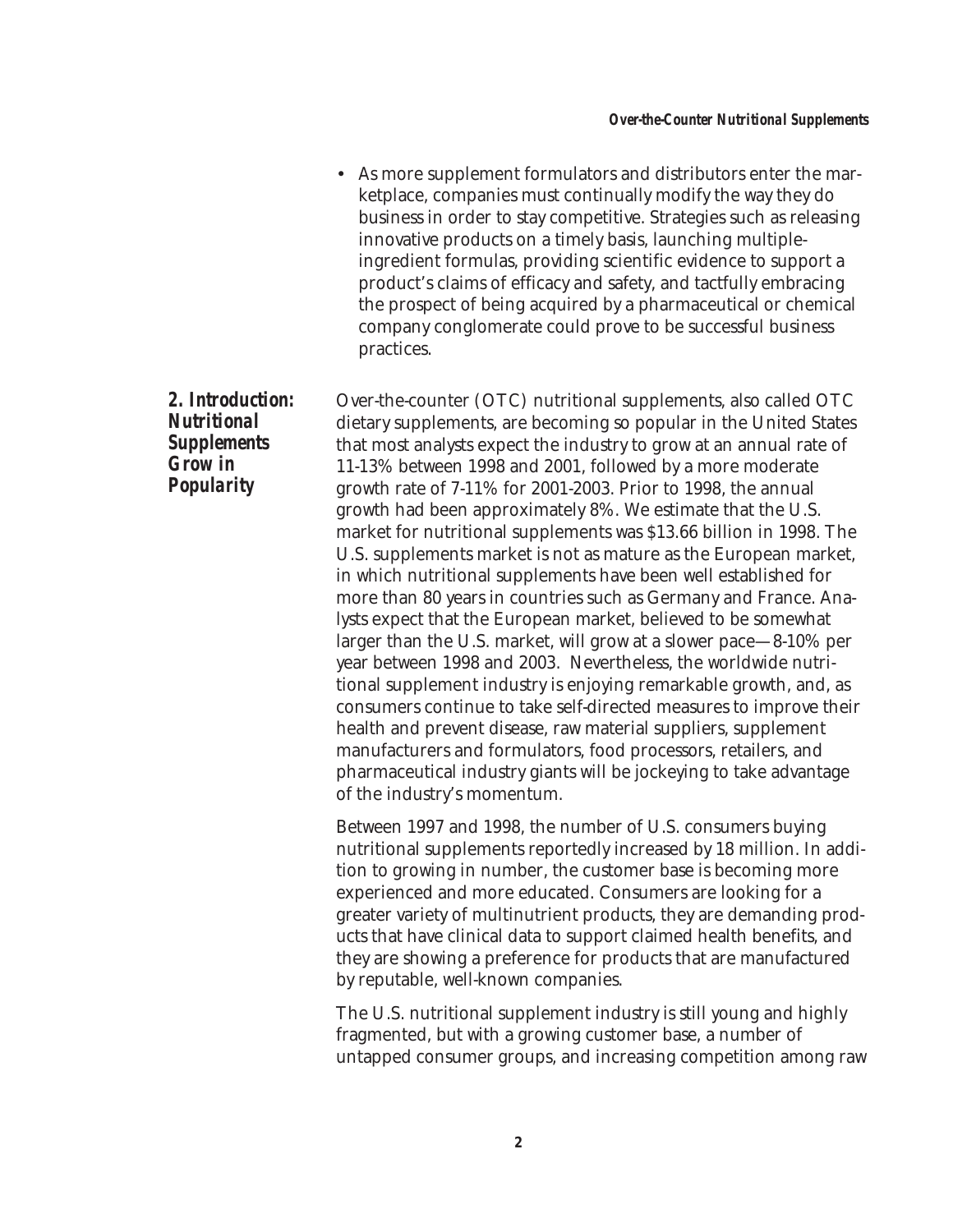materials suppliers, formulators, and retailers, the future looks promising and dynamic for consumer and supplier alike. Competition is surging as more participants enter the market, but the supplement companies that employ a strategy that combines scientific research, highly specialized processing techniques, and timely, innovative products are certain to rise to the top of the rapidly evolving competitive environment.

According to *Natural Foods Merchandiser*, multivitamins were the most popular nutritional supplement category in the United States in 1998. Nevertheless, interest in herbal remedies is steadily growing. In 1997, 10% of the U.S. population used garlic, ginseng, or ginkgo biloba—by far the three most popular herbal preparations in both 1997 and 1998. Demand for other herbals (e.g., St. John's wort) increased by 100-140% between 1997 and 1998, according to *Chemical Market Reporter*. Well-educated and affluent members of the expanding group aged 50 and older are seeking the latest natural remedies to combat age-related conditions and to promote mental clarity and physical performance. As knowledge of herbal and other OTC health remedies builds, so will demand for products that are effective, safe, high in quality, and competitively priced.

Longer-term prospects for the nutritional supplement industry are less certain. Because supplements are distributed through seven different channels (pharmacy/drugstores, high-volume retail grocery/supermarkets, network marketing and mail order, health food supermarkets, vitamin/supplement stores, gyms and health clubs, and health food stores), visibility of supplements in the marketplace is approaching a point of saturation. Pricing pressures and brand consolidation may also slow market growth. As the market matures, supplement manufacturers and suppliers will need to focus not only on strategies to convince skeptical consumers that supplements are effective but also on ways to increase consumption levels among existing customers.

This report examines some of the more popular nutritional supplements and the market forces that are driving the supplement industry in the United States. We discuss the structure of the industry, forecast consumer and industry trends, analyze the challenges posed by an evolving competitive landscape, and investigate the successful business practices of leading raw materials manufacturers and supplement formulators and marketers.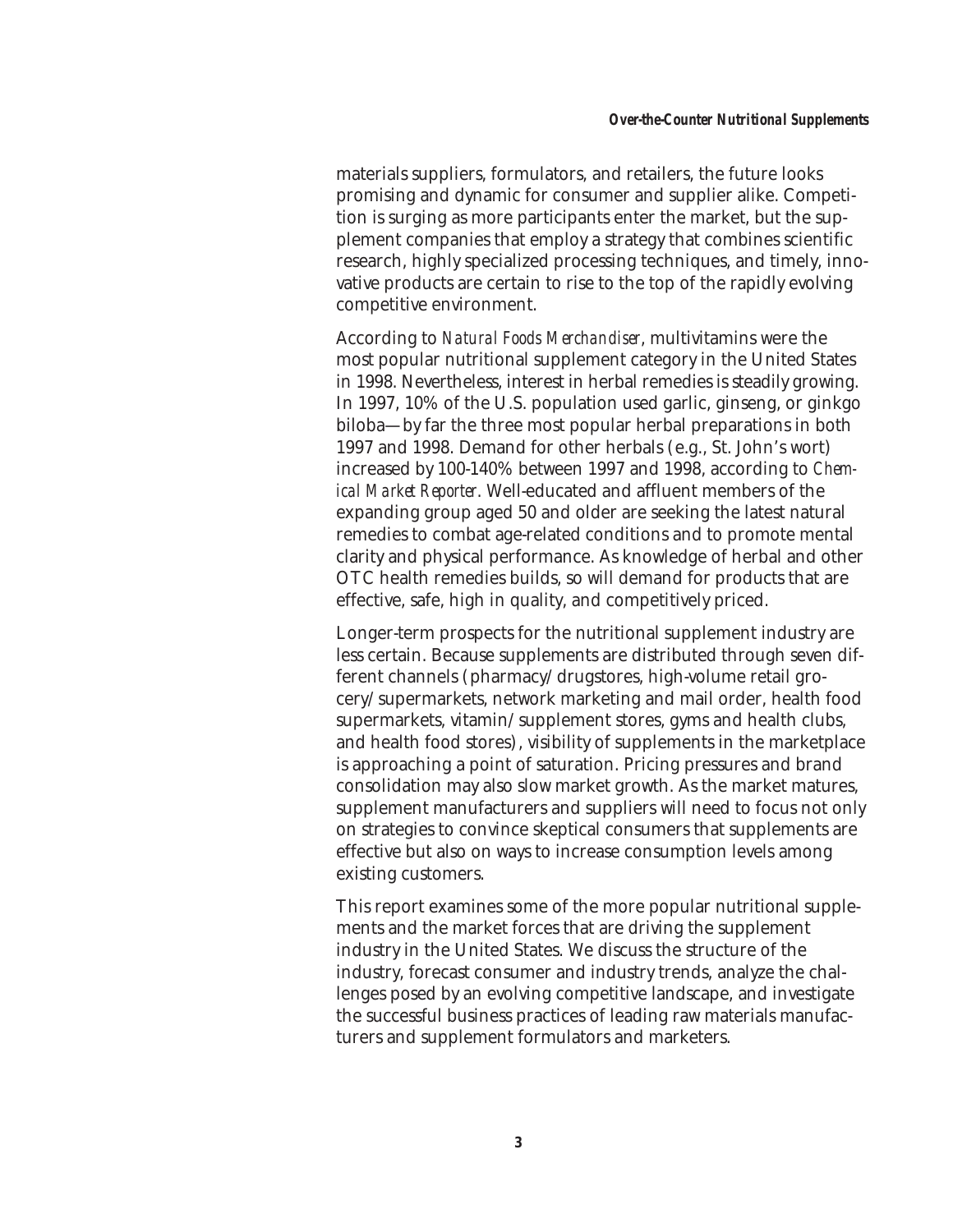#### *3. What Are Nutritional Supplements?*

Nutritional supplements, along with functional foods and medical foods, make up a category of consumables called nutraceuticals.<sup>1</sup> According to the U.S. Dietary Supplement Health and Education Act (DSHEA) of 1994, nutraceuticals are nutritionally or medicinally enhanced "foods or parts of food that provide health benefits, including the prevention and treatment of disease." We estimate that the overall U.S. nutraceutical market (including functional foods, medical foods, nutritionally fortified foods, and all nutritional supplements and nutritional food additives) reached approximately \$250 billion in 1998 and will grow at an annual rate of 15-20% between 1998 and 2003. This growth rate will closely match that of the dietary supplement segment. The nutritional supplements examined in this report, as well as other supplements and nutritional products, are consumed separately as extracts or tablets or are added to functional foods.<sup>2</sup>

Estimates of the size of the nutritional supplement market and the expected growth rate for this industry vary according to how nutritional supplements are defined. To clarify what is included in our definition of nutritional supplements, we have adopted terminology from the National Institutes of Health (NIH) and DSHEA.

*The National Institutes of Health Definition*

The NIH Office of Alternative Medicine classifies a variety of complementary, alternative, and unconventional medical practices and therapies. Among the categories described by the NIH are biologically based therapies, a grouping that includes four subcategories:

- *Phytotherapy or herbalism.* This category includes plant-derived preparations that are used for therapeutic and preventive purposes. The compounds contained in these products are considered to have medicinal properties.
- *Special diet therapies*. This segment includes alternative dietary approaches and distinct dietary modifications, such as vegetarian and Mediterranean diets, that are applied as alternative therapies for treating risk factors or chronic disease.

<sup>1.</sup> For analysis of the overall nutraceuticals market, see "Roadmaps to Market: Commercializing Functional Foods and Nutraceuticals." *DR Reports,* Decision Resources, Inc., August 1998.

<sup>2.</sup> For detailed analysis of the nutraceutical additives market, see "Nutraceuticals." *Specrum Special Reports*, December 1998.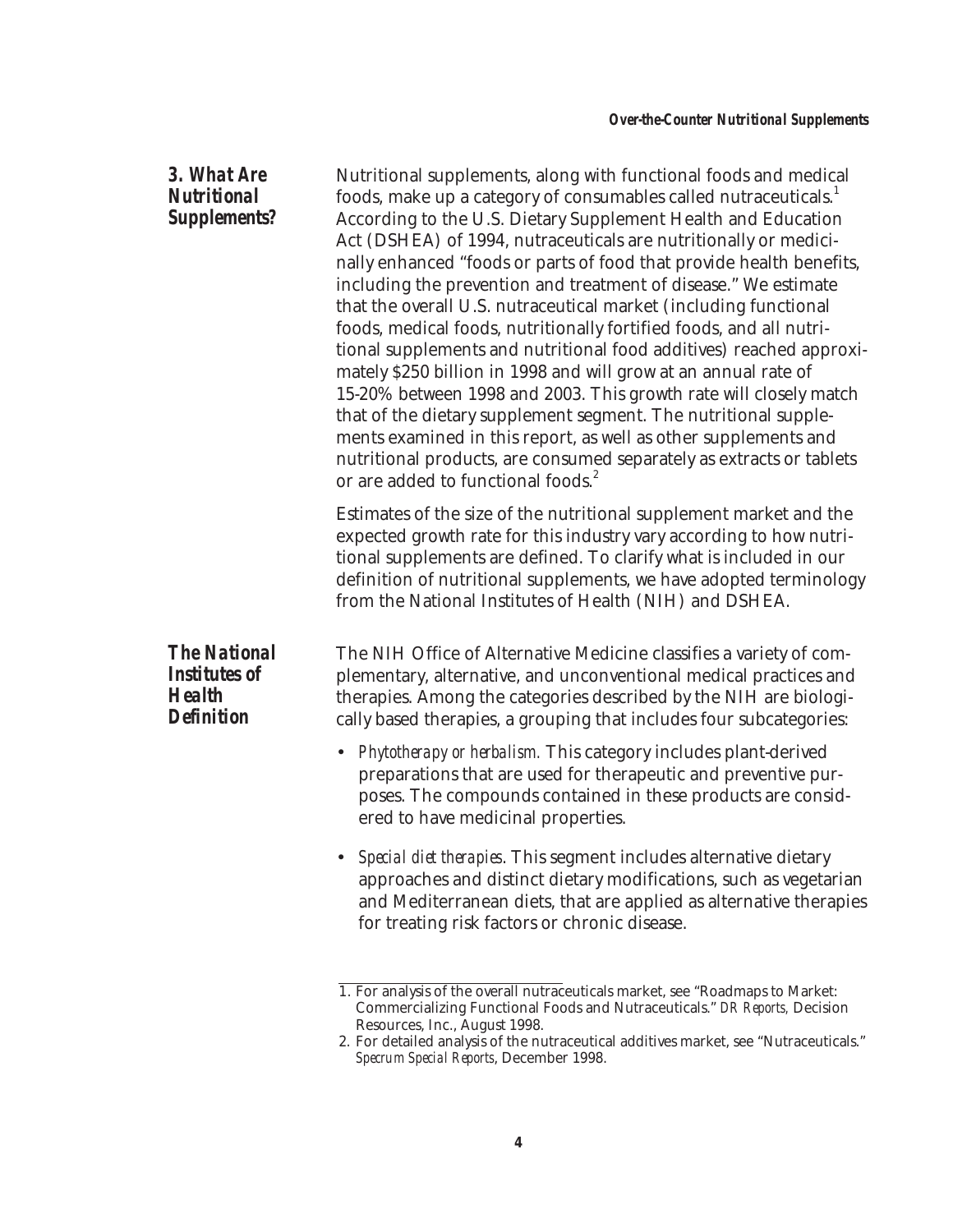- *Orthomolecular medicine*. This designation refers to non-plantderived products that are used as nutritional and food supplements for preventive or therapeutic purposes. These therapies are often used in combinations and at high doses.
- *Pharmacological, biological, and instrumental interventions*. This category includes products and procedures (e.g., cell therapy, cartilage, enzyme therapy) that are applied in an unconventional manner.

| <b>Dietary</b>                                                                      | The 1994 DSHEA defines nutritional supplements as follows:                                                                                                                                                                                                                                                                                                                                                                                                                                                                                                                                                                                                                                                                                                                                                   |  |  |  |  |
|-------------------------------------------------------------------------------------|--------------------------------------------------------------------------------------------------------------------------------------------------------------------------------------------------------------------------------------------------------------------------------------------------------------------------------------------------------------------------------------------------------------------------------------------------------------------------------------------------------------------------------------------------------------------------------------------------------------------------------------------------------------------------------------------------------------------------------------------------------------------------------------------------------------|--|--|--|--|
| <b>Supplement</b><br><b>Health and</b><br><b>Education Act</b><br><b>Definition</b> | [A] product intended to supplement the diet that<br>bears or contains a vitamin; a mineral; an herb<br>or other botanical; an amino acid; a dietary sub-<br>stance for use by man to supplement the diet by increasing<br>the total dietary intake; or a concentrate, metabolite,<br>constituent, extract, or combination [of any of the afore-<br>mentioned ingredients].                                                                                                                                                                                                                                                                                                                                                                                                                                   |  |  |  |  |
|                                                                                     | This report examines the major phytotherapy/herbalism products<br>and orthomolecular medicine products that are driving the OTC<br>nutritional supplement industry. Because this report covers supple-<br>ments that have recently recorded impressive sales or that are likely<br>to record such sales, it includes several products that are not in the<br>NIH definition. For example, the NIH does not recognize the<br>high-selling supplements creatine monohydrate, chromium, or<br>omega 3-fatty acids as supplements. Table 1 lists herbs in the<br>phytotherapy/herbalism NIH category. Table 2 lists nutrients in the<br>orthomolecular medicine NIH category. Our definition includes<br>the 50 top-selling supplements, which comprise some<br>phytotherapies and some orthomolecular products. |  |  |  |  |
| 4. Nutritional<br><b>Supplement Sales</b>                                           | In 1998, nutritional supplements represented the fastest-growing<br>segment of the \$25.3 billion U.S. natural food and beverage<br>industry. This segment is expected to maintain this distinction well<br>into the next century. The natural food and beverage sector<br>accounted for 2.4% of total food dollars spent in the United States<br>in 1998, and this sector is expected to grow at an annual rate of 20%<br>between 1998 and 2003. In 1998, the U.S. market for nutritional<br>supplements reached \$13.66 billion, and the annual growth rate for<br>this market is expected to be 11-13% over the next three years,                                                                                                                                                                         |  |  |  |  |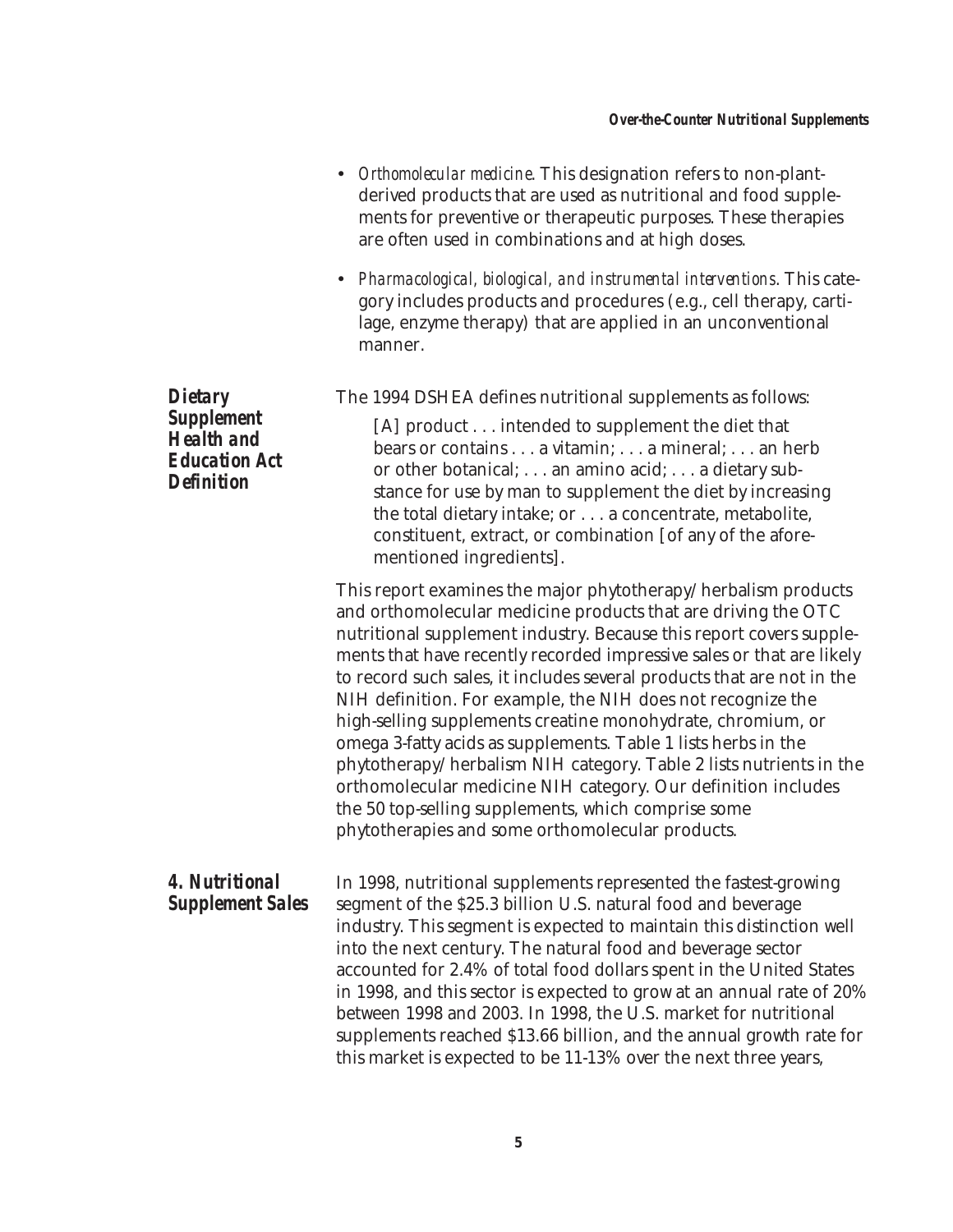#### *Table 1. Phytotherapy or Herbalism Products (per NIH definition)*

Bee pollen Bilberry **Vaccinium myrtillus** Capsicum Cat's claw Uncaria tomentosa Dong quai *Angelica sinensis*<br>1999 Echinacea Echinace*a purpur* Evening primrose Fenugreek<br>Feverfew Garlic **Garlie Allium sativum** Ginger **Ginger** Zingiber officinale Ginkgo biloba Asian ginseng **Panax ginseng** Green tea Hawthorn **Crataegus oxyacantha** St. John's wort **Example 2** Hypericum perforatum Kava kava **Piper methysticum** Mahonia aquifolium Marshmallow Mistletoe Oleum menthaepiperitea Tea tree oil Turmeric Nettle Urtica diocia Valerian Valeriana officinalis Witch hazel Yohimbe

#### **Common Name** Scientific Name

Aloe vera Aloe ferox, A. barbadensis

Echinacea purpurea and related species<br>Oenothera biennis

Tanacetum parthenium

Licorice root **Glycyrrhiza** glabra and G. uralensis

Psyllium Plantago ovata and P. major Saw palmetto Serenoa repens, Sabal serrulata

*Source: NIH Office of Alternative Medicine Clearinghouse, 1998.*

Decision Resources, Inc.

followed by a more moderate rate of 7-11% for 2001-2003. Vitamins accounted for \$5.62 billion in 1998, herbals and botanicals for approximately \$4.17 billion, sports supplements for \$1.37 billion, minerals for \$1.26 billion, and specialty/other formulas for \$1.24 billion. We expect that the nutritional supplement market will reach approximately \$22 billion in 2003.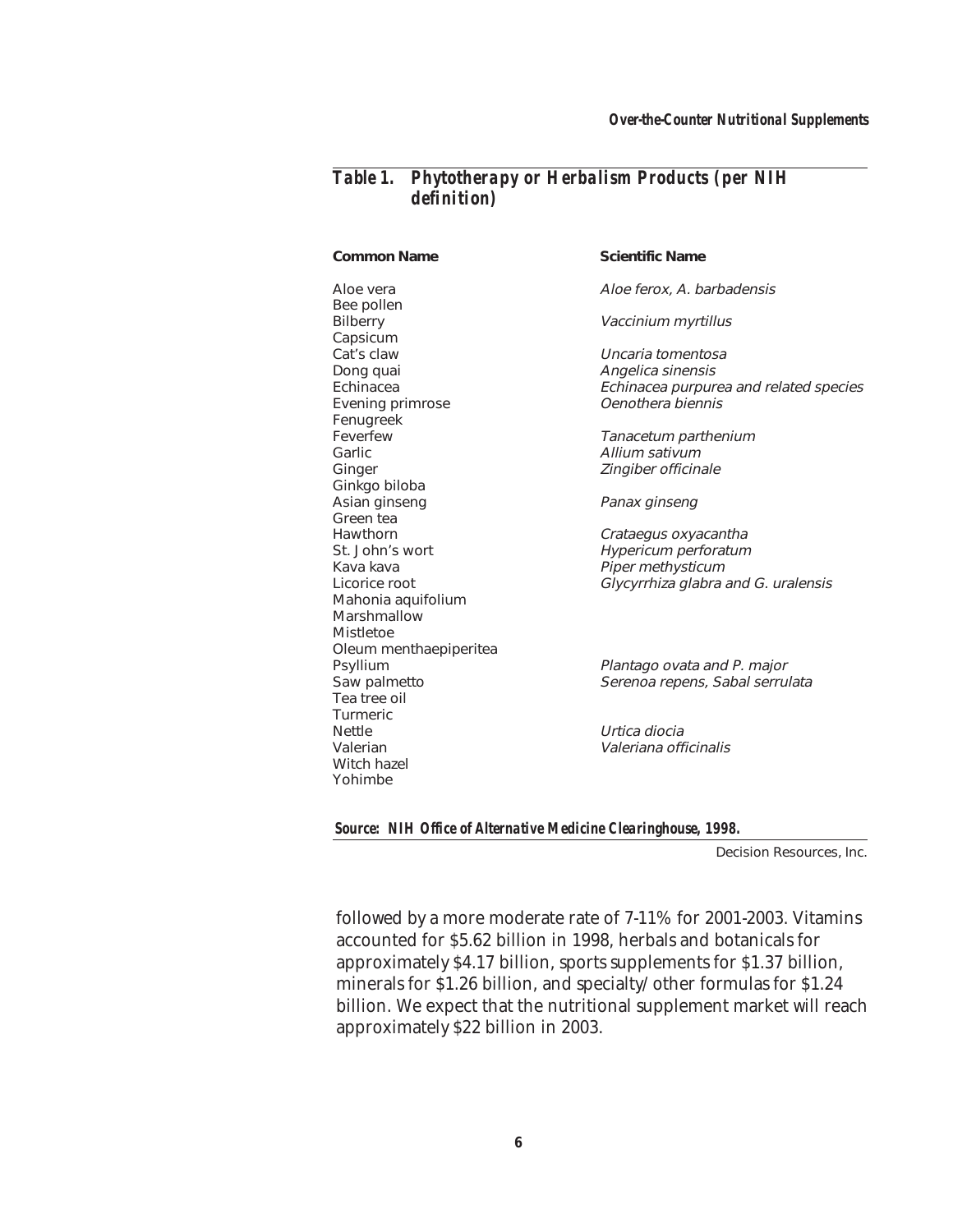#### *Table 2. Orthomolecular Medicine Products (per NIH definition)*

Biotin Boron Calcium **Carnitine** Carotenes Choline Chondroitin sulfate Coenzyme Q10 DHEA (Dehydroepiandrosterone) Fatty acids Folic acid Gamma-oryzanol

Glandular products Glucosamine sulfate Glutamine Inositol Iodine Iron Lipoic acid Lysine Magnesium Manganese Medium chain triglycerides Melatonin

Molybdenum Niacin Niacinamide Phenlalanine Phosphatidylserine Potassium **Probiotics** S-adenosylmethionine Selenium **Silicon Taurine** Tyrosine Vanadium

#### Vitamin A Vitamin B1 (Thiamin) Vitamin B2 (Riboflavin) Vitamin B5 (Pantothenic acid) Vitamin B6 (Pyridoxine) Vitamin C Vitamin D Vitamin E Vitamin K

#### *Source: NIH Office of Alternative Medicine Clearinghouse, 1998.*

Decision Resources, Inc.

Many natural products companies (i.e., companies manufacturing, formulating, or distributing natural consumables such as nutritional supplements, personal health care products, and organic foods) experienced strong sales through the first half of 1998 and then a gradual decline in sales as the year came to a close. According to industry analysts, the recent slowdown may be a result of either (1) an overcrowded marketplace and an oversupply of some supplements or (2) a correction period in which the nutritional supplement industry slowed down from its frantic pace of the past few years. We believe that over the next five years, the industry will experience a period of consolidation and then a phase of moderate growth.

The ten top-selling nutritional supplements in 1998 in the United States were multivitamins, vitamin C, vitamin E, calcium, ginseng, garlic, vitamin B6, creatine monohydrate, vitamin D, and ginkgo biloba. The top five botanicals used as bulk raw materials in 1998 were ginseng, garlic, echinacea, St. John's wort, and kava kava.

According to sales data for the first half of 1998, the hottest three supplement formulations were St. John's wort, children's herbals, and organ support herbals, such as garlic and chamomile products. The popularity of St. John's wort in the United States is beginning to approach that found in Germany, where the supplement is used by the mainstream medical profession to treat depression. Brain/circulation formulas, men's herbal formulas, and calmative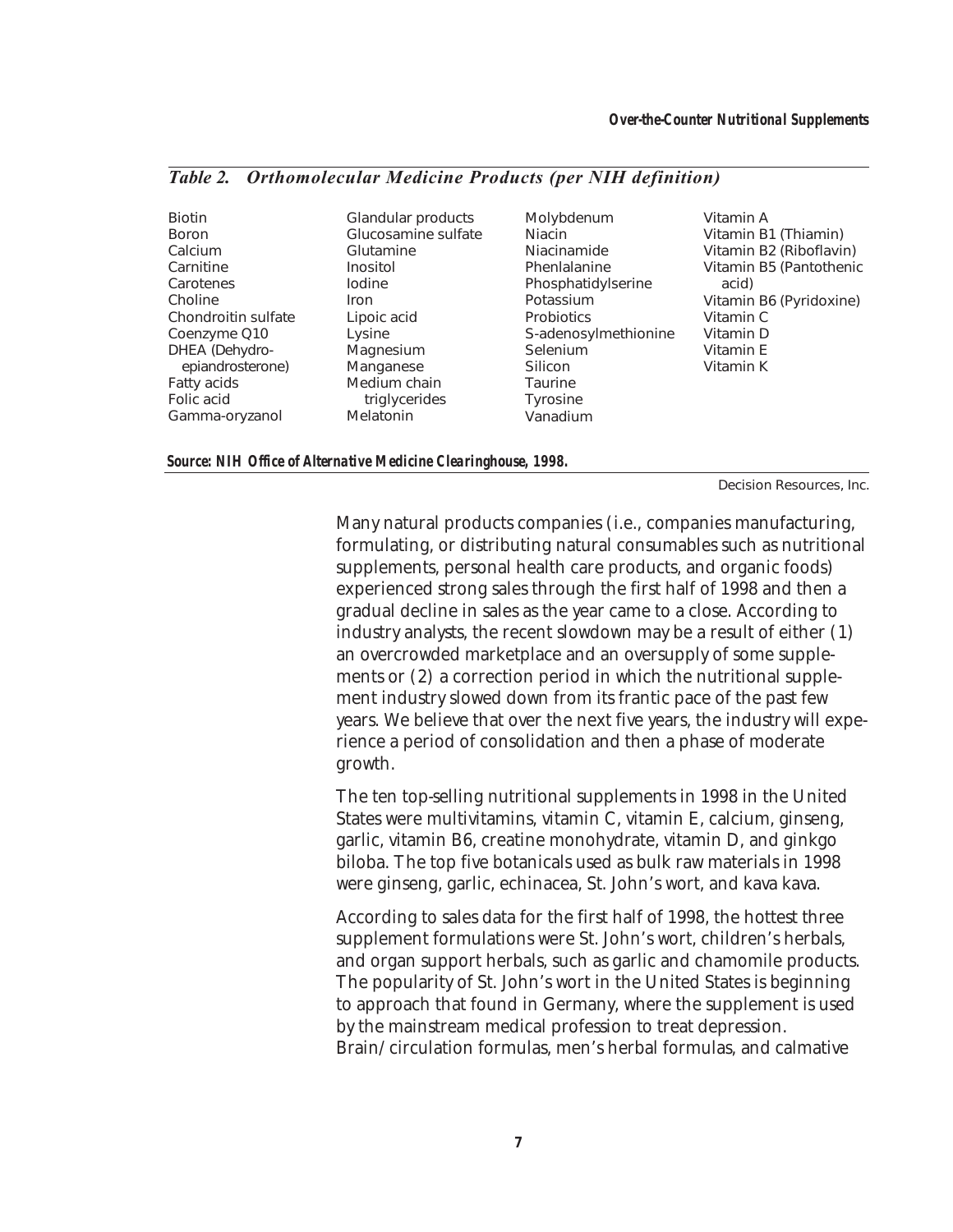|                                                                               | herbal formulas also showed impressive sales through the first half<br>of 1998.                                                                                                                                                                                                                                                                                                                                                                                                                                                                                                                                                                                                                                                                                                                                                                                                                                        |
|-------------------------------------------------------------------------------|------------------------------------------------------------------------------------------------------------------------------------------------------------------------------------------------------------------------------------------------------------------------------------------------------------------------------------------------------------------------------------------------------------------------------------------------------------------------------------------------------------------------------------------------------------------------------------------------------------------------------------------------------------------------------------------------------------------------------------------------------------------------------------------------------------------------------------------------------------------------------------------------------------------------|
|                                                                               | In terms of new sales (sales of supplements to first-time consumers)<br>in 1998, the top ten supplements, from one to ten, were vitamin E,<br>ginkgo biloba, glucosamine, calcium, vitamin C, kava kava, garlic,<br>St. John's wort, 5-hydroxy tryptophan (5-HTP), and selenium.                                                                                                                                                                                                                                                                                                                                                                                                                                                                                                                                                                                                                                       |
|                                                                               | Table 3 lists the top 50 nutritional supplements in 1998 in the<br>United States. In many cases, sales figures are estimated because<br>many supplement formulations are multiple-ingredient products<br>comprising combinations of nutrients, vitamins, minerals, and/or<br>botanicals.                                                                                                                                                                                                                                                                                                                                                                                                                                                                                                                                                                                                                               |
| 5. Market<br><i><b>Characteristics</b></i>                                    | This section discusses the trends that are fueling the popularity of<br>nutritional supplements, the targeted markets, the prospects for<br>growth, and business strategies for exploiting the market.                                                                                                                                                                                                                                                                                                                                                                                                                                                                                                                                                                                                                                                                                                                 |
| <b>Factors Driving</b><br>the Nutritional<br><b>Supplement</b><br><b>Boom</b> | Several factors-including changing demographics, heightened<br>consumer awareness, the pervasiveness of HMOs, and the desire for<br>a healthy and vital lifestyle—have led consumers in general to take a<br>more active role in their health care decisions. Consumers are<br>learning to be committed to a healthy lifestyle and are assuming a<br>more proactive approach in ensuring their wellness rather than<br>relying strictly on what doctors tell them. The Stanford Center for<br>Research in Disease Prevention (SCRDP) reported that 69% of<br>people in the United States in 1998 used some form of complemen-<br>tary medicine (i.e., saw a nontraditional medical specialist, such as<br>an herbalist or acupuncturist, or self-medicated with nutritional sup-<br>plements). Increasingly, consumers perceive nutritional supple-<br>ments as necessary for promoting health and preventing disease. |
|                                                                               | Over the past five years, multiple stimuli have triggered explosive<br>growth of the nutritional supplement industry. These forces are<br>shaping and are being shaped by the health products and natural<br>foods revolution, and they are expected to continue to be powerful<br>influences well into the next century. Use of nutritional supple-<br>ments is beginning to gain credibility in the medical community<br>now that scientific studies are proving the efficacy of various herbs,<br>minerals, and vitamins, including vitamin E, St. John's wort, and                                                                                                                                                                                                                                                                                                                                                 |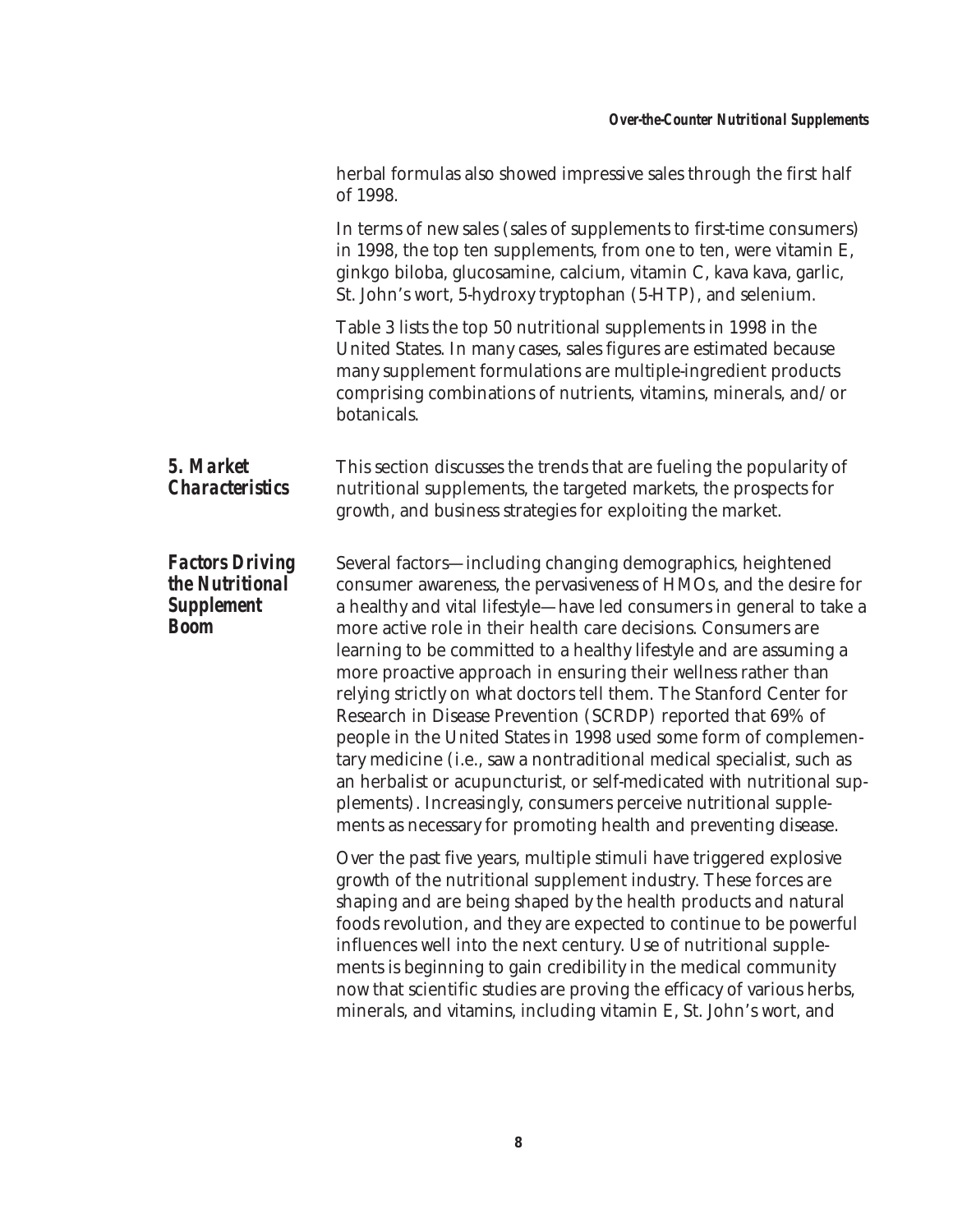| Rank | <b>Nutritional Supplement</b>    | <b>Purported Health Benefits</b>                                                                                                                                                                                                                                                                                                      | 1998 U.S. Sales<br>(SMM) |
|------|----------------------------------|---------------------------------------------------------------------------------------------------------------------------------------------------------------------------------------------------------------------------------------------------------------------------------------------------------------------------------------|--------------------------|
| 1    | Vitamin C                        | This vitamin is an antioxidant that promotes<br>healthy cell development and may fight cancer,<br>cataracts, and heart disease. It plays a major role<br>in wound healing and resistance to infection.                                                                                                                                | 843                      |
| 2    | Vitamin E                        | This powerful antioxidant helps protect cells<br>from free radical damage and may help lower the<br>risk of certain cancers (most notably prostate<br>cancer), Alzheimer's disease, kidney disease,<br>cataracts, and heart disease. It maintains healthy<br>cell membranes and strengthens immune system<br>function in the elderly. | 731                      |
| 3    | Calcium                          | Essential mineral for building bone mass and<br>maintaining integrity of teeth. Calcium assists in<br>blood clotting, muscle contraction, and nerve<br>transmission, and it reduces the risk of<br>osteoporosis.                                                                                                                      | $-500$                   |
| 4    | Asian ginseng<br>(Panax ginseng) | This root bolsters the immune system, prevents<br>and treats colds and flu, helps reduce stress, and<br>increases energy and endurance.                                                                                                                                                                                               | 416                      |
| 5    | Garlic<br>(Allium sativum)       | This plant has been approved throughout<br>Europe as a remedy for cardiovascular conditions<br>including the treatment of high cholesterol and<br>triglyceride levels. It also assists in the prevention<br>of colds, flu, and other infectious diseases.                                                                             | 302                      |
| 6    | Vitamin B6<br>(Pyridoxine)       | This vitamin is essential for protein metabolism,<br>nervous system and immune function, and<br>hormone and red blood cell synthesis.                                                                                                                                                                                                 | $-300$                   |
| 7    | Creatine monohydrate             | This amino acid precursor has been extensively<br>studied in athletes and has been shown to<br>increase lean muscle mass, explosive power,<br>sprint ability, cell volume, and muscle torque.                                                                                                                                         | $-300$                   |
| 8    | Vitamin D                        | This vitamin aids in the absorption and<br>maintenance of calcium and phosphorous, helps<br>build bone mass, and prevents bone loss.                                                                                                                                                                                                  | $-300$                   |
| 9    | Ginkgo biloba                    | Several studies in Europe demonstrate its<br>therapeutic effect on age-related conditions. It<br>dilates arteries to allow more blood flow to the<br>brain, and it may have a modest effect on<br>improving symptoms of Alzheimer's disease.                                                                                          | $-280$                   |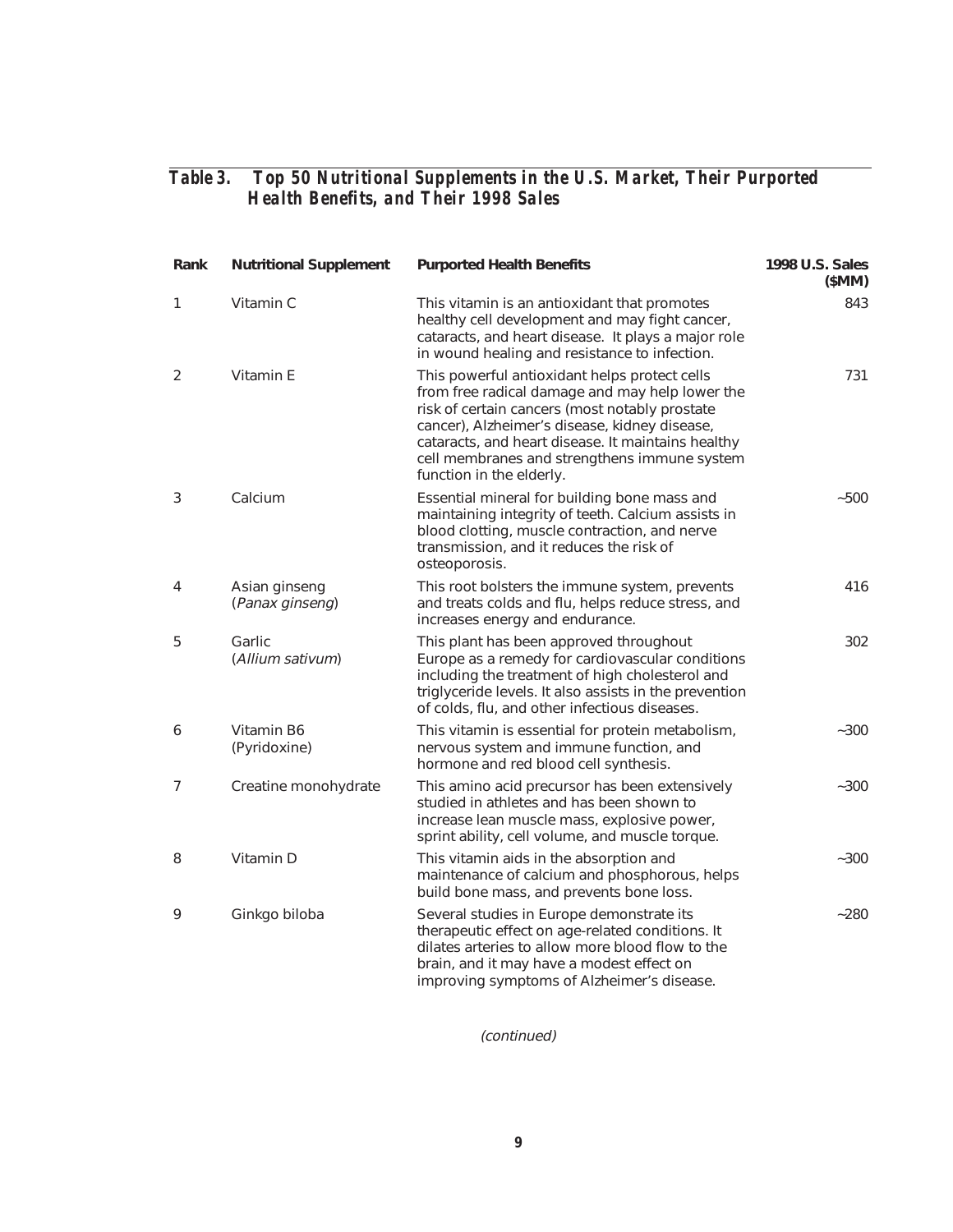| Rank | <b>Nutritional Supplement</b>                            | <b>Purported Health Benefits</b>                                                                                                                                                                                                                                      | 1998 U.S. Sales<br>(SMM) |
|------|----------------------------------------------------------|-----------------------------------------------------------------------------------------------------------------------------------------------------------------------------------------------------------------------------------------------------------------------|--------------------------|
| 10   | Echinacea<br>(Echinacea purpurea and<br>related species) | This plant stimulates the immune system and<br>makes cells more efficient in fighting bacteria,<br>viruses, and abnormal cells. May improve<br>resistance to a variety of infectious conditions.                                                                      | 276                      |
| 11   | Glucosamine                                              | This natural compound strengthens and protects<br>joints and cartilage cells and alleviates joint pain<br>and swelling. Studies in Europe have indicated it<br>may diminish osteoarthritis.                                                                           | $-200$                   |
| 12   | Vitamin B1<br>(Thiamin)                                  | This vitamin is necessary to convert carbo-<br>hydrates into energy. It plays a crucial role in<br>nervous system function and heart muscle<br>function.                                                                                                              | ~1200                    |
| 13   | Folic acid                                               | This B-vitamin plays a role in normal growth<br>and development and red and white blood cell<br>formation. It is critical in embryo nerve formation<br>and may ease depression and anxiety.                                                                           | $-200$                   |
| 14   | Beta-carotene                                            | This precursor of vitamin A is a powerful<br>antioxidant and may help protect against certain<br>cancers, cataracts, and heart disease.                                                                                                                               | ~150                     |
| 15   | Branched chain amino<br>acids (BCAAs)                    | These building blocks of protein play a crucial<br>role in physical growth and performance, weight<br>control, and immune response.                                                                                                                                   | ~150                     |
| 16   | St. John's wort<br>(Hypericum perforatum)                | This plant is used as an antidepressant for<br>treating mild to moderate depression. Clinical<br>studies have shown that efficacy is equal to<br>pharmaceutical-grade antidepressants.                                                                                | 128                      |
| 17   | Kava kava<br>(Piper methysticum)                         | Studies in Germany suggest that this botanical<br>alleviates anxiety and tension. It has also been<br>found to relieve symptoms of menopause.<br>Furthermore, it is used for its calming and muscle-<br>relaxing properties and to fight insomnia and<br>nervousness. | 106                      |
| 18   | Saw palmetto<br>(Serenoa repens; Sabal<br>serrulata)     | This plant promotes prostate gland health,<br>increases urine flow, and reduces frequency of<br>nighttime urination.                                                                                                                                                  | 62                       |
| 19   | Selenium                                                 | This mineral is a key antioxidant enzyme that is<br>necessary for normal growth and development.<br>It may reduce the risk of certain cancers.                                                                                                                        | >50                      |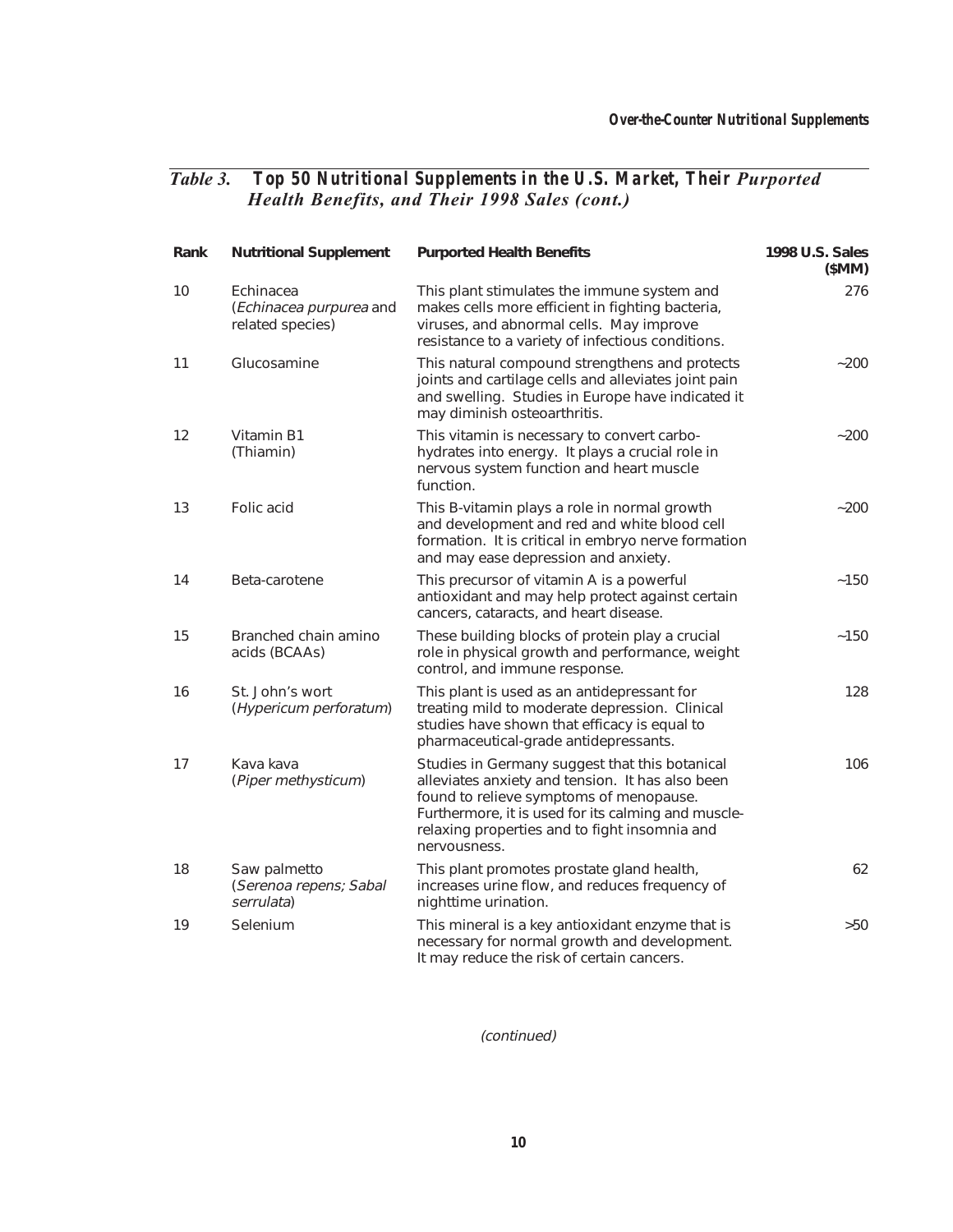| Rank | <b>Nutritional Supplement</b>               | <b>Purported Health Benefits</b>                                                                                                                                                                                                                              | 1998 U.S. Sales<br>(SMM) |
|------|---------------------------------------------|---------------------------------------------------------------------------------------------------------------------------------------------------------------------------------------------------------------------------------------------------------------|--------------------------|
| 20   | Chromium                                    | This trace mineral helps metabolize glucose,<br>fats, and proteins and regulates blood sugar and<br>insulin levels. It may help control diabetes and<br>hypoglycemia.                                                                                         | >50                      |
| 21   | Zinc                                        | This mineral plays an important role in produc-<br>ing enzymes that are necessary for digestion,<br>metabolism, and wound healing.                                                                                                                            | >50                      |
| 22   | Iron                                        | This macromineral plays a vital role in blood<br>cell formation and function.                                                                                                                                                                                 | >50                      |
| 23   | Magnesium                                   | This macromineral activates various enzymes<br>and aids in nerve and muscle function.                                                                                                                                                                         | >50                      |
| 24   | Ginger<br>(Zingiber officinale)             | This plant has been used to treat a variety of<br>digestive conditions.                                                                                                                                                                                       | $-50$                    |
| 25   | Chondroitin                                 | This natural compound helps make cartilage<br>resilient, helps rebuild damaged cartilage, and<br>may ease osteoarthritis symptoms.                                                                                                                            | $-50$                    |
| 26   | Choline                                     | This nutrient is involved in brain development<br>and proper liver function. It may reduce the risk<br>of cardiovascular disease and cancer.                                                                                                                  | $-25$                    |
| 27   | Manganese                                   | This macromineral is necessary for the<br>development of skeletal and connective tissues<br>and is involved in the metabolism of<br>carbohydrates, blood sugar regulation, and bone<br>and cartilage formation.                                               | ~25                      |
| 28   | Goldenseal<br>(Hydrastis canadensis)        | The root of this herb has antibiotic, anti-<br>inflammatory, and antibacterial properties. It is<br>used to heal wounds and as a remedy for colds<br>and flu.                                                                                                 | 24                       |
| 29   | Evening primrose oil<br>(Oenothera biennis) | The essential fatty acids in this supplement are<br>vital elements for cellular structures and are<br>involved in controlling cardiovascular ailments,<br>proper hormone function, PMS symptoms,<br>arthritic inflammation, and hyperactivity in<br>children. | 21                       |
| 30   | Guarana<br>(Paullinacupana)                 | The red berry from this plant has been used to<br>increase mental alertness and fight fatigue.                                                                                                                                                                | $-20$                    |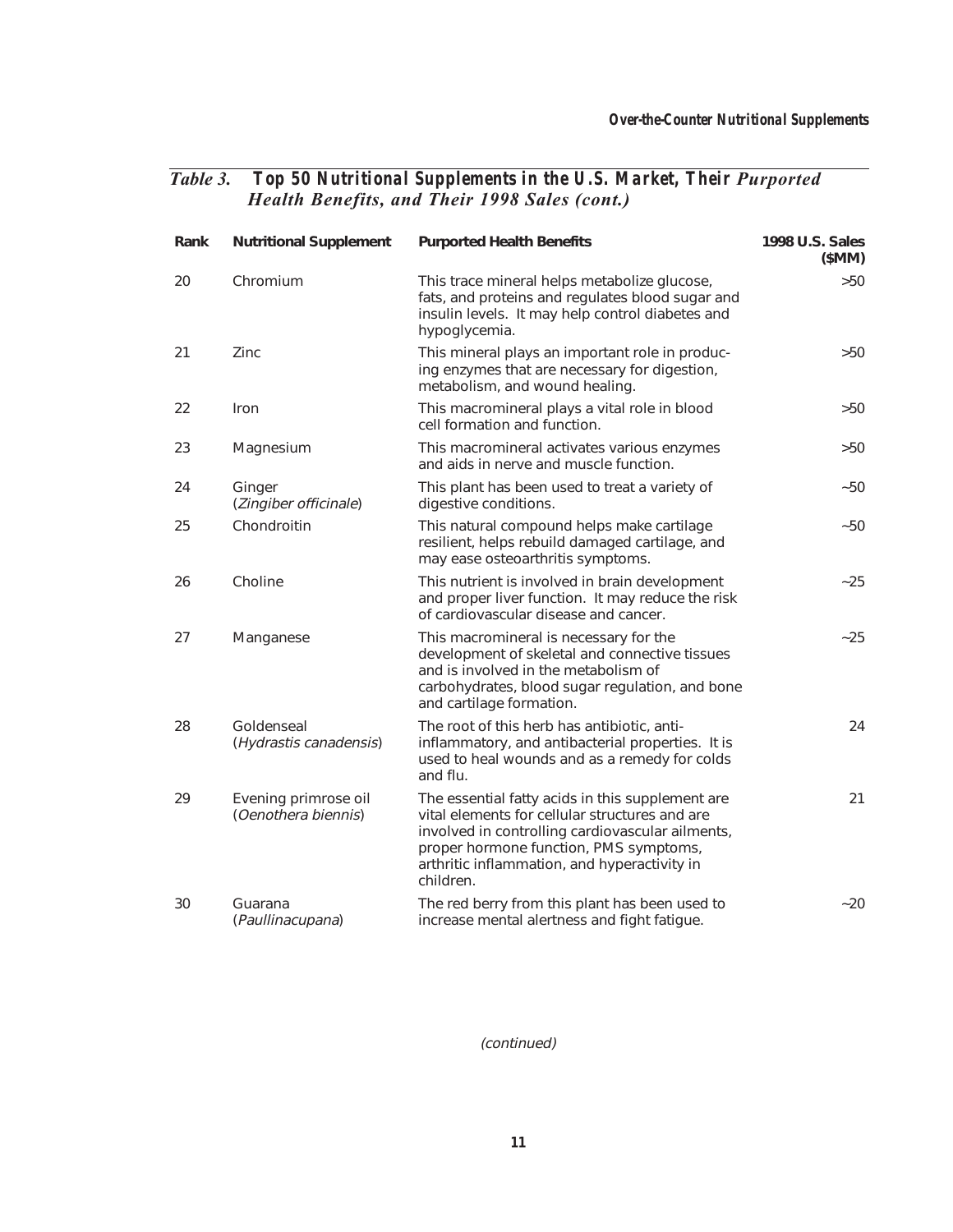| Rank | <b>Nutritional Supplement</b>                | <b>Purported Health Benefits</b>                                                                                                                                                                                                                                   | 1998 U.S. Sales<br>(SMM) |
|------|----------------------------------------------|--------------------------------------------------------------------------------------------------------------------------------------------------------------------------------------------------------------------------------------------------------------------|--------------------------|
| 31   | <b>DHEA</b><br>(dehydroepiandrosterone)      | This naturally occurring steroid may have utility<br>for a variety of conditions including treating<br>cardiovascular disease, high cholesterol,<br>diabetes, osteoporosis, cancer, memory deficits,<br>and immune system disorders.                               | < 15                     |
| 32   | L-glutamine                                  | L-glutamine is the most plentiful amino acid in<br>the body, and it assists in the release of growth<br>hormones, prevents muscle catabolism, and may<br>enhance immune system function.                                                                           | < 15                     |
| 33   | Whey protein                                 | Whey protein delivers better protein synthesis<br>and higher anti-catabolic activity than any other<br>form of protein. This readily absorbable and<br>assimilated protein may help boost immune<br>function.                                                      | < 15                     |
| 34   | Pyruvate                                     | This compound helps to raise one's metabolic<br>baseline to help burn fat faster. It may also<br>promote athletic endurance.                                                                                                                                       | < 15                     |
| 35   | Grape seed extract                           | This antioxidant prevents and repairs damaged<br>tissues by promoting the structural stability of<br>weakened blood vessels, especially in the heart.<br>It may lower LDL cholesterol levels and has been<br>used to treat vision ailments.                        | 14                       |
| 36   | Cranberry                                    | This fruit is a urinary antibiotic that targets E. coli<br>bacteria.                                                                                                                                                                                               | 9                        |
| 37   | Valerian<br>(Valeriana officinalis)          | Extract from this root has a sedative quality and<br>is used to treat insomnia, anxiety, nervousness,<br>colic, and muscle cramps.                                                                                                                                 | 9                        |
| 38   | 5-HTP<br>(5-hydroxy tryptophan)              | This metabolite helps to support serotonin levels,<br>thereby relieving anxiety and enhancing mood.                                                                                                                                                                | < 5                      |
| 39   | Coenzyme Q10<br>(ubiquinone)                 | This compound resembles vitamin E and has<br>potent antioxidant properties. Studies indicate<br>that it may help prevent tumors and leukemia. In<br>addition, it may strengthen the heart by lowering<br>blood pressure and relaxing constricted blood<br>vessels. | < 5                      |
| 40   | Aloe vera<br>(Aloe ferox;<br>A. barbadensis) | This plant is used as a laxative and for treating a<br>variety of other ailments.                                                                                                                                                                                  | < 5                      |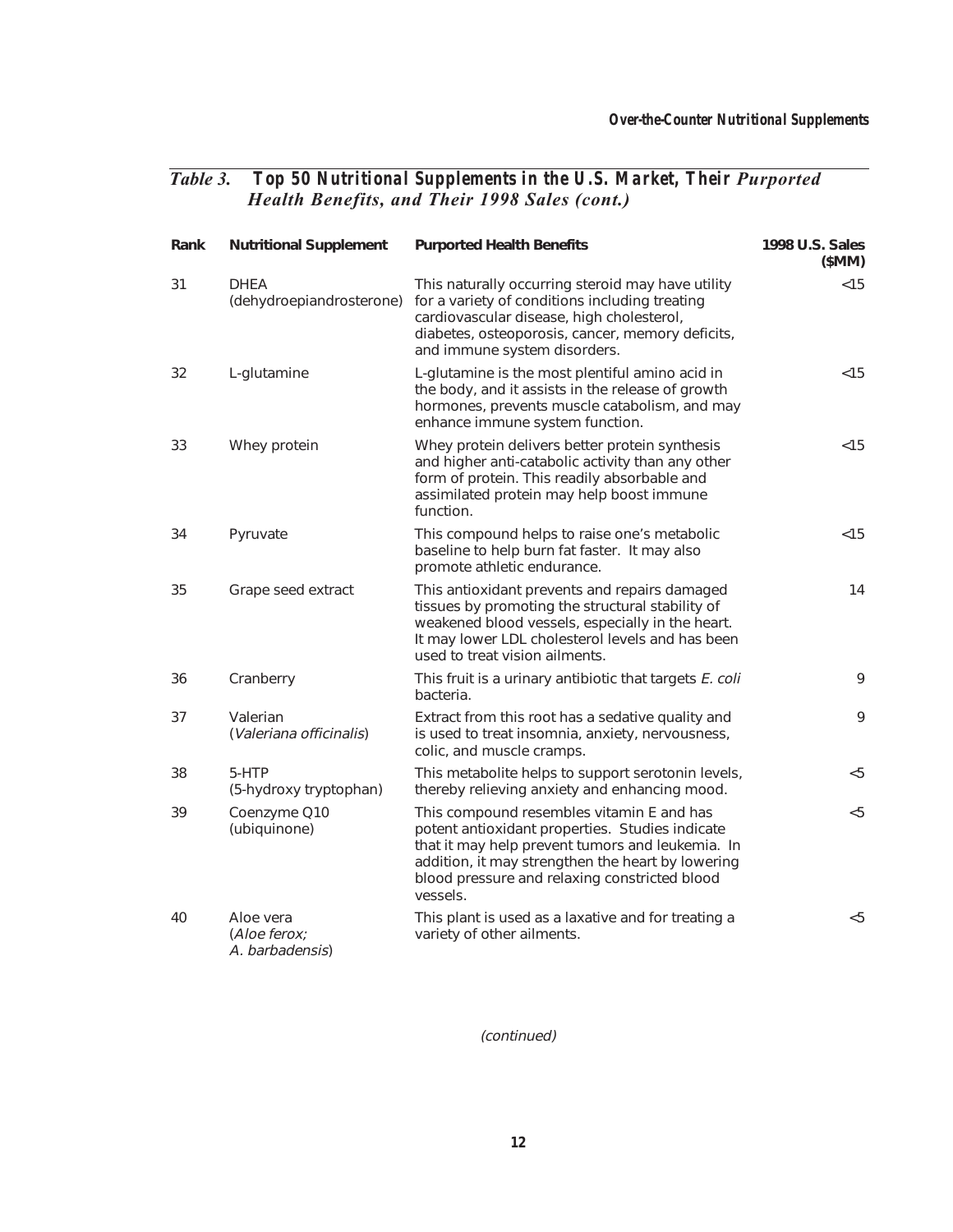| Rank | <b>Nutritional Supplement</b>                | <b>Purported Health Benefits</b>                                                                                                                                                                                                                                                                      | 1998 U.S. Sales<br>(SMM) |
|------|----------------------------------------------|-------------------------------------------------------------------------------------------------------------------------------------------------------------------------------------------------------------------------------------------------------------------------------------------------------|--------------------------|
| 41   | Chamomile<br>(Matricaria recutita)           | This herb is used to treat various gastrointestinal<br>conditions such as indigestion, flatulence,<br>gastrointestinal spasms, and inflammation of the<br>gastrointestinal tract.                                                                                                                     | < 5                      |
| 42   | Feverfew<br>(Tanacetum parthenium)           | Three published studies indicate that feverfew<br>prevents and moderates migraine headaches.                                                                                                                                                                                                          | $<$ 5                    |
| 43   | L-carnitine                                  | This nutrient may increase lean muscle mass,<br>enhance endurance, suppress triglycerides and<br>cholesterol levels, and help control diabetes.                                                                                                                                                       | $<$ 5                    |
| 44   | Lecithin                                     | This compound emulsifies fat and facilitates<br>its transport throughout the body. It may help<br>prevent the formation of atherosclerotic plaque.                                                                                                                                                    | < 5                      |
| 45   | Milk thistle<br>(Silybum marianum)           | This herb contains potent liver-protecting<br>substances and may stimulate the growth of new<br>liver cells and prevent the formation of damaging<br>leukotrienes. Clinical studies have confirmed its<br>utility in treating cases of cirrhosis, toxic liver,<br>and other chronic liver conditions. | $5$                      |
| 46   | Omega-3 fatty acids                          | This essential fatty acid plays a vital role in the<br>formation of cell membranes and hormones. It<br>has been linked to a reduced risk of heart disease<br>and may treat attention deficit disorder, arthritis,<br>and colitis.                                                                     | $<$ 5                    |
| 47   | Psyllium<br>(Plantago ovata and<br>P. major) | This seed has been shown to reduce the risk of<br>heart disease and is an effective laxative.                                                                                                                                                                                                         | $5$                      |
| 48   | HMB (beta-hydroxy<br>beta-methylbutyrate)    | HMB has been shown to improve immune<br>system function, promote recovery after intense<br>exercise, increase lean body mass, decrease body<br>fat, and lower LDL cholesterol.                                                                                                                        | $<$ 5                    |
| 49   | Melatonin                                    | This hormone regulates our internal clock to<br>produce sleep and seasonal cycles. It may also<br>be a potent sleep-inducing agent and immune<br>system stimulator.                                                                                                                                   | < 5                      |
| 50   | Pycogenol                                    | This powerful antioxidant comes from the French<br>maritime pine tree and may be effective in<br>treating vascular disease, Alzheimer's disease,<br>and diabetes.                                                                                                                                     | $<$ 5                    |

Note: Sales figures do not account for the approximately \$2.8 billion in sales of multivitamins.

*Source: Decision Resources, Inc.*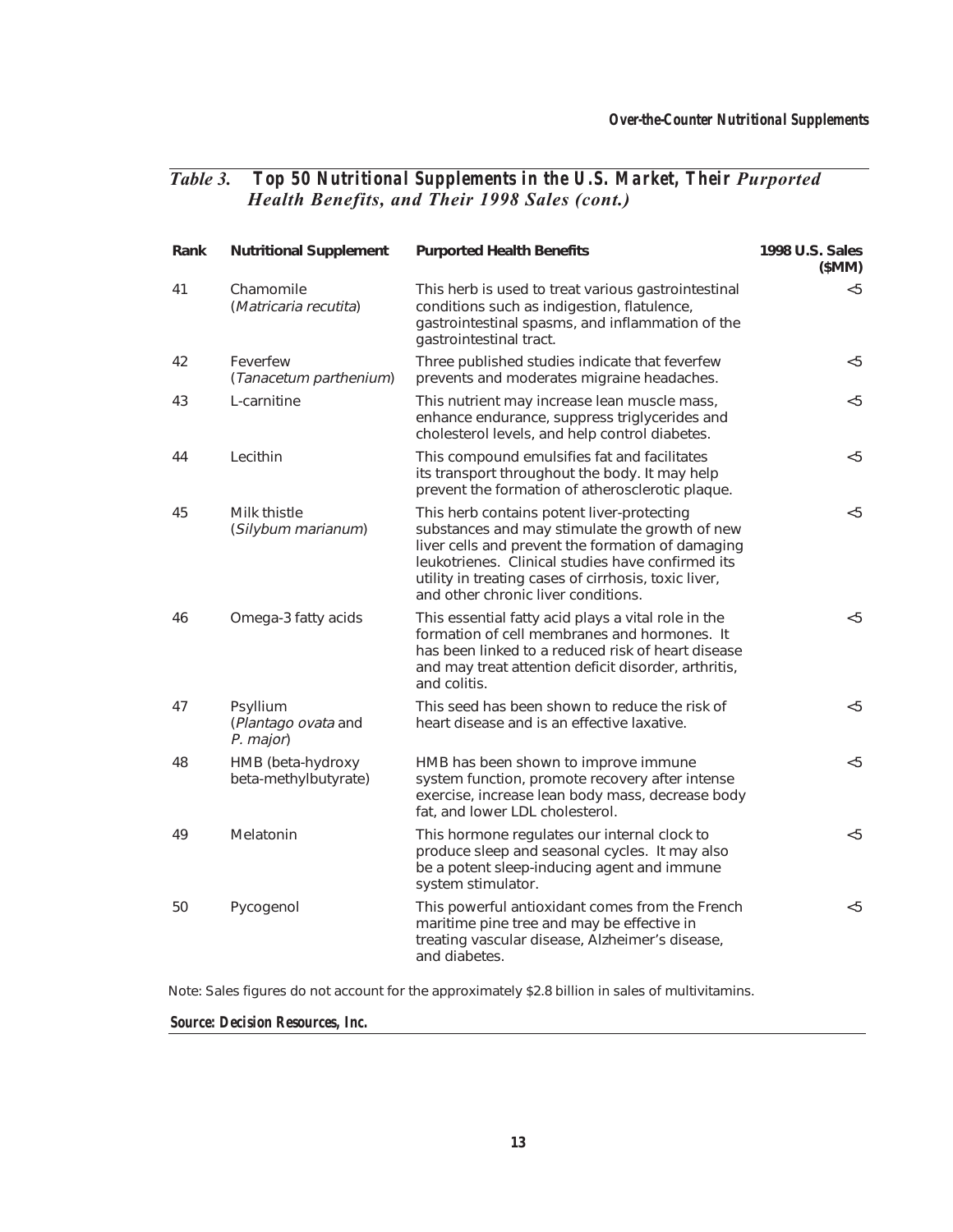glucosamine and chondroitin.3 Widespread media coverage of these studies has raised consumer awareness and heightened the perceived legitimacy of these products.

# *Favorable Demographics*

The largest age cohort in the history of the United States is now entering middle age. Approximately 10,000 people turn 50 each day, and the population aged 50-59 is particularly significant in health-related markets. The 50-59 age bracket is the largest, wealthiest, and most health-conscious group in the United States, and people in this cohort face a wide array of health concerns. Most notable for men in this group are the risk of prostate cancer, impaired sexual function, and decline in muscle mass. For women, menopause, osteoporosis, and osteoarthritis are key concerns that make supplements an attractive option. In addition, natural products geared toward enhancing mood, relieving neurological conditions, increasing energy, and improving immune system function are popular among both men and women in this age-group. Given that only 43% of the total population currently consume vitamins, tremendous market potential exists in this area, especially among older adults.

# *Positive Publicity About Supplements and Increased Consumer Interest*

Information about the health benefits of supplements is disseminating at a staggering rate from various sources, including medical journals, newspapers, World Wide Web sites, cable stations, and network TV. Over the past few years, studies in medical journals and exceptional levels of media coverage have widely publicized the link between diet and health, as well as the positive attributes of a number of supplements, such as ginkgo biloba, ginseng, and St. John's wort. A growing number of World Wide Web sites offer information, support, and wellness services designed to improve health and fitness. Several leading nutritional supplement manufacturers and retailers offer their products through the Web. Television networks air special features on how to improve health and promote

<sup>3.</sup> For more information regarding the study of the chemistry and medicinal properties of supplements, explore the International Bibliographic Information of Dietary Supplements (IBIDS) database. Located at http://natasha.nal.usda.gov, this database contains published international scientific literature on dietary supplements, vitamins, minerals, and botanicals.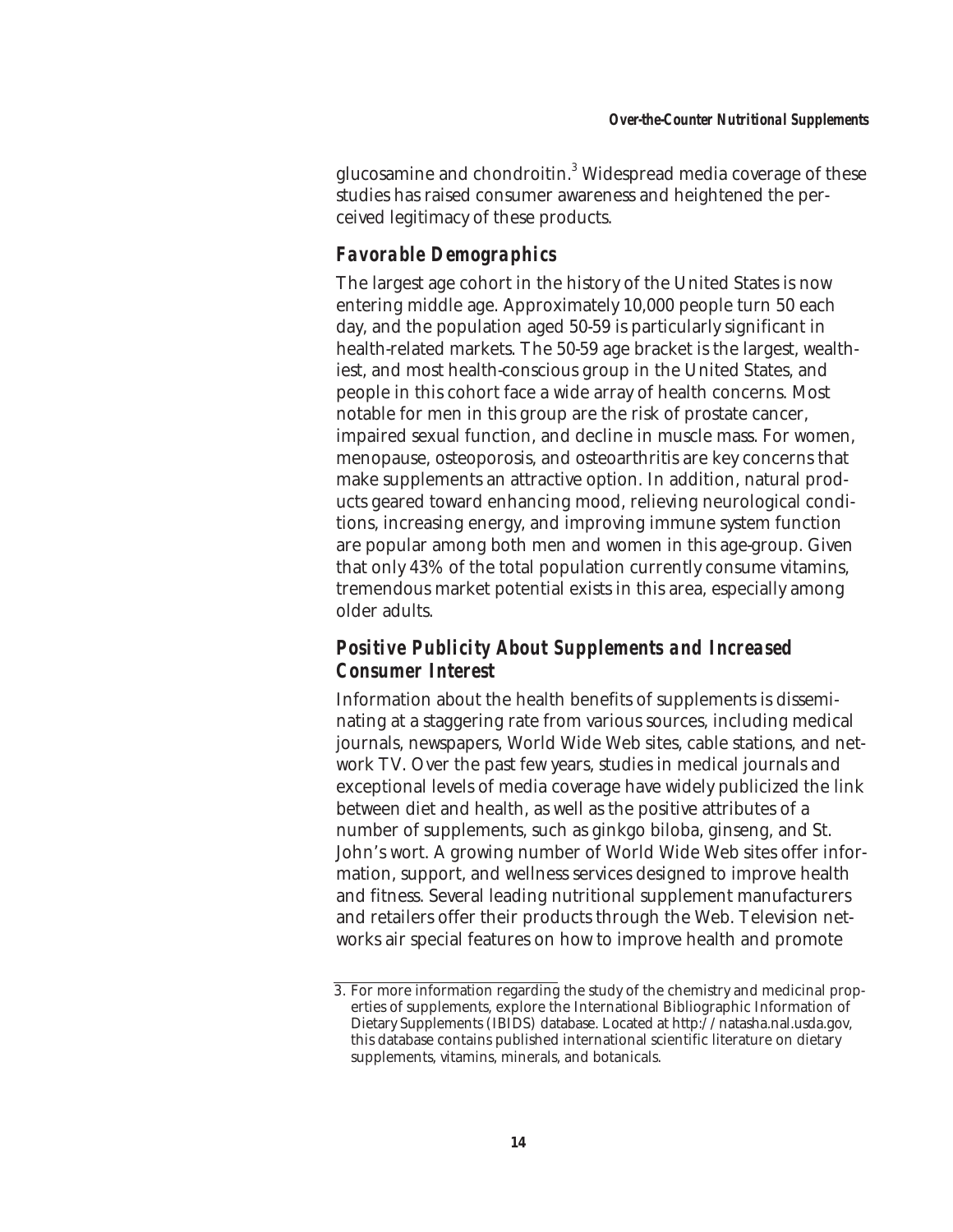mental and physical vigor. New cable networks are emerging that focus solely on health and fitness programming, emphasizing the importance of proper nutrition and supplementation in bolstering physical and mental performance.

# *The Growing Influence of HMOs*

Enrollment in managed health care plans continues to grow. To promote health and decrease hospital visits, these plans highlight disease prevention, health promotion, and use of regular dietary supplements. Health care practitioners, as well as patients, are beginning to emphasize "staying well" over "getting well" in order to cut costs for both parties. Consumers are looking for natural alternatives to pharmaceuticals because of the inconvenience and costs associated with visiting a physician and filling a prescription. For example, rather than waiting to visit a doctor, many people prefer to self-treat acute conditions such as colds and nasal congestion with an herbal preparation. Doctors may even choose not to prescribe pharmacotherapy and instead allow the patient to self-medicate his or her own condition.

Independent studies of HMOs and their allocation of health care dollars indicate that successfully preventing a disease costs onethirtieth as much as successfully treating the same disease. One major HMO recently distributed the first nutritional supplement mail-order catalog to its members to promote the use of supplements as part of an everyday health maintenance program (Weider Nutrition International's Schiff brand of vitamins was included in this catalog), and other HMOs are working on similar approaches.

Ever vigilant in their quest to contain costs, HMOs may prove to be the strongest stimulus behind the expected increase in OTC dietary supplement use over the next five years. In 1997, 25% of HMOs reportedly authorized the reimbursement of complementary and alternative health care procedures, including chiropractic and acupuncture. The medical community and insurance providers are beginning to recognize the consumer trend toward preventive and self-directed health care. Managed health care providers may soon introduce new programs that extend reimbursement to dietary supplements.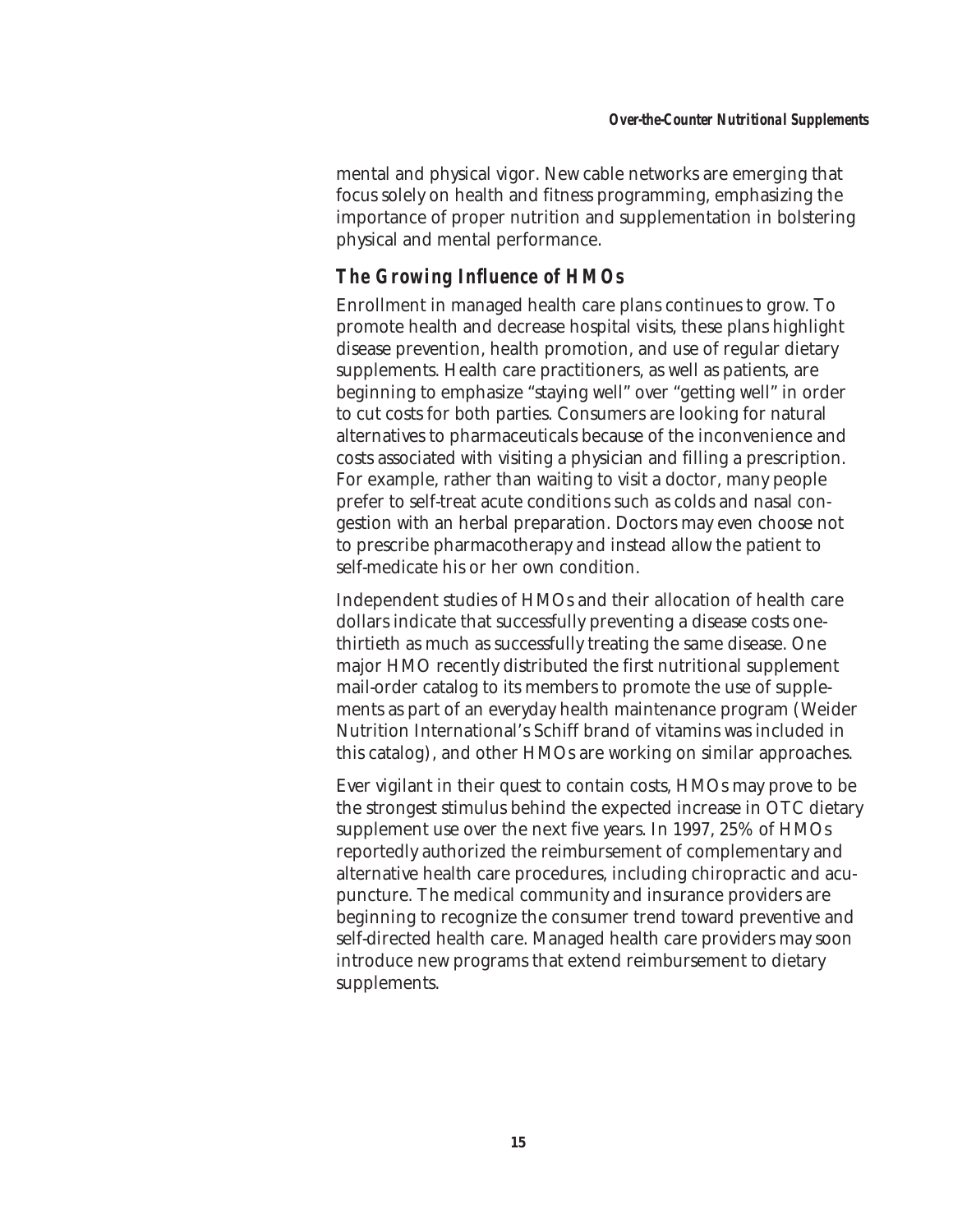#### *Increased Funding for Vigorous Scientific Research*

Most physicians believe that alternative medical products have utility, but they are reluctant to prescribe supplements because, unlike prescription drugs, they do not offer the certitude of placebo-controlled, double-blind studies to illustrate their efficacy and safety. As more vitamin, mineral, and herbal preparations acquire scientific evidence to support their claims, physicians will begin to recommend them more often, and this support will help propel supplements from the alternative medicine category into the mainstream.

In recent years, government agencies, universities, and private companies have increased their sponsorship of research on supplements and the role they play in human physiology. Studies are showing that supplements can reduce health care costs. In 1992, Congress established the Office of Alternative Medicine and the Office of Dietary Supplements within the NIH in order to "facilitate the evaluation of alternative medical treatment modalities" to determine their effectiveness. The establishment of these offices recognizes the growth of the industry and lends more legitimacy to the use of supplements. Another initiative that promotes research on alternative and complementary therapies is the Corporate Alliance for Integrative Medicine (CAIM), which comprises ten supplement companies (including Natrol, Rexall Sundown, Nature's Way, and Weider). Each company in the alliance agreed to give \$50,000 to help fund university-conducted clinical trials of herbs and other nutritional supplements. The CAIM group will help fund trial protocol, and additional funding from the NIH will help pay for other aspects of the trials.

The Institute for Nutraceutical Advancement (INA) was founded in 1997 with the support of 30 sponsoring companies, including suppliers, manufacturers, and distributors. This initiative helps member companies improve their testing of supplements. According to science director Mark Lange, the INA's Methods Validation Program (MVP) gives the herbals, botanicals, and nutritional supplement industries legitimate, reproducible, validated methods that can be used by manufacturers, importers, and independent labs to test herbs for purity and label claims. Whether MVP testing measures will be incorporated will depend on how manufacturers perceive the program's methods, viability, turnaround time, and cost per sample. The INA advocates full-cycle monitoring of product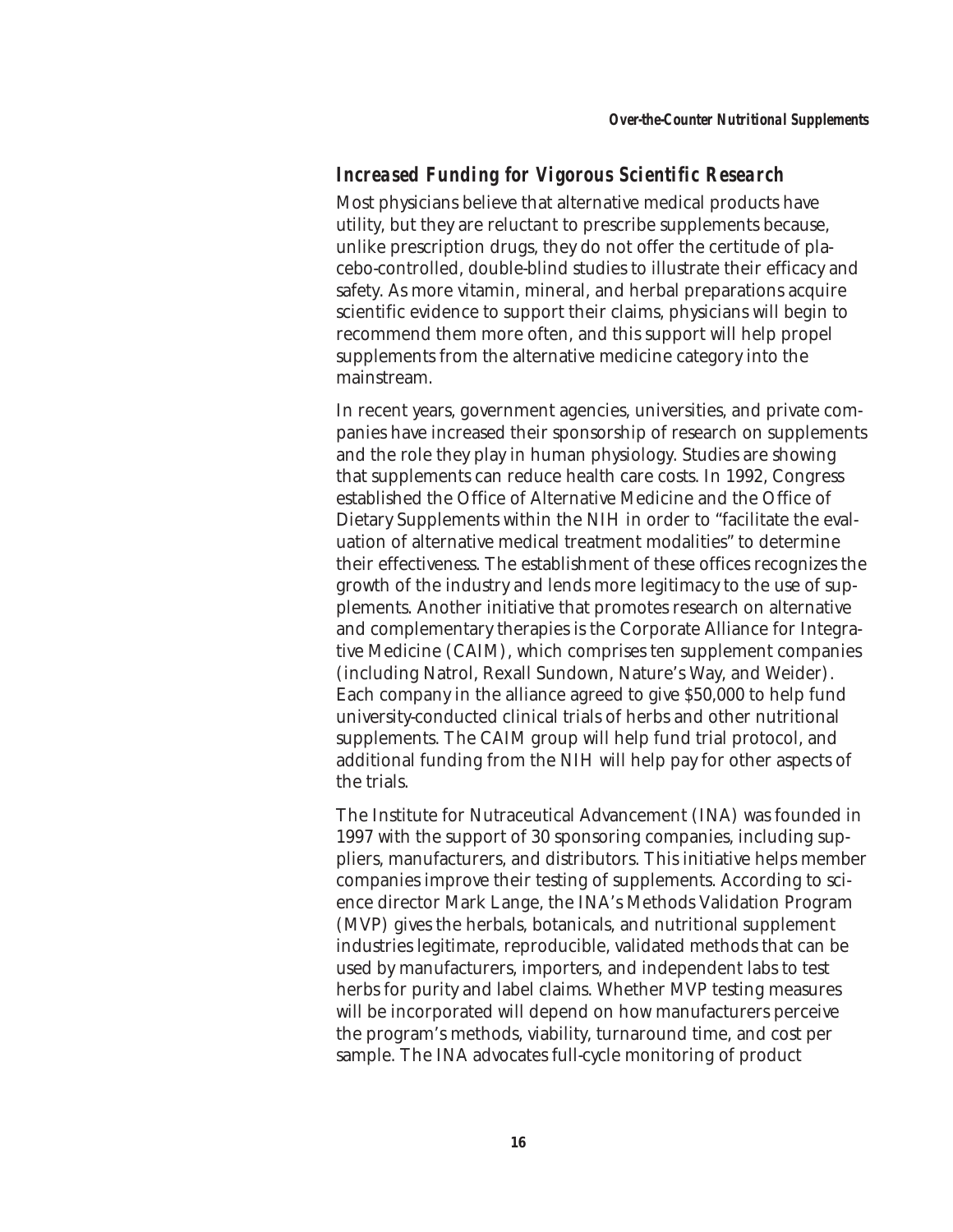quality—from the product's harvest in the field to its arrival on the store shelf.

The INA's 30 member companies agreed to contribute a minimum of \$10,000 per year for two years. Many member companies are in favor of MVP technicians making random plant visits to take samplings. Tested products would receive an MVP seal of approval, which supplement companies could use as a marketing tool. The INA plans to publish testing protocols in trade journals and on the Web so that both consumers and manufacturers can benefit from test results and reach their own conclusions about product quality.

Studies indicate that substantial health care cost savings are possible when patients consume vitamin E supplements. In the Cambridge Heart Antioxidant Study (CHAOS) of 1996, a double-blind, placebo-controlled trial involving 2,002 patients, vitamin E reduced nonfatal heart attack risk by 77%. The American Heart Association estimates that 1 million nonfatal heart attacks occur each year, a statistic that translates to \$578 million in health care costs. Thus, an average of \$578 per year per patient could be saved as a result of the reduction in hospital admissions, medical procedures, and medication. (See Part 6 of this report, "Pharmaceutical and Chemical Company Involvement," for a discussion of St. John's wort, ginkgo biloba, kava kava, and the properties that make these supplements viable competitors to various pharmacological therapies.)

# *Advantageous Regulatory Environment*

The DSHEA of 1994 established specific regulatory guidelines for the nutritional supplement industry. The DSHEA allows companies to market products that do not meet the strict, established definitions of "food" (a product used primarily to impart taste, aroma, or basic nutrition) or "drug" (a product used to cure, mitigate, treat, or prevent disease) without having to go through the FDA approval process. In response to the DSHEA, regulatory restrictions on dietary supplements have been relaxed and the safety standards for the use of these ingredients have changed. Although new products now face tighter regulations on the claims that are made about them after they reach the market, stringent preclearance of claims is not required.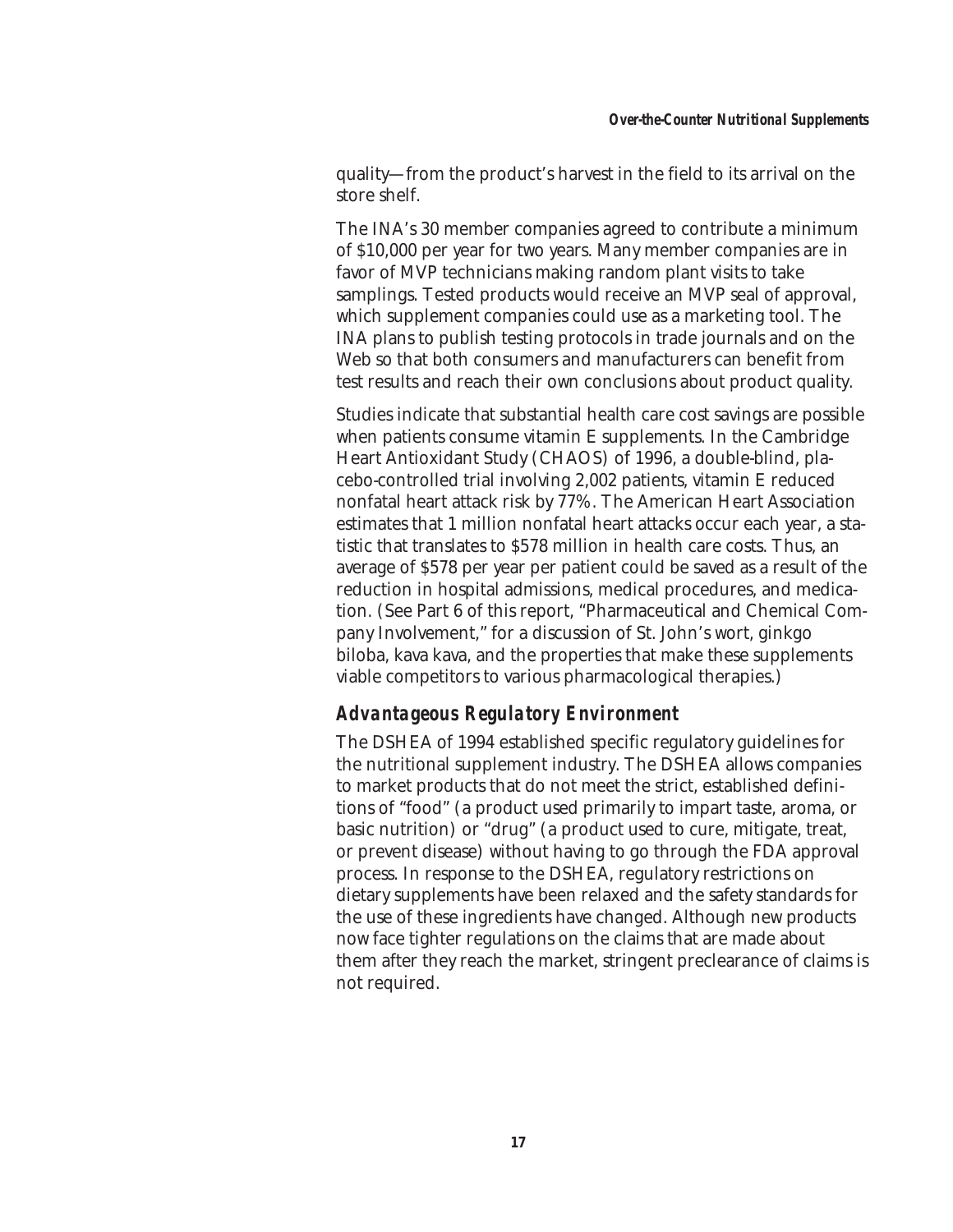Manufacturers and retail establishments are now able to provide their customers with packaging and point-of-sale information regarding the efficacy of their products. The law permits retailers to distribute books, brochures, and other publications that provide health-related information and supplement recommendations. The regulatory environment that the DSHEA has created is one in which small, start-up nutritional supplement companies can thrive and in which the industry as a whole, with FDA supervision, can regulate itself. The FDA will approve labeling claims, but it will not regulate the process leading up to approval. (See Part 7 of this report, "Regulatory Environment," for further discussion of the regulations surrounding nutritional supplements.)

# *Wider Distribution of Products*

Consumers obtain nutritional supplements via seven distribution channels:

- Pharmacies/drugstores (e.g., CVS, Walgreen's).
- Grocery stores/supermarkets (e.g., WalMart, Costco).
- Direct mail (e.g., network marketing, mail-order outfits).
- Health food supermarkets (e.g., Bread and Circus, Whole Foods).
- Vitamin/supplement stores (e.g., GNC, Vitamin World).
- Club stores (at various gyms).
- Health food stores (various independent operations).

Mass-volume retail operations, such as pharmacies/drugstores and club stores, are projected to be the fastest-growing supplement distribution channels over the next five years, with anticipated annual sales growth rates of 12-16% between 1998 and 2003. The success of large chain drugstores, supermarkets, and wholesale clubs has enhanced mass appeal of nutritional supplements.

No longer are supplements found only in health food stores and other specialty food stores. Many mass-market retail chains, especially chain drugstores and chain supermarkets, are beginning to cash in on the high margin (40% in 1997) that supplements deliver.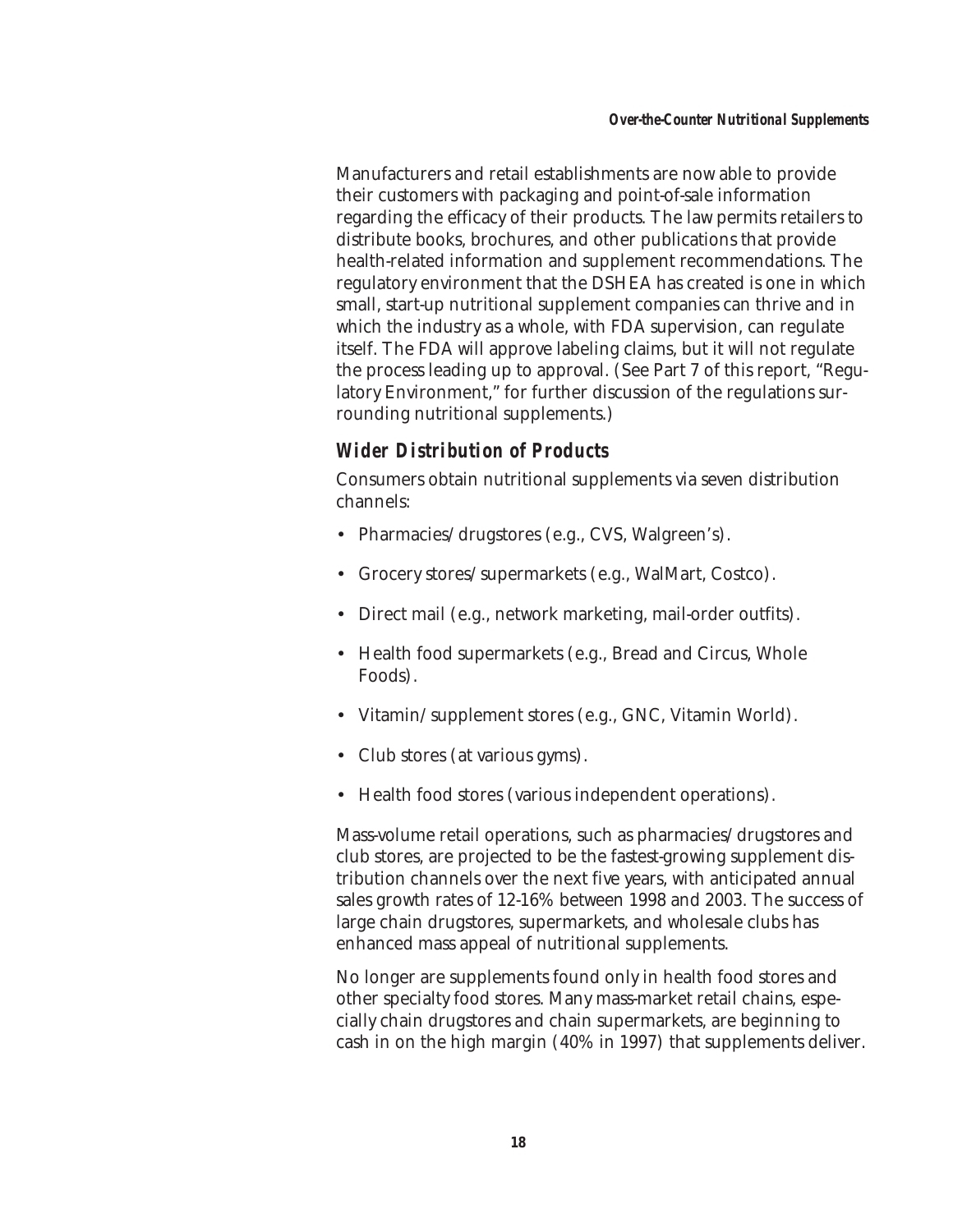As supplements gain more credibility, availability and usage will surge. Growth of other marketing schemes—the World Wide Web, multilevel marketing, and mail order—will further expand the mass-market avenues through which supplements are sold.

Many supplement manufacturers are launching initiatives to alleviate confusion regarding the common uses of many supplements. Leiner, for instance, provides point-of-sale information to consumers at various retail drug chains. This information appears clearly in the supplement section and categorizes products by their health-improving attributes without making unsubstantiated claims. Other nutritional products companies are taking similar approaches toward educating the consumer. For instance, Rexall Sundown, arguably a leader in brand awareness, is in the midst of a vigorous national advertising campaign.

# *A Trend Toward Healthier Habits*

A variety of other health- and fitness-related segments have experienced growth that coincides with that of the nutritional supplement industry. For instance, sales at organic and whole food stores increased 10-15% per year between 1993 and 1998. Health club memberships increased 51% from 1988 to 1998, and usage of dietary supplements and specialized sports supplements is high among health and fitness advocates. In general, people in the United States are changing their eating habits to include a strategy of enhancement instead of avoidance. Rather than fixating on reducing intake of substances such as fats, sodium, and cholesterol, many people have begun to add more beneficial compounds, including supplements, to their diets.

*Supplement Categories and Target Markets* As the list of herbals, botanicals, vitamins, minerals, sports nutrition products, and specialty formulas grows, these supplements can more readily be categorized according to their targeted consumer groups and their health-promoting qualities. Certain consumer groups represent more enticing markets than others because of demographic factors such as age, income, education, activity level, and health status. Table 4 identifies the groups and conditions targeted by various supplements.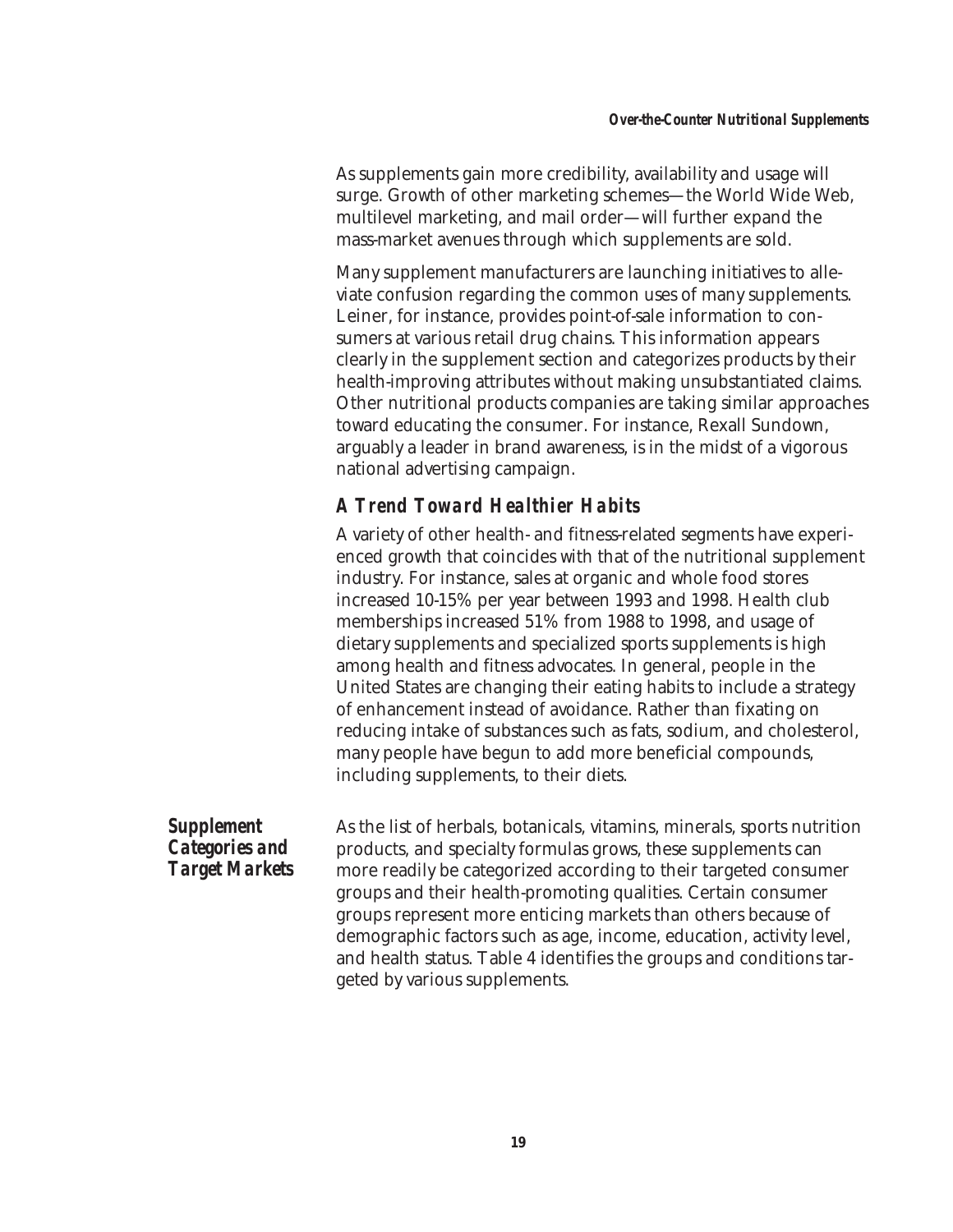|                                                                | <b>Target Group or Condition</b> |              |                    |                                        |                                       |                                      |                                          |                               |                                 |
|----------------------------------------------------------------|----------------------------------|--------------|--------------------|----------------------------------------|---------------------------------------|--------------------------------------|------------------------------------------|-------------------------------|---------------------------------|
| <b>Nutritional</b><br>Supplement                               | General<br>Population Men        |              | Women              | People<br>Older than Fitness<br>Age 50 | <b>Athletes</b><br>and<br>Enthusiasts | Immune<br>System<br>Improve-<br>ment | Neurologic<br>/ Mood<br>Enhance-<br>ment | Cardio-<br>vascular<br>Health | Gastro-<br>intestinal<br>Health |
| 5HTP<br>(5-hydroxy<br>tryptophan)                              |                                  |              |                    |                                        |                                       |                                      | $\mathsf X$                              |                               |                                 |
| Beta-<br>carotene                                              | $\mathsf X$                      |              |                    |                                        |                                       |                                      |                                          | $\mathsf X$                   |                                 |
| <b>Branched</b><br>chain amino<br>acids<br>(BCAAs)             |                                  | $\mathsf{X}$ |                    |                                        | $\mathsf X$                           | $\mathsf X$                          |                                          |                               |                                 |
| Calcium                                                        | $\sf X$                          |              | $\mathsf X$        |                                        |                                       |                                      |                                          |                               |                                 |
| Chamomile<br>(Matricaria<br>recutita)                          |                                  |              |                    | $\mathsf{X}$                           |                                       |                                      |                                          |                               | $\overline{\mathsf{X}}$         |
| Choline                                                        | $\mathsf X$                      |              |                    |                                        |                                       |                                      | $\sf X$                                  | $\mathsf X$                   |                                 |
| Chondroitin                                                    |                                  |              | $\mathsf X$        | $\mathsf X$                            | $\mathsf X$                           |                                      |                                          |                               |                                 |
| Chromium                                                       | $\mathsf X$                      |              |                    |                                        | $\mathsf X$                           |                                      |                                          |                               |                                 |
| Cranberry                                                      |                                  |              |                    | $\mathsf{X}% _{0}$                     |                                       |                                      |                                          |                               | $\mathsf X$                     |
| Creatine<br>Monohydrate                                        |                                  | $\mathsf X$  |                    |                                        | $\mathsf X$                           |                                      |                                          |                               |                                 |
| <b>DHEA</b><br>(dehydro-<br>epiandro-<br>sterone)              |                                  | $\mathsf{X}$ |                    | $\mathsf X$                            | $\mathsf X$                           |                                      |                                          |                               |                                 |
| Echinacea<br>(Echinacea<br>purpurea<br>and related<br>species) | X                                |              |                    | X                                      |                                       | X                                    |                                          |                               |                                 |
| Evening<br>primrose oil<br>(Oenothera<br>biennis)              | $\mathsf{X}$                     |              | $\mathsf X$        |                                        | $\mathsf X$                           |                                      |                                          | $\mathsf X$                   |                                 |
| Feverfew<br>(Tanacetum<br>parthenium)                          |                                  |              |                    |                                        |                                       |                                      | $\mathsf X$                              |                               |                                 |
| Folic acid                                                     | $\mathsf X$                      |              | $\mathsf{X}% _{0}$ |                                        |                                       |                                      |                                          |                               |                                 |

# *Table 4. Target Groups/Conditions for Selected Supplements*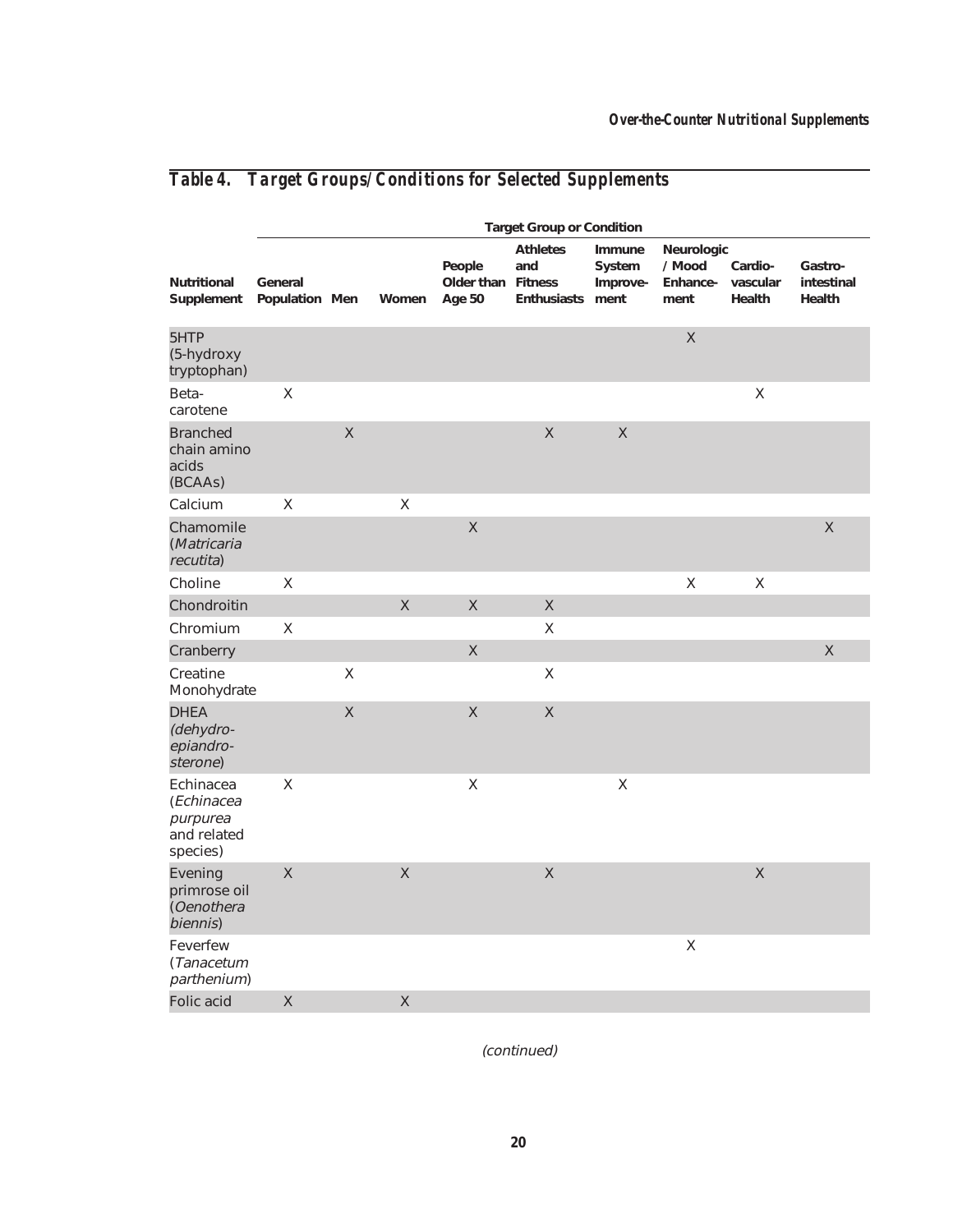|                                                          | <b>Target Group or Condition</b> |                    |             |                                        |                                       |                                      |                                          |                               |                                 |
|----------------------------------------------------------|----------------------------------|--------------------|-------------|----------------------------------------|---------------------------------------|--------------------------------------|------------------------------------------|-------------------------------|---------------------------------|
| Nutritional<br>Supplement                                | General<br>Population Men        |                    | Women       | People<br>Older than Fitness<br>Age 50 | <b>Athletes</b><br>and<br>Enthusiasts | Immune<br>System<br>Improve-<br>ment | Neurologic<br>/ Mood<br>Enhance-<br>ment | Cardio-<br>vascular<br>Health | Gastro-<br>intestinal<br>Health |
| Garlic<br>(Allium<br>sativum)                            |                                  |                    |             |                                        |                                       | $\mathsf{X}$                         |                                          | $\mathsf{X}% _{0}$            |                                 |
| Ginger<br>(Zingiber<br>officinale)                       |                                  |                    |             | $\sf X$                                |                                       |                                      |                                          |                               | $\sf X$                         |
| Ginkgo<br>biloba                                         |                                  |                    |             | $\mathsf{X}$                           |                                       |                                      | $\mathsf{X}% _{0}$                       | $\mathsf{X}% _{0}$            |                                 |
| Ginseng<br>(Panax<br>ginseng)                            |                                  | $\mathsf X$        |             | $\sf X$                                | $\sf X$                               |                                      | Χ                                        |                               |                                 |
| Glucosamine                                              |                                  |                    | $\mathsf X$ | $\mathsf X$<br>(women)                 | $\mathsf{X}% _{0}$                    |                                      |                                          |                               |                                 |
| Goldenseal<br>(Hydrastis<br>canadensis)                  | X                                |                    |             |                                        |                                       | $\mathsf X$                          |                                          |                               |                                 |
| Grape seed<br>extract                                    |                                  |                    |             |                                        |                                       |                                      |                                          | $\mathsf{X}% _{0}$            |                                 |
| Guarana<br>(Paullinacu-<br>pana)                         |                                  |                    |             |                                        | X                                     |                                      | X                                        | $\mathsf X$                   |                                 |
| <b>HMB</b><br>(beta-hydroxy<br>beta-methyl-<br>butyrate) |                                  | $\mathsf{X}% _{0}$ |             |                                        | $\mathsf{X}% _{0}$                    |                                      |                                          |                               |                                 |
| Iron                                                     | X                                |                    | $\mathsf X$ |                                        |                                       | X                                    |                                          |                               |                                 |
| Kava kava<br>(Piper<br>methysticum)                      |                                  |                    | $\mathsf X$ |                                        |                                       |                                      | $\mathsf{X}% _{0}$                       |                               |                                 |
| L-carnitine                                              |                                  |                    |             |                                        | $\mathsf X$                           |                                      | X                                        |                               |                                 |
| Lecithin                                                 |                                  |                    |             |                                        |                                       |                                      | $\mathsf{X}$                             | $\mathsf{X}$                  |                                 |
| L-glutamine                                              |                                  |                    |             |                                        | $\mathsf X$                           | $\mathsf X$                          |                                          |                               |                                 |
| Magnesium                                                | $\mathsf{X}$                     |                    |             |                                        |                                       |                                      |                                          |                               |                                 |
| Manganese                                                | X                                |                    |             |                                        |                                       |                                      |                                          |                               |                                 |
| Melatonin                                                |                                  |                    |             |                                        |                                       | $\mathsf{X}$                         | $\times$                                 |                               |                                 |

# *Table 4. Target Groups/Conditions for Selected Supplements (cont.)*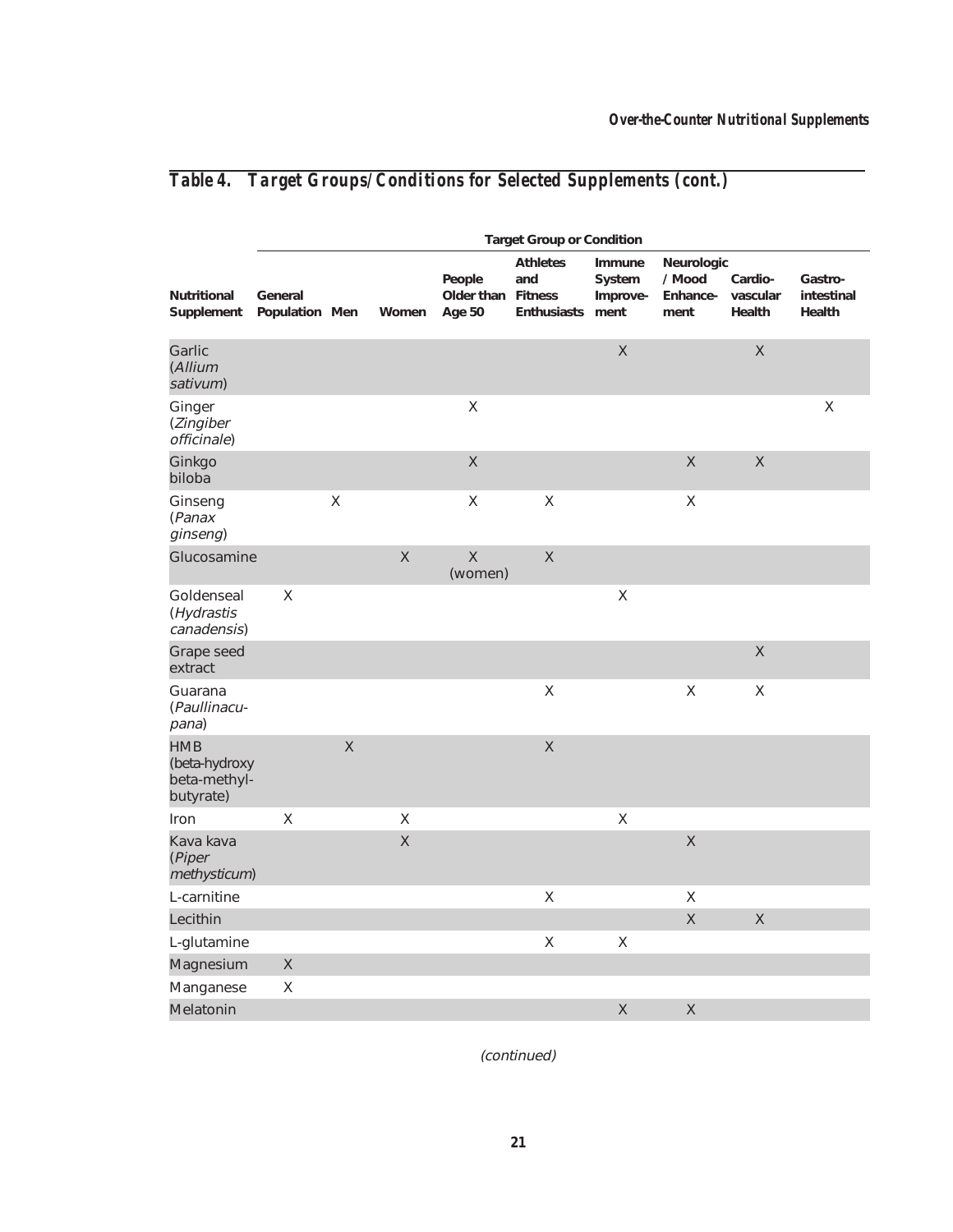|                                                               | <b>Target Group or Condition</b> |                         |         |                                |                                                         |                                      |                                          |                               |                                 |
|---------------------------------------------------------------|----------------------------------|-------------------------|---------|--------------------------------|---------------------------------------------------------|--------------------------------------|------------------------------------------|-------------------------------|---------------------------------|
| <b>Nutritional</b><br>Supplement                              | General<br>Population Men        |                         | Women   | People<br>Older than<br>Age 50 | <b>Athletes</b><br>and<br><b>Fitness</b><br>Enthusiasts | Immune<br>System<br>Improve-<br>ment | Neurologic<br>/ Mood<br>Enhance-<br>ment | Cardio-<br>vascular<br>Health | Gastro-<br>intestinal<br>Health |
| Milk thistle<br>(Silybum<br>marianum)                         |                                  |                         |         | $\mathsf X$                    |                                                         | X                                    |                                          |                               |                                 |
| Omega-3<br>fatty acids                                        | $\mathsf X$                      |                         |         | $\mathsf X$                    | $\mathsf X$                                             |                                      |                                          | $\mathsf X$                   |                                 |
| Psyllium<br>(Plantago<br>ovata and<br>P. major)               |                                  |                         |         |                                |                                                         |                                      |                                          | $\mathsf X$                   | $\sf X$                         |
| Pycogenol                                                     |                                  |                         |         |                                |                                                         | X                                    | $\mathsf{X}$                             | $\mathsf{X}$                  |                                 |
| Pyruvate                                                      |                                  |                         |         |                                | X                                                       |                                      |                                          |                               |                                 |
| Saw<br>palmetto<br>(Serenoa<br>repens;<br>Sabal<br>serrulata) |                                  | $\mathsf{X}% _{0}$      |         |                                |                                                         |                                      |                                          |                               |                                 |
| Selenium                                                      | X                                |                         |         |                                |                                                         |                                      |                                          |                               |                                 |
| St. John's<br>wort<br>(Hypericum<br>perforatum)               |                                  | $\mathsf{X}% _{0}$      |         |                                |                                                         |                                      | $\mathsf X$                              | $\mathsf X$                   |                                 |
| Valerian<br>(Valeriana<br>officinalis)                        |                                  |                         |         | X                              |                                                         |                                      | X                                        |                               |                                 |
| Vitamin B1<br>(Thiamin)                                       | $\mathsf X$                      |                         |         |                                | $\mathsf X$                                             |                                      | $\mathsf X$                              |                               |                                 |
| Vitamin B6<br>(Pyridoxine)                                    | X                                |                         |         |                                |                                                         |                                      |                                          |                               |                                 |
| Vitamin C                                                     | $\mathsf X$                      | $\mathsf X$             |         |                                |                                                         | $\mathsf X$                          |                                          |                               |                                 |
| Vitamin D                                                     | X                                |                         | $\sf X$ | X                              |                                                         |                                      |                                          |                               |                                 |
| Vitamin E                                                     | X                                | $\overline{\mathsf{X}}$ |         |                                | $\mathsf{X}$                                            |                                      |                                          | $\mathsf X$                   |                                 |
| Whey<br>protein                                               | Χ                                |                         |         |                                | Χ                                                       |                                      |                                          |                               |                                 |
| Zinc                                                          | $\mathsf X$                      |                         |         |                                |                                                         |                                      |                                          |                               |                                 |
| <b>Source: Decision Resources, Inc.</b>                       |                                  |                         |         |                                |                                                         |                                      |                                          |                               |                                 |

# *Table 4. Target Groups/Conditions for Selected Supplements (cont.)*

**22**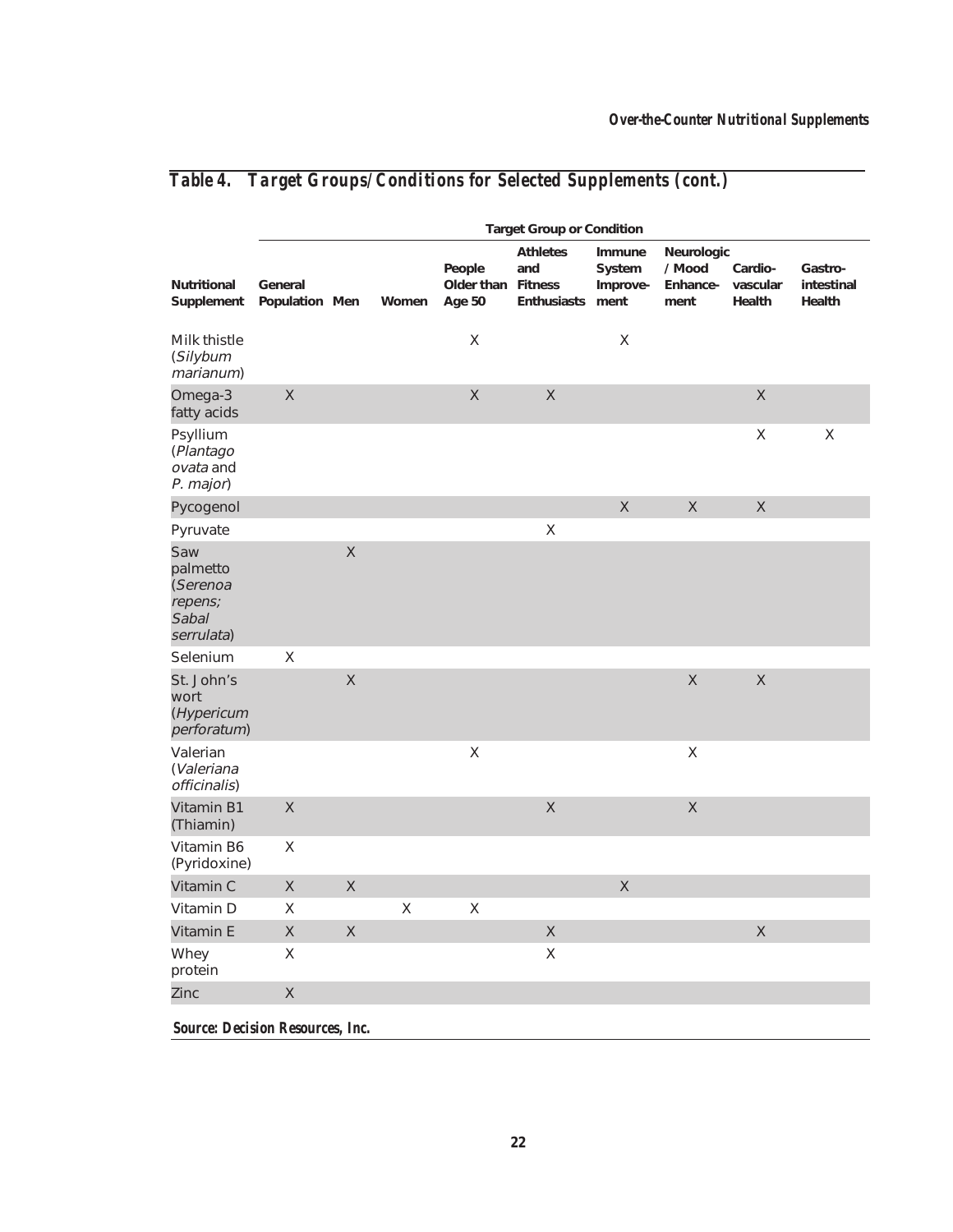Generally speaking, supplements target one or more of the following market segments:

- General population.
- Men.
- Women.
- People older than age 50.
- Athletes and fitness enthusiasts.
- Indication-specific groups.

# *General Population*

The quintessential supplement product in the general health promotion consumer category is the multiple vitamin and mineral supplement. A host of herbals and antioxidant vitamins are mainstays in this category. People in this group consume more than average amounts of zinc, potassium, calcium, selenium, and vitamins A, B, D, and E. Although consumers in this category span every age-group and education level, female senior citizens are a main cohort. These women may have lower education and income than consumers in other categories because higher education was not a standard pursuit among women 40 or more years ago. Considering the vast number of people consuming multivitamin formulas, this category is by far the largest target group, and many consumers in this group use multiple products.

### *Men*

The supplements consumed by the "men's health" group include prostate gland support formulas, energy- and virility-promoting products, and sports nutrition items. Vitamins C and E are consumed by many members of this group. Younger users focus primarily on sports performance products such as creatine, amino acids, HMB (beta-hydroxy beta-methylbutyrate), ginseng, and ephedrine/ma huang. Users older than 40 are more inclined to buy such herbals as saw palmetto (for prostate health) and St. John's wort (to treat depression). This category contains people with above-average income and education levels. Supplement manufacturers and marketers should note that the men's health segment holds significant untapped potential.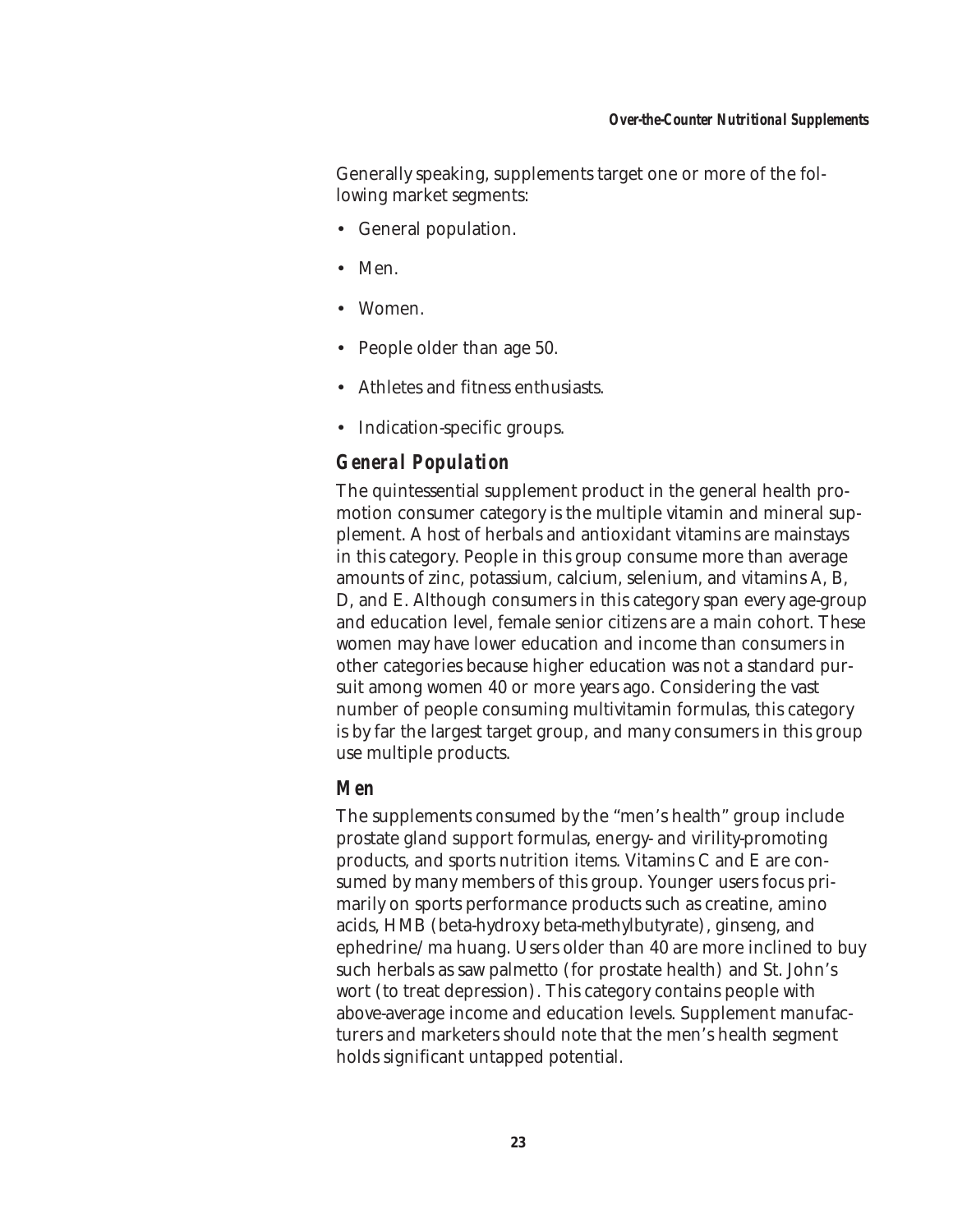#### *Women*

The main products marketed in the women's health category are those that relieve the symptoms of premenstrual syndrome (PMS), prevent osteoporosis, and combat arthritis. This segment consumes large amounts of vitamin D, calcium, folic acid, glucosamine, and chondroitin. Among all the botanicals that claim to ease PMS, a clear favorite that demonstrates safety and efficacy has yet to emerge. Lesser-known herbals such as black cohosh and evening primrose oil could capture this huge consumer group. In general, the women's health segment comprises experienced supplement users; this group could be one that would readily use multiple-ingredient, multiple-formula supplements.

# *People Older than Age 50*

The over-50 segment, which contains the large demographic group known as "baby boomers," is forecast to grow significantly over the next five years. These consumers tend to experiment with a wide range of products, and they often make impulse purchases. Because of their high education and income levels, people in the over-50 category show the greatest potential to be multiple-product users. A wide range of products with the alleged benefits of increased mental and physical performance and disease prevention are consumed by this group. These consumers tend to use symptomspecific herbals (e.g., echinacea, ginkgo biloba, valerian) and supplements akin to familiar foods and teas, such as cayenne, ginger root, chamomile, ginseng, green tea extract, royal jelly, cranberry extract, and licorice root.

# *Athletes and Fitness Enthusiasts*

Consumers in this category use a range of products designed to increase endurance, boost energy, promote lean muscle growth, increase strength and power, and support fat loss. Sports nutrition products are no longer marketed only to the elite athlete. Rather, they are directed toward a large and ever-expanding group of fitness and outdoor enthusiasts. Education and income levels in this consumer category span relatively wide ranges, but many users are inclined to experiment with different products and combinations of formulas. Both naïve and experienced supplement users in this category represent a great deal of market potential.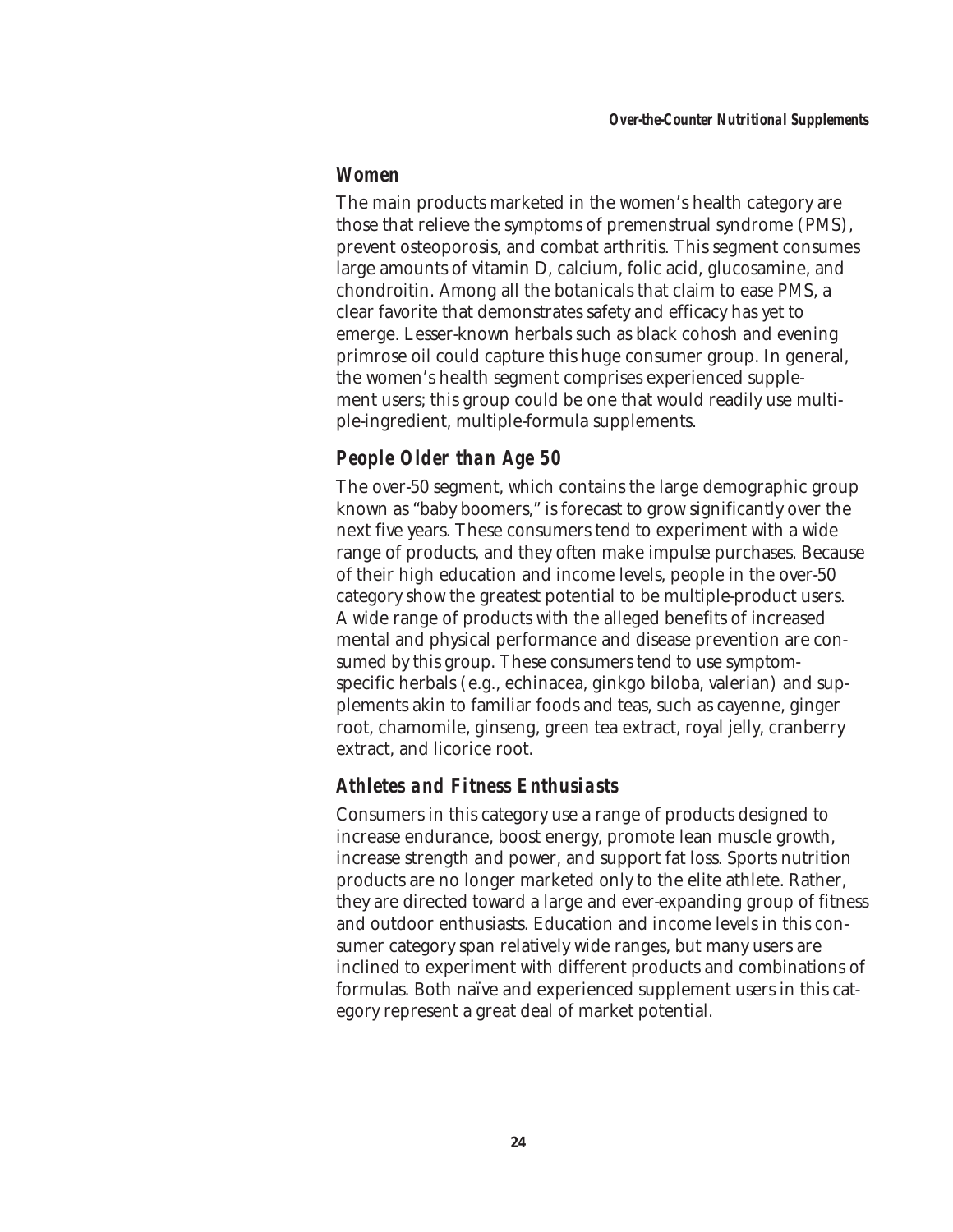### *Indication-Specific Groups*

Many supplements target specific indications or are intended to reduce the risk of certain diseases. The subcategories with the largest consumer groups and the greatest market potential are immune system improvement, neurologic and mood enhancement, cardiovascular health promotion, and gastrointestinal health maintenance. Many of the products marketed to indication-specific segments are multiple-herb formulas.

The next five years will most likely bring increased media coverage and additional scientific studies that will enhance consumer understanding of dietary supplements. In the past few years, we have seen supplements quickly evolve from little-known alternative remedies available only at health food stores to legitimate, mass-marketed options for health promotion and disease prevention. The next five years will spur greater innovation in terms of supplement marketing strategies, increased emphasis by both consumers and suppliers on quality control, and growth in the number of applications claimed by supplements. Offered through a myriad of mainstream, massmarket channels, supplements are now readily accessible to every consumer group, and this availability produces an environment ripe for competition. As the natural foods industry becomes saturated with raw materials manufacturers and suppliers, the companies that take extra steps to produce a value-added, albeit more expensive, product will eventually experience the greatest success.

Value-added, quality-ensured products with clinical evidence to support their claims of purity, potency, and safety will become more prevalent in the nutritional supplement industry. The anticipated entrance of more and more highly capitalized pharmaceutical and chemical companies into the supplement arena will provide further impetus for the use of new procedures in the development of nutritional supplement products. We believe that the successful players in the supplement industry will modify and adopt many of the same techniques used in pharmaceutical drug development. The following procedures could become standard practice in the supplement industry, and their adoption may even help more products to partially penetrate the U.S. pharmaceutical market:

• Using "fingerprints" or "markers" as indicators of the composition, uniformity, and reproducibility of multicomponent botanical products.

*Near-Term Product Development Trends*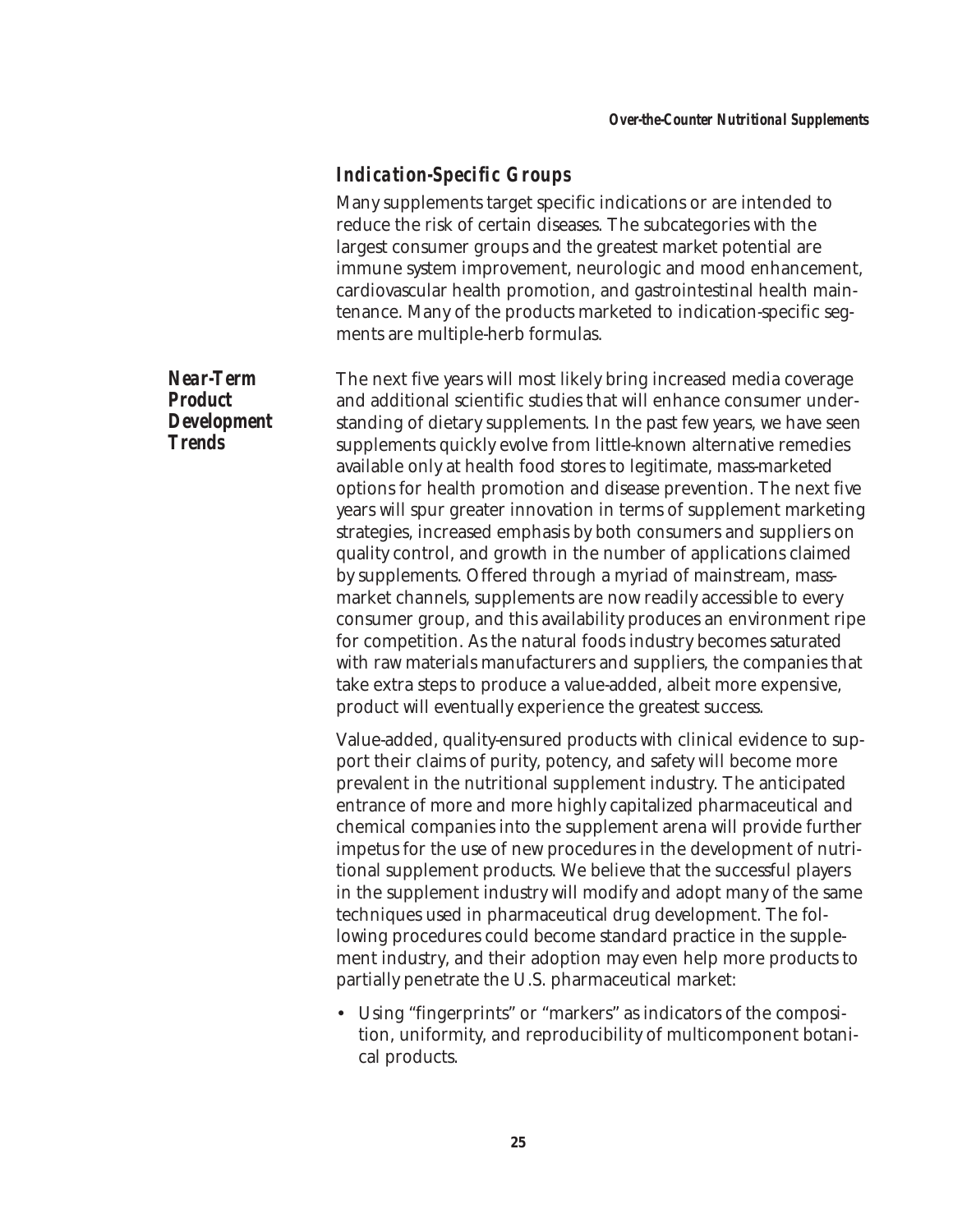- Replacing animal toxicity data with an adequate predictor of safety in humans (e.g., long-term use that shows no negative effects).
- Establishing clinical "pilot studies" to demonstrate effectiveness in long-term human use.
- In lieu of pilot studies, clinical testing in the proposed indication.
- Conducting Phase IV–type studies to address specific concerns about long-term usage and drug, food, or supplement interactions.

In addition, successful supplement formulators and marketers will continually offer new end-product options to consumers and food processing companies. Supplement tablets and capsules will always have their place in the market, but supplements need to have flexibility in end-product application so that they can be incorporated into sprays, beverages, confectionery products, lozenges, baked goods, foods, nutritional bars, powdered drinks, meal replacement formulas, and cereals. Functional foods represent a convenient delivery method for vitamins, minerals, botanicals, and other supplements.

*Supply-and-Demand and Crossover Phenomena*

Given the explosive nature of new supplement product launches, demand may initially outweigh supply. Soon after, however, competitors often create an oversupply of raw materials and finished products. When St. John's wort was introduced in the United States, an initial surge of popularity and demand far outstripped supply. This phenomenon is bound to repeat, especially with products that are gaining in popularity in European countries, particularly Germany. The German market is a strong predictor for the U.S. market because of cultural, historical, and regulatory influences, as well as a medical community that actively promotes the research and development of nonpharmaceutical health products. Because the U.S. market, after a slight delay of approximately six months to a year, tends to mirror the European market, certain products are expected to do well in the United States over the next few years.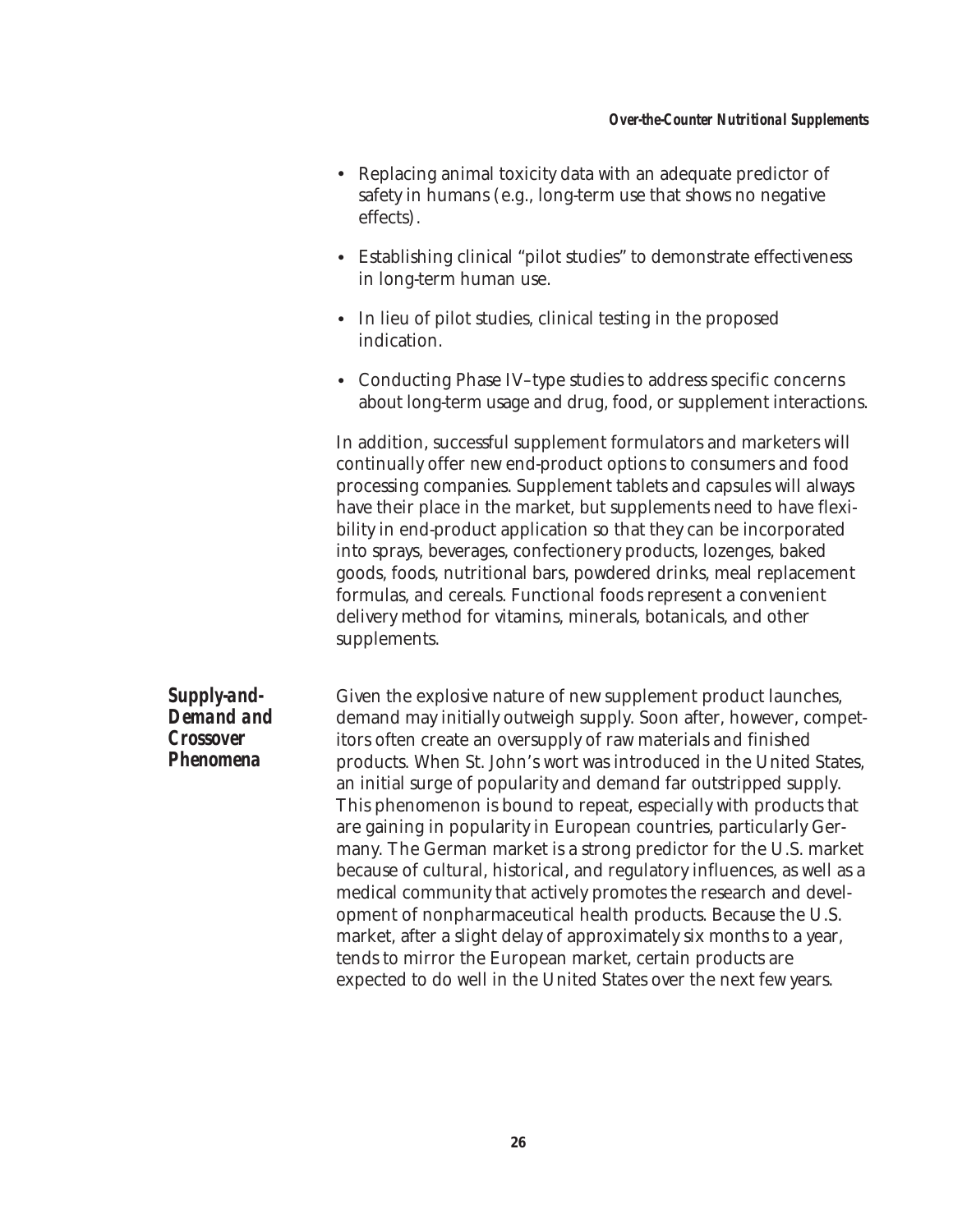The following supplements, which are very popular in Germany, are crossover candidates that are likely to exhibit U.S. sales surges over the next three years: black cohosh, horse chestnut, vitex agnuscastus, artichoke leaves, nettle root, devil's claw root, neem, olive leaf, red clover, rosemary leaf, and hawthorn leaves. Table 5 lists selected supplements that are relatively new to the U.S. market but have potential—based on their success in Europe, recent findings in nutritional science, or an improved formula—to be hot sellers in the future.

Kava kava, a prime example of a crossover product from Germany, experienced a sharp increase in U.S. sales during the fourth quarter of 1998. The herb is approaching a transition phase with respect to its availability and marketability. Over the next two years, demand will likely soon exceed supply in the United States and the shortfall will probably boost interest in special extracts derived from kava herb stems and leaves (the traditional practice is derivation of extract from the root). New applications and processing techniques will emerge for other herbals as well, when supply is exceeded by demand.

For some of the most popular botanicals and herbals of 1998, such as ginkgo biloba and ginseng, a raw materials oversupply existed. Because so many sources of botanicals and herbals are now available, the future will bring greater concentration on overall quality standards. In order to ensure efficacy and safety, raw materials manufacturers, supplement formulators, and consumers will increasingly focus on whether their herbal or botanical comes from a quality source. As consumers become more educated about supplements, they will opt to pay a higher price for a high-quality product from a reputable company.

*Growth Prospects by Supplement Type* Because of various factors, the markets for the different types of nutritional supplements will grow at different rates over the next five years. We expect that bulk vitamins will be the strongest segment over the next few years. The benefits of vitamins A, C, and E are well documented, and their large target groups and expanding application in fortified foods and beverages will fuel bulk vitamin sales growth. The "Three Gs" (ginseng, ginkgo biloba, and ginger) will continue the solid success they enjoyed in 1998, and we expect them to show moderate, steady growth, between 9-11% over the next five years.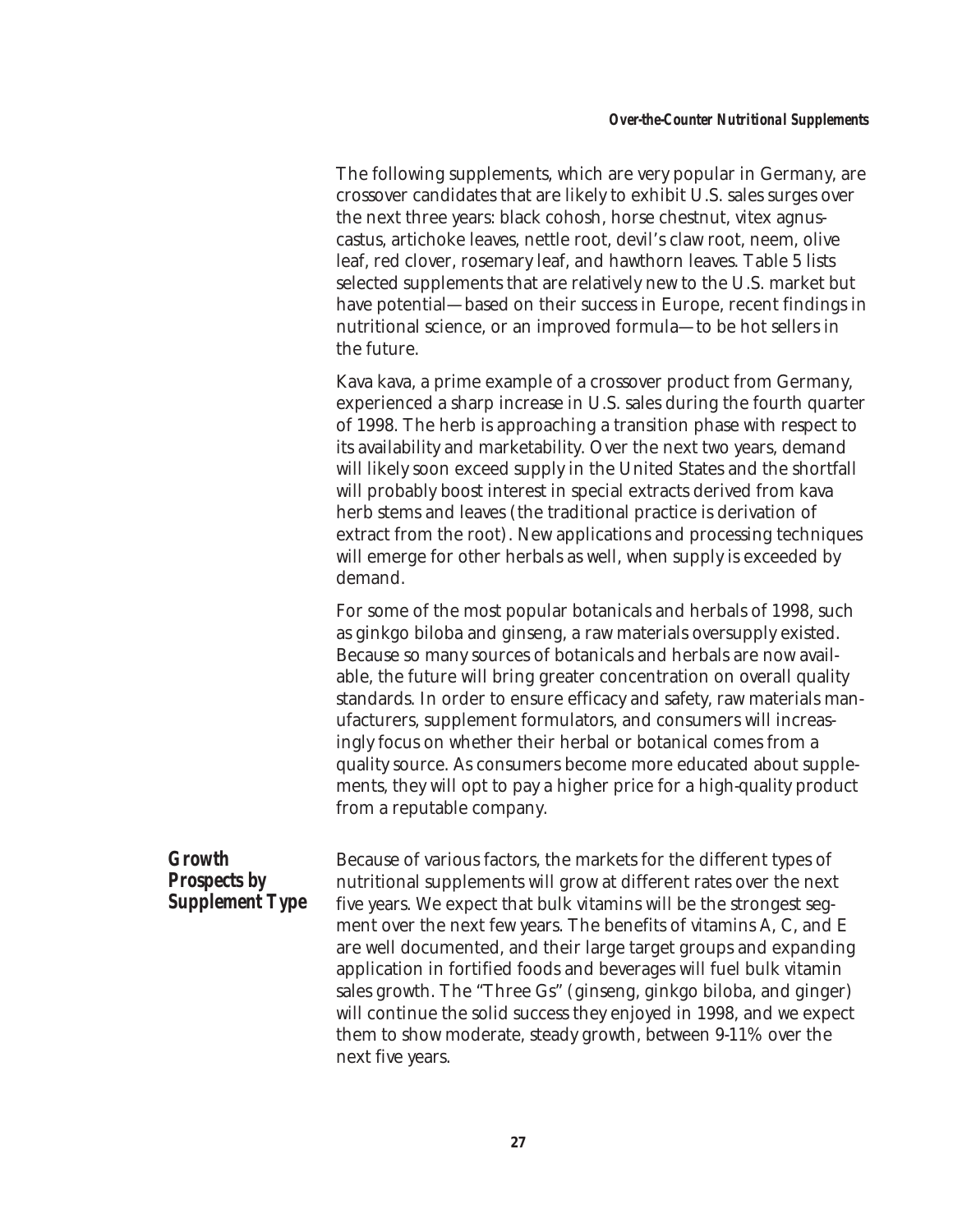# *Table 5. Promising New Supplements for the U.S. Market*

| Supplement                                                              | <b>Purported Benefits</b>                                                                                                                                                                                                                                                                                                                                            | <b>Targeted Consumer Group or</b><br>Condition |
|-------------------------------------------------------------------------|----------------------------------------------------------------------------------------------------------------------------------------------------------------------------------------------------------------------------------------------------------------------------------------------------------------------------------------------------------------------|------------------------------------------------|
| Artichoke                                                               | The leaves are used as a digestive<br>aid and to reduce cholesterol levels.                                                                                                                                                                                                                                                                                          | >50                                            |
| <b>Black cohosh</b>                                                     | This plant is widely used in<br>Europe to ease the symptoms of<br>menopause.                                                                                                                                                                                                                                                                                         | Women                                          |
| Cat's claw<br>(Uncaria tomentosa)                                       | The bark of this plant is used to treat<br>intestinal conditions, gastric ulcers,<br>arthritis, and tumors.                                                                                                                                                                                                                                                          | >50; gastrointestinal conditions               |
| Devil's claw<br>(Harpagophytum procumbens) to alleviate arthritis pain. | The root of this plant has been used                                                                                                                                                                                                                                                                                                                                 | >50                                            |
| Hawthorn<br>(Crataegus oxyacantha)                                      | The leaves and berries of this plant<br>are used in Europe to prevent<br>cardiovascular degeneration and treat<br>mild forms of angina.                                                                                                                                                                                                                              | >50                                            |
| Horse chestnut<br>(Aesculus hippocastanum)                              | This plant may have astringent and<br>anti-inflammatory properties.                                                                                                                                                                                                                                                                                                  | Immune system enhancement                      |
| Huperzine A                                                             | This botanical ingredient is extracted<br>from the Chinese club moss and may<br>have memory-boosting effects by<br>regulating acetylcholine levels in the<br>brain. It may have synergistic benefits<br>when taken with gingko biloba, an<br>herb that enhances microcirculation in<br>the brain. It may reduce the<br>symptoms of presenile and senile<br>dementia. | Neurological enhancement;<br>>50               |
| Liquid or<br>effervescent creatine                                      | This naturally occurring metabolite<br>has greater bioavailability and is<br>more readily assimilated into the<br>bloodstream than the powdered form.<br>It is used for promoting muscle power<br>and lean muscle mass growth and for<br>improving recovery following intense<br>exercise.                                                                           | Power and speed athletes and<br>bodybuilders   |
| <b>Neem</b>                                                             | This plant is used for its antioxidant<br>properties, to combat infections,<br>and to purify the blood.                                                                                                                                                                                                                                                              | Immune system enhancement                      |
| <b>Nettle</b><br>(Urtica diocia)                                        | The root of this plant eases the<br>symptoms of benign prostatic<br>hypertrophy.                                                                                                                                                                                                                                                                                     | Older men                                      |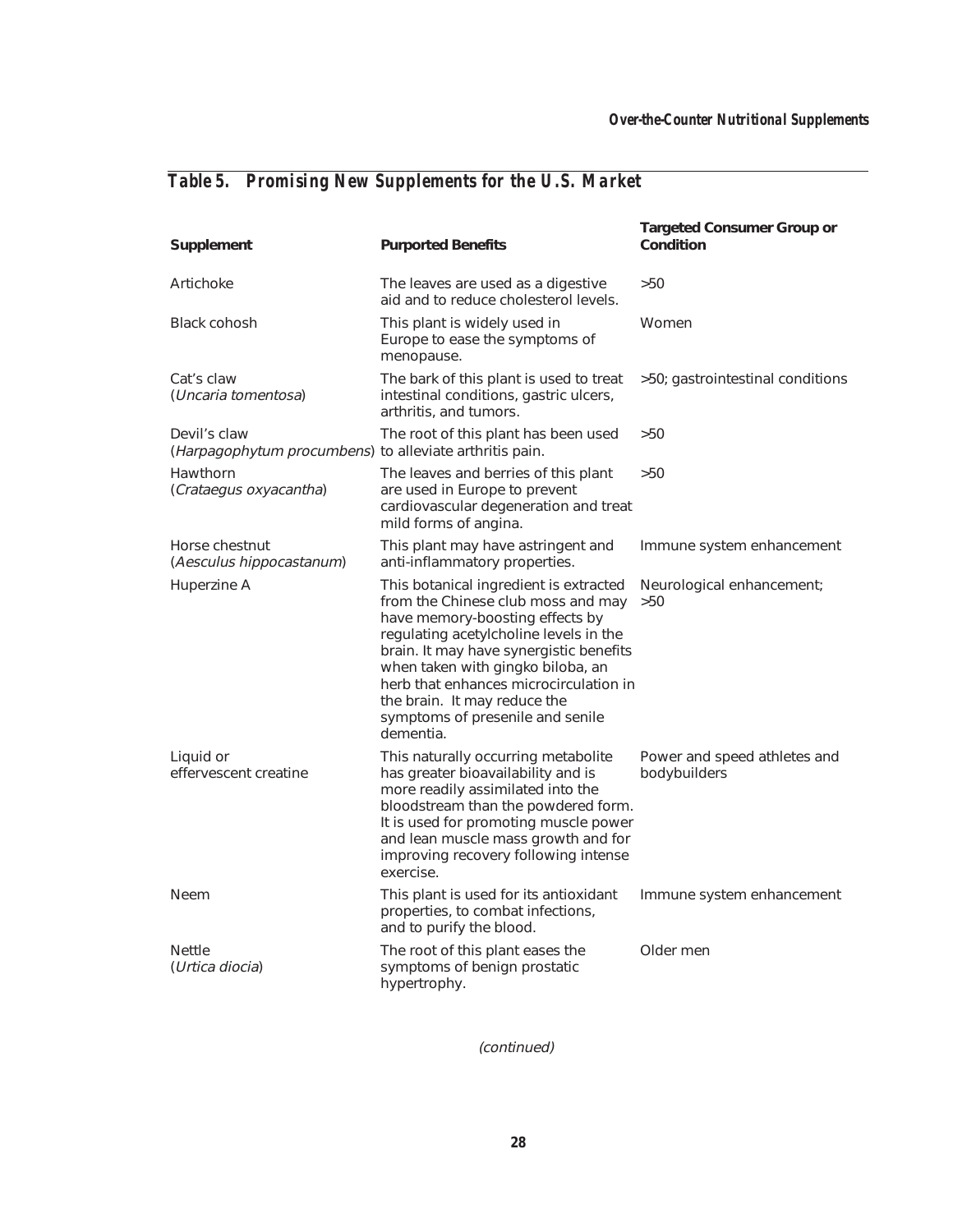| Supplement                         | <b>Purported Benefits</b>                                                                                                                                                                                                                 | <b>Targeted Consumer Group or</b><br>Condition                               |
|------------------------------------|-------------------------------------------------------------------------------------------------------------------------------------------------------------------------------------------------------------------------------------------|------------------------------------------------------------------------------|
| Olive leaf                         | This leaf is touted as an immune<br>system booster with the ability to<br>treat a broad spectrum of microbial<br>disorders.                                                                                                               | Immune system enhancement                                                    |
| Phosphatidylserine                 | This naturally occurring phospholipid<br>nutrient is used to improve cognitive<br>ability and to enhance memory<br>function. It also suppresses the stress<br>hormone cortisol to reduce muscle<br>catabolism following intense exercise. | Neurological enhancement;<br>power and strength athletes and<br>bodybuilders |
| Red clover<br>(Trifolium pratanse) | This plant contains isoflavonoids,<br>which are effective in cancer<br>prevention.                                                                                                                                                        | General health;<br>>50                                                       |
| Rosemary                           | The leaves are used for their<br>antioxidant properties.                                                                                                                                                                                  | <b>General health</b>                                                        |
| Soy-based products                 | Soy delivers a high protein efficiency<br>rating and has certain anticancer<br>properties. Its naturally occurring<br>plant estrogens may help to alleviate<br>symptoms of menopause.                                                     | Power and speed athletes and<br>bodybuilders;<br>older women.                |
| Vitex<br>(Vitex agnus-castus)      | A preparation from this plant is used<br>to treat menstrual disorders.                                                                                                                                                                    | Women                                                                        |

#### *Table 5. Promising New Supplements for the U.S. Market (cont.)*

*Source: Decision Resources, Inc.*

St. John's wort formulas will continue their rise in popularity over the next five years. A huge untapped market for this supplement is the United States, where 17 million adults suffer from severe, chronic depression, and many more claim to have experienced mild and/or less frequent depression.

Sales of magnesium and calcium also have the potential to grow because of a wide variety of applications and vast target populations. Clinical evidence supports calcium's usefulness in slowing coloncancer cell growth, lowering blood pressure, and reducing the symptoms (irritability, aches, pains, and headaches) associated with PMS. Magnesium, an essential mineral that is involved in a variety of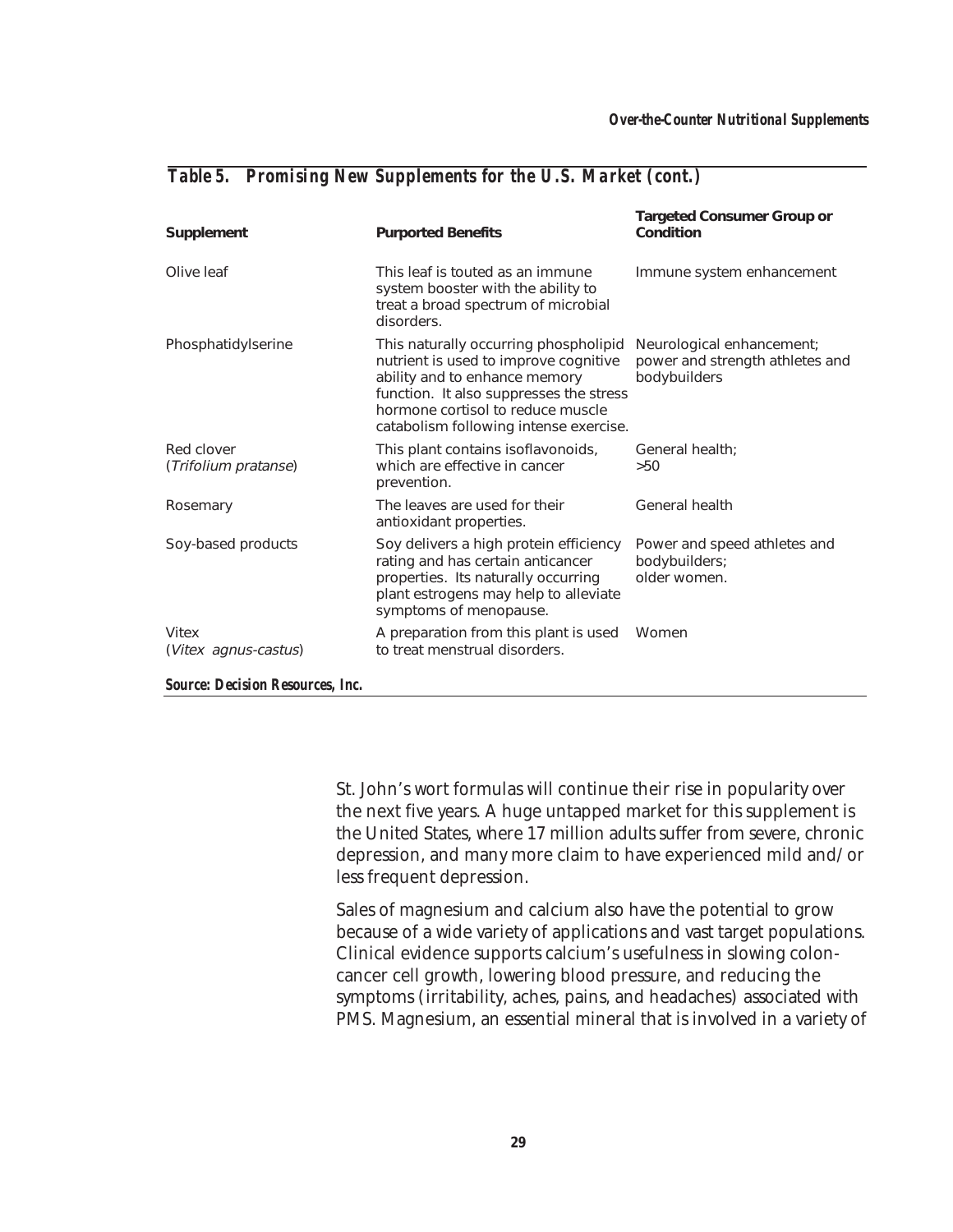critical physiological processes, is consumed by a number of different target groups.

Specialized sports and fitness supplements will also be a fast-growing sector of the nutritional supplement industry from 1998 to 2003. These supplements will branch out from their original target group of elite athletes and bodybuilders to include the average sports and fitness enthusiast. We foresee creatine use continuing its steady rise, although we do not expect to see the 80-90% annual growth rates it attained between 1995 and 1998. Other creatine formulations and applications, such as liquid creatine and effervescent creatine, as well as products that combine creatine with other ingredients such as L-glutamine and HMB, will be strong sports nutrition sellers over the next five years.

Products based on echinacea, a natural immune system enhancer, are expected to be another hot nutritional supplement category in 1999 and beyond. Echinacea sales grew 150% from 1997 to 1998, yet the product's scientifically proven benefits in fighting colds and flu are relatively small. Combination formulas of vitamin C, zinc, and echinacea, as well as other ingredients, will likely be popular products during the next five years.

Milk thistle could become an important supplement over the next few years. It has the potential to be the only herbal product to be promoted for its ability to cleanse the liver of toxins and impurities. Milk thistle's market potential is enormous; alcohol drinkers and consumers of nonsteroidal anti-inflammatory drugs (NSAIDs) may benefit from its liver-purifying properties.

| <b>Corporate</b>  |  |
|-------------------|--|
| <b>Strategies</b> |  |

The supplement companies that will have the greatest success over the next five years will be those that focus on building solid brand awareness and establishing customer loyalty. These objectives can be achieved by employing three interrelated strategies:

- Given the rapid rate at which scientific studies are highlighting the efficacy and importance of certain supplements in disease prevention and health maintenance, companies must respond quickly and introduce products that match emerging research.
- Companies need to be involved in programs that educate their prospective customers. To help secure product recognition in a highly fragmented industry, nutritional supplement companies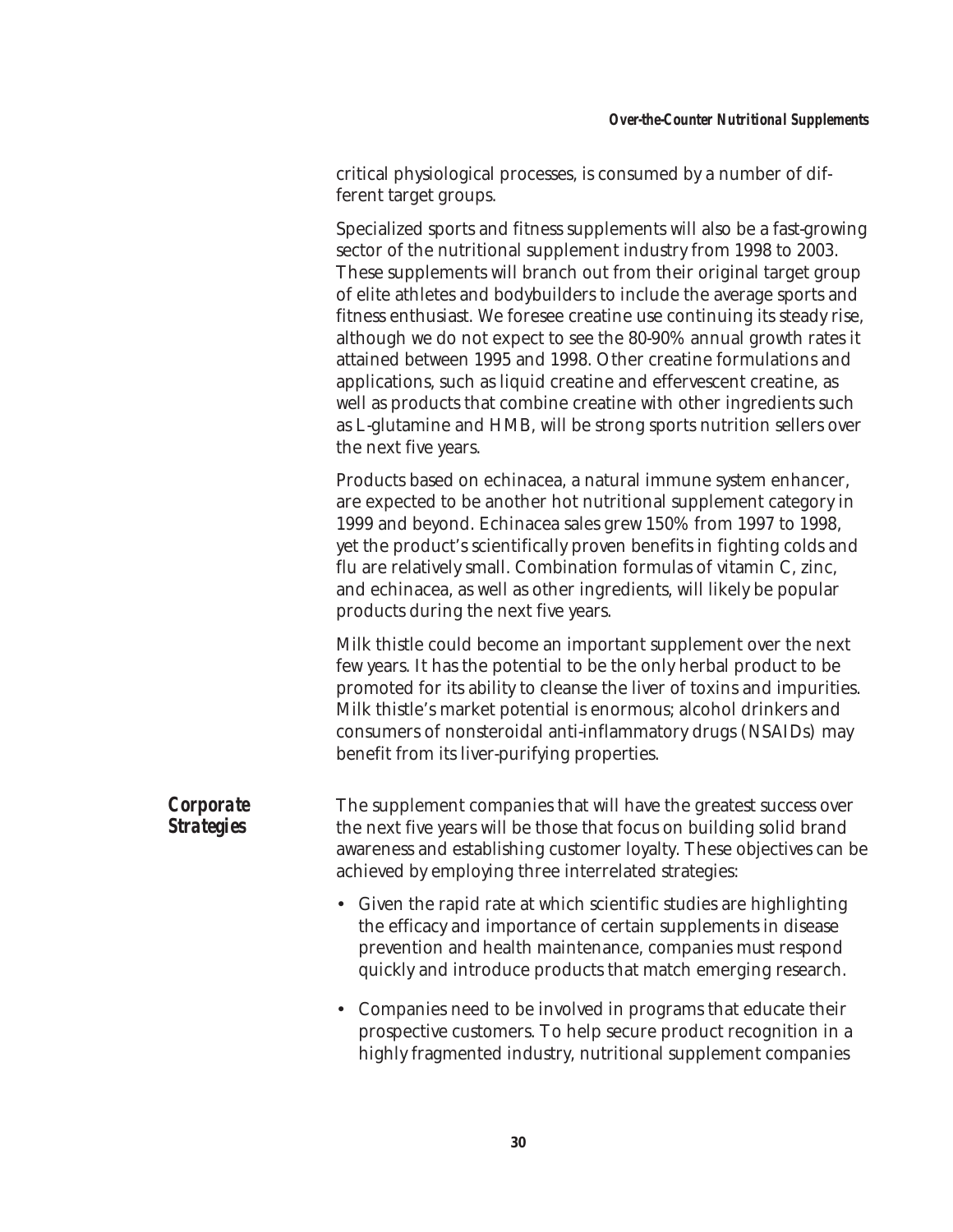should engage in several avenues to heighten consumer awareness of the role of proper nutrition and supplementation in ensuring optimal health.

• Small supplement companies that take advantage of strategic alliances and partnerships with pharmaceutical companies, chemical companies, consumer products giants, other supplement companies, and/or specialty health product companies will most likely enjoy the greatest success over the next five to ten years. Small-cap nutritional products companies that begin to demonstrate consistent revenue growth have the highest potential to be acquired by a pharmaceutical or chemical multinational over the next five years. Many of the multinationals are intently watching the nutritional segment boom and are eager to enter the arena when the stock prices of nutritional products companies settle down. The companies in the best situation for acquisition are TwinLab, Rexall, Natrol, Balance Bar, and Celestial Seasonings. An effective strategy for these companies may be to position themselves for an alliance or buyout.

Spurred by the large profits and high growth rates found in the nutritional supplement sector, many biopharmaceutical companies have begun to include natural and herbal products in their conventional drug portfolios. Pharmaceutical companies are using their research and development might, their vast amounts of capital (needed both for testing natural compounds and for acquiring supplement companies), their name recognition, and their marketing expertise to enter the natural products arena.

> Pharmaceutical companies most often enter the supplement industry through direct line extensions and partnerships. With direct line extensions, pharmaceutical firms augment their own product lines through direct acquisition of smaller botanical and supplement firms. They then apply their well-known branding and rigorous marketing capabilities to promote a lesser-known natural product or herbal extract. Partnerships are especially effective when the core competencies of one company complement those of the other. For example, a company with strong marketing and distribution capabilities can benefit from an alliance with a company that has strong research, development, and manufacturing capabilities

*6. Pharmaceutical and Chemical Company Involvement*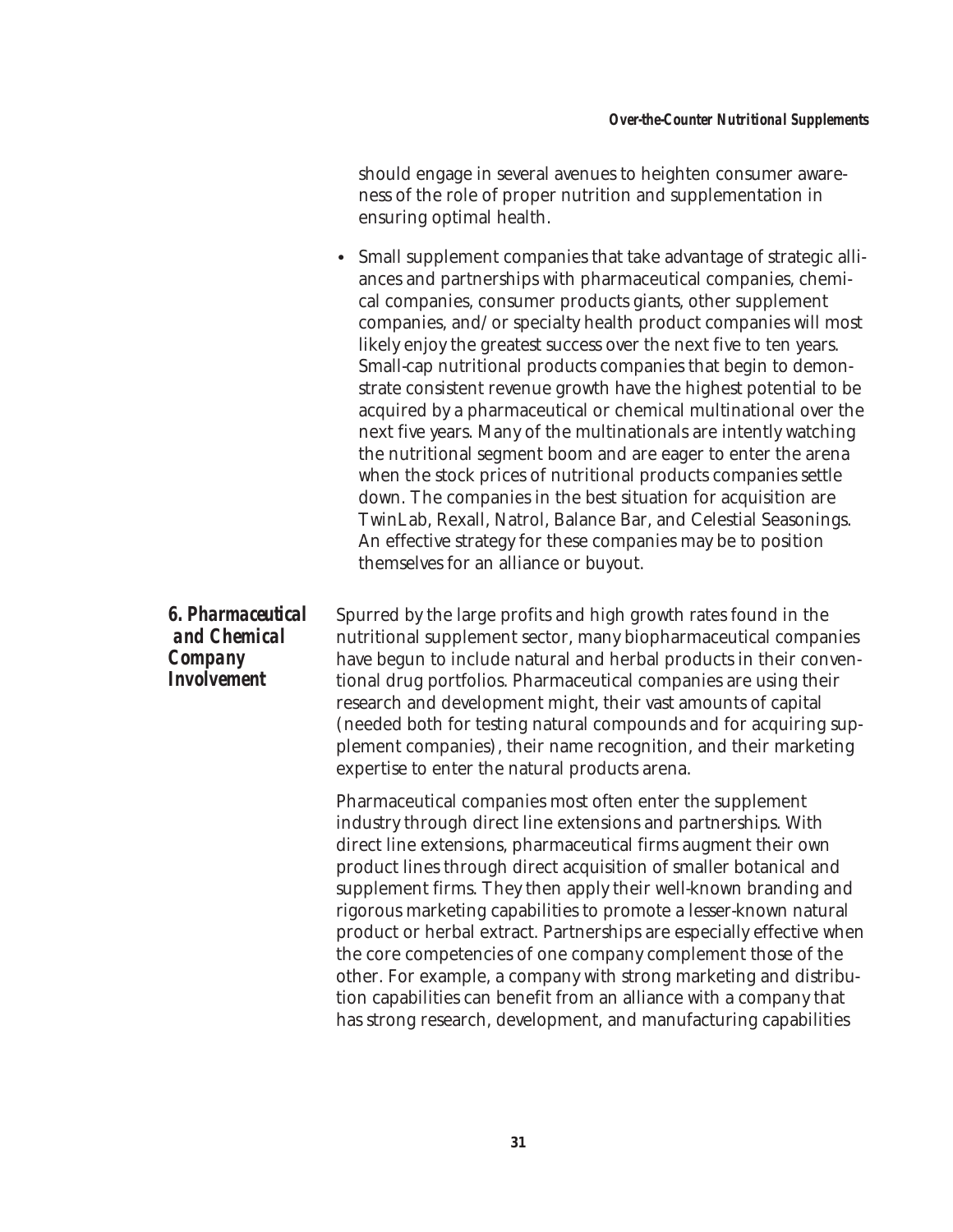but is relatively weak in promoting and delivering products to consumers.

The entrance of pharmaceutical companies into the supplement arena is a strategically sound move for a number of reasons. First, as the supplement market becomes saturated with a myriad of players, pharmaceutical companies can take advantage of their name recognition and obtain customers based solely on the fact that consumers can identify a pharmaceutical giant much more readily than they can a slew of lesser-known companies. Second, the supplement market is maturing, and the use of dietary supplements is becoming a mainstream option for health promotion and disease prevention. Pharmaceutical companies have the advantage of being able to attract the consumers who are more comfortable with purchasing from a widely recognized company whose products have long track records of safety, consistent potency, and efficacy. Formulas that offer multiple-vitamin, -mineral, and -herbal ingredients backed by clinical studies could easily become viable competitors of various pharmaceutical products. The pharmaceutical companies that apply to herbals and vitamins the same identification and development techniques used for pharmacotherapies will have a competitive advantage. Table 6 lists selected acquisitions, partnerships, and new business units among pharmaceutical and supplement companies.

Three popular supplements—St. John's wort, ginkgo biloba, and kava kava—currently present significant competition for drugs and are causing anxiety throughout the pharmaceutical industry.

St. John's wort outsells prescription fluoxetine (Prozac) three to one in Germany; given the former's early popularity in the United States, U.S. sales of St. John's wort may eventually rival those of Prozac.

EGb-761, a standardized extract from ginkgo biloba, is approved in Germany for treatment of primary degenerative dementia and vascular dementia. An open, uncontrolled trial was conducted in the United States to compare the pharmacological activity of ginkgo biloba with that of tacrine, the first agent approved specifically for Alzheimer's disease in elderly patients with mild-to-moderate dementia. Results demonstrated that ginkgo biloba exhibited "cognitive activator" profiles in more patients than did tacrine. Chronic administration of ginkgo biloba also produced more "cognitive activator" responses and demonstrated better therapeutic effects.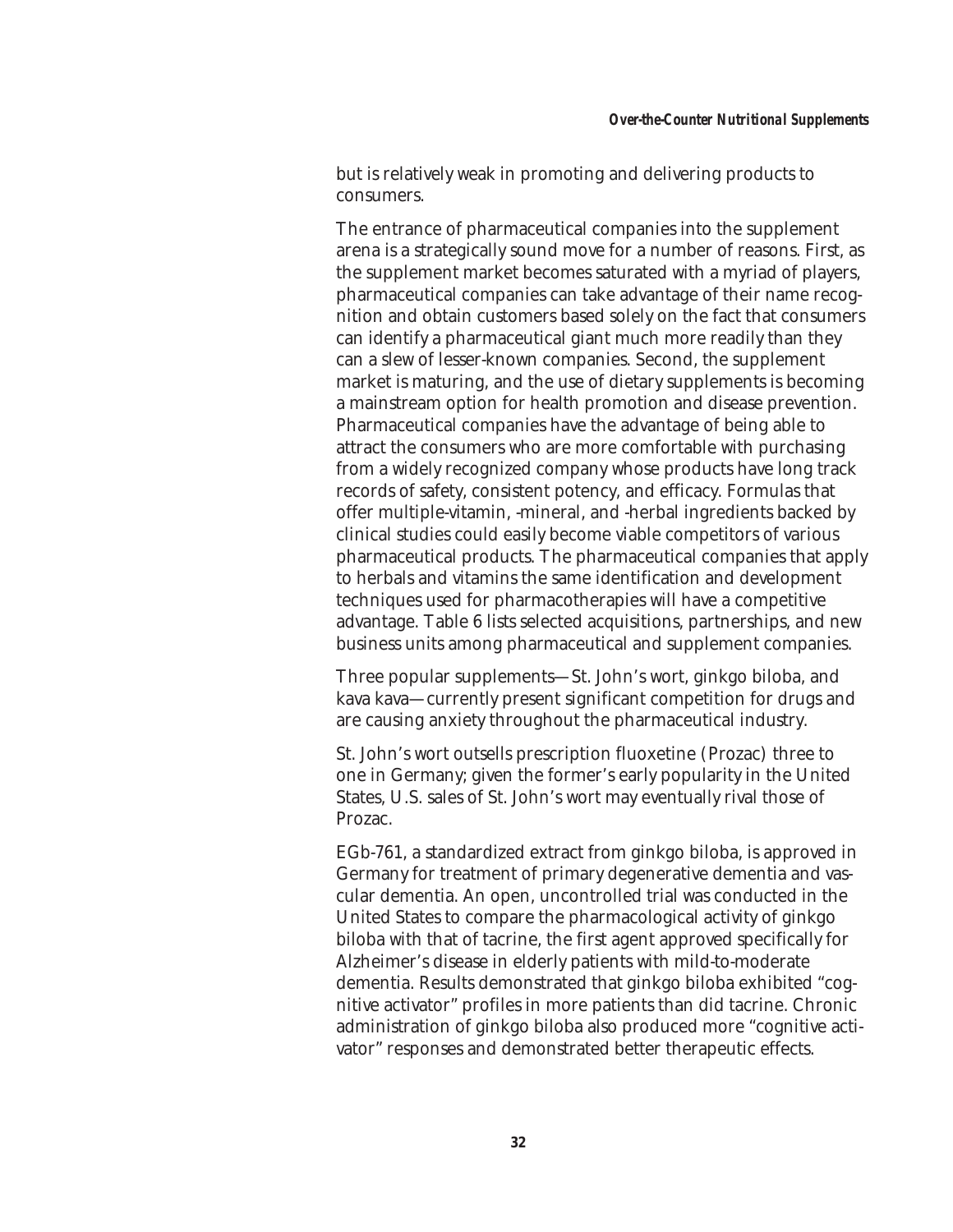#### *Table 6. Selected Acquisitions, Partnerships, and New Business Units Among Pharmaceutical and Supplement Companies*

| Biotech, Pharmaceutical,<br>or Life Science Company | Dietary Supplement/<br><b>Nutritional Products Company</b> | <b>Business Arrangement/</b><br>Development                                                                                                                                                                                                                                                                                                                                      |
|-----------------------------------------------------|------------------------------------------------------------|----------------------------------------------------------------------------------------------------------------------------------------------------------------------------------------------------------------------------------------------------------------------------------------------------------------------------------------------------------------------------------|
| AMB<br>Tarrytown, NY                                | <b>Nutrition 21</b><br>San Diego, CA                       | AMBI purchased Nutrition 21 and<br>will market chromium picolinate<br>products (Chromax); specialty<br>cardiovascular supplements;<br>selenium (Selenomax); zinc<br>(Zinmax); and magnesium<br>(Magnemax).                                                                                                                                                                       |
| American Home Products<br>Madison, NJ               | PharmaPrint<br>Irvine, CA                                  | American Home Products will pay<br>\$43.5 million for research,<br>development, marketing, and<br>licensing fees for the<br>process-patented standardized<br>herbal products. PharmaPrint will<br>supply ingredients for American<br>Home Products' Centrum Herbal's<br>line of supplements: St. John's wort,<br>gingko biloba, garlic, ginseng,<br>echinacea, and saw palmetto. |
| Bayer AG<br>Germany                                 | <b>Bayer Consumer Group</b><br>Morristown, NJ              | In August 1998, Bayer launched its<br>One-a-Day brand herbal product line.<br>The seven new formulations are<br>Prostate Health, Cholesterol Health,<br>Menopause Formulation, Bone<br>Strength Formula, Tension & Mood<br>Formula, Memory & Concentration<br>Formula, and Cold Season Formula.                                                                                  |
| Chattem<br>Chattanooga, TN                          | Sunsource International<br>Chattanooga, TN                 | Chattem purchased all assets of<br>Sunsource and exclusive worldwide<br>rights to Garlique, Rejuvex,<br>Melatonex, Echinex, and Propalmex.                                                                                                                                                                                                                                       |
| <b>DuPont Pharmaceuticals</b>                       | Newly formed nutraceuticals<br>division                    | This unit will focus on three major<br>areas: plant-derived drugs, food and<br>feed additives, and dietary<br>supplements.                                                                                                                                                                                                                                                       |
| Lifeway Foods<br>Skokie, IL                         | GalaGen<br>Arden Hills, MN                                 | GalaGen partners with Lifeway,<br>manufacturer of kefir products and<br>new Basic Plus supplements, to<br>promote gastrointestinal health.                                                                                                                                                                                                                                       |

(continued)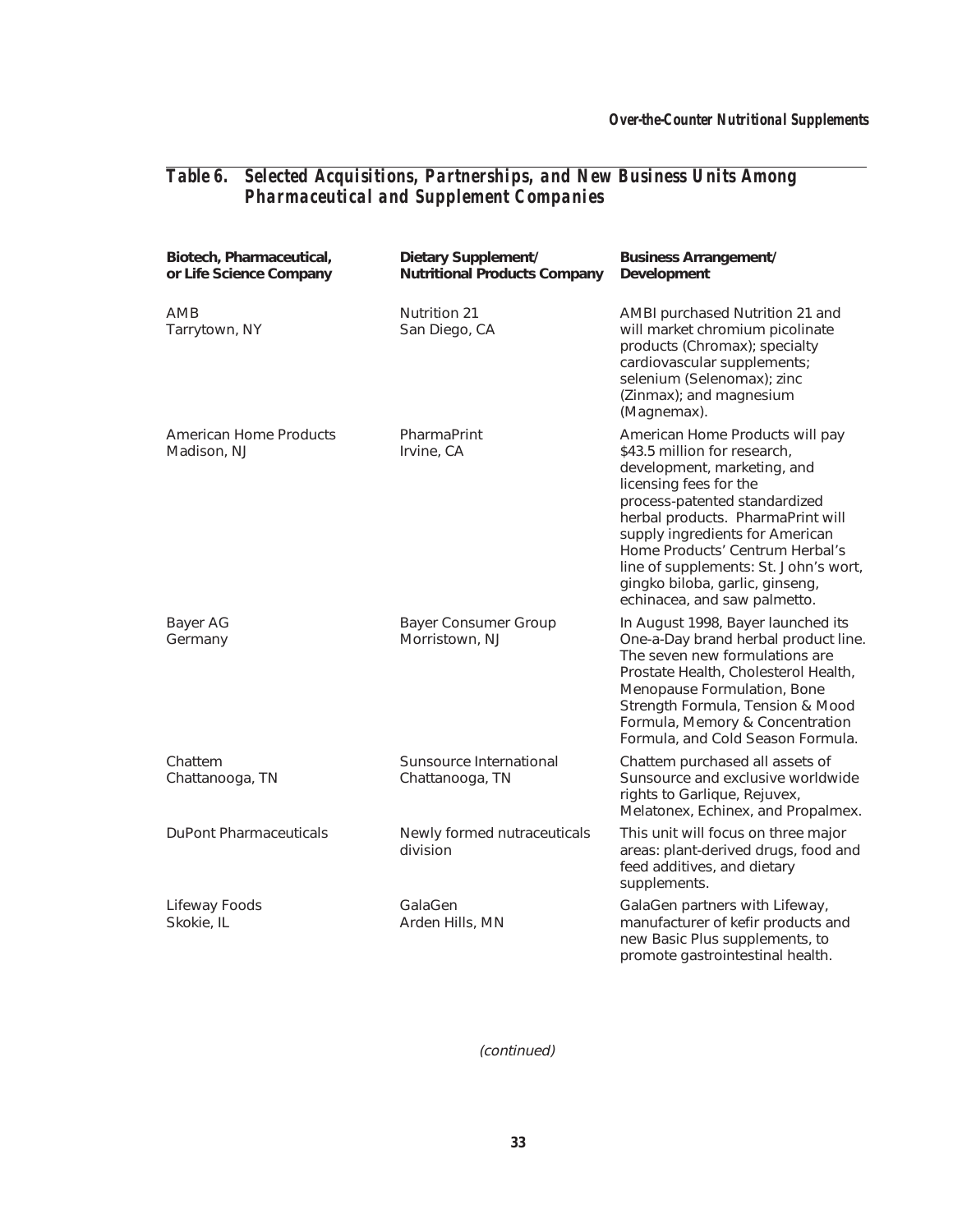#### *Table 6. Selected Acquisitions, Partnerships, and New Business Units Among Pharmaceutical and Supplement Companies (cont.)*

| Biotech, Pharmaceutical,<br>or Life Science Company                                 | Dietary Supplement/<br><b>Nutritional Products Company</b>                                                                                  | <b>Business Arrangement/</b><br>Development                                                                                                                                                                                                                                                                               |
|-------------------------------------------------------------------------------------|---------------------------------------------------------------------------------------------------------------------------------------------|---------------------------------------------------------------------------------------------------------------------------------------------------------------------------------------------------------------------------------------------------------------------------------------------------------------------------|
| Monsanto<br>St. Louis, MO                                                           | <b>General Nutrition Company</b><br>Pittsburgh, PA                                                                                          | <b>GNC introduced a Monsanto-</b><br>manufactured DHA-omega-3<br>nutraceutical line of products in its<br>specialty health food stores. These<br>products contain Monsanto's<br>proprietary ingredient SeaGold, a<br>DHA oil.                                                                                             |
| Nutraceutix<br>Redmond, WA                                                          | <b>Weider Nutrition</b><br>International.<br>Salt Lake City, UT;<br>Nutraceutical<br>Park City, UT; and<br>Rexall Sundown<br>Boca Raton, FL | Weider, Nutraceutical, and Rexall<br>Sundown have robust distribution<br>and advertising resources to match<br>Nutraceutix's Calcium D-glucarate, a<br>substance that may provide<br>protection against chemical<br>carcinogens, including cigarette<br>smoke, and may reduce the risk of<br>breast and prostate cancers. |
| Rhodia Food Ingredients<br>Cranbury, NJ<br>(Parent company: Rhône-Poulenc<br>Rorer) | GalaGen<br>Arden Hills, MN                                                                                                                  | The two companies collaborated for<br>the development and marketing of<br>nutritional products. The products<br>will contain GalaGen's natural<br>immune components coupled with<br>Rhodia's strain of Lactobacillus<br>acidophilus.                                                                                      |
| Shaman Pharmaceuticals<br>San Francisco, CA                                         | Lipha<br>Italy                                                                                                                              | Shaman is in collaboration with<br>Lipha on nutritional supplements and<br>type 2 diabetes research.                                                                                                                                                                                                                      |
| SmithKline Beecham<br>London, England;<br>Philadelphia, PA                          | Abtei<br>Germany                                                                                                                            | SmithKline Beecham is test<br>marketing several standardized<br>herbals: Abtei Mood, Abtei Memory,<br>Abtei Stamina, Abtei Prostate.                                                                                                                                                                                      |
| Warner-Lambert<br>Morris Plains, NJ                                                 | <b>Complementary Medicine</b><br>Division                                                                                                   | In September 1998, this newly<br>created unit launched two<br>standardized herbal products to the<br>mass market: Quanterra Mental<br>Sharpness with gingko and<br>Quanterra Prostate with saw<br>palmetto. Additional herbal<br>products, supported by clinical tests,<br>are slated for release in 1999.                |
| Zila<br>Phoenix, AZ                                                                 | Oxycal Laboratories<br>Prescott, AZ                                                                                                         | Zila purchased Oxycal, manufacturer<br>and marketer of patented vitamin C<br>products, including Ester-C.                                                                                                                                                                                                                 |

*Source: Decision Resources, Inc.*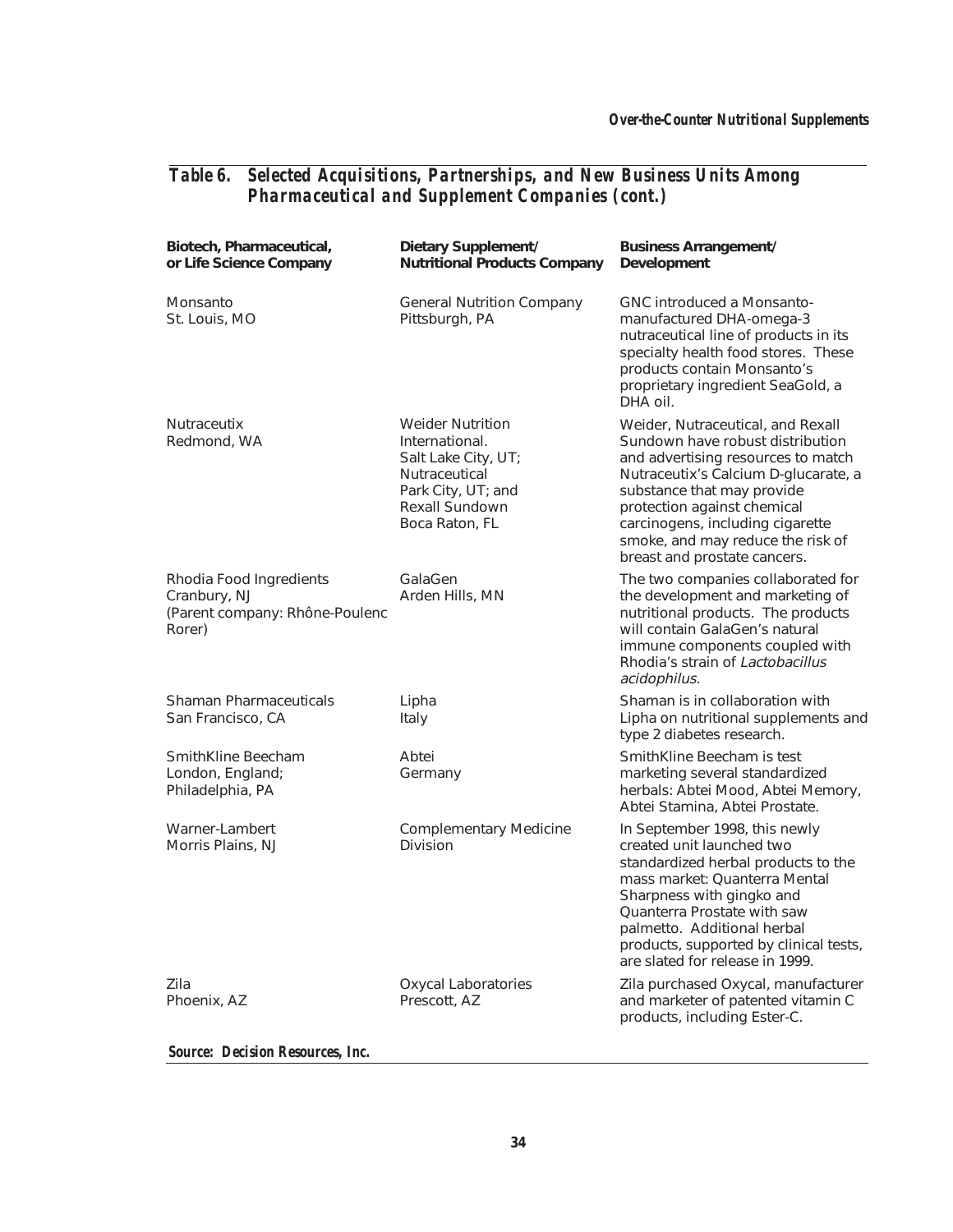Kava kava is the newest herbal product to directly compete with pharmacological agents. Its muscle-relaxing, antianxiety properties are making it a natural alternative to drugs such as alprazolam (Xanax) and diazepam (Valium), which are used in treating anxiety disorders. Whether St. John's wort, ginkgo biloba, or kava kava will provide stiff competition in their respective indications for the leading pharmacotherapies in the United States remains to be seen. Pharmaceutical companies need to be aware of potential competitive forces outside of their own industry. An effective strategy for pharmaceutical companies may be to offer a wide range of both pharmaceutical agents and natural remedies in order to be more capable of handling various changes in the competitive environment. *7. Regulatory Environment* The passage of the U.S. Dietary Supplement Health and Education Act of 1994 (DSHEA) established a new regulatory framework for supplements and essentially gave more companies the ability to compete in this marketplace. The act benefits many parties involved in the supplement industry because it eases regulatory restrictions by allowing the industry to regulate itself. Prior to the DSHEA, the Nutritional Labeling Act (NLA) gave the FDA wide interpretive powers in establishing the propriety of certain labeling claims. Many in the supplement industry believed that the NLA was exerting too much regulatory control over the sale of alternative health products.

The nutritional supplement industry embraced the DSHEA. The legislation clearly defines dietary supplements, creates a regulatory body to address safety issues, regulates health claims and labeling of dietary supplements, provides for good manufacturing practice (GMP), and establishes new government bureaus to review regulations and encourage research on dietary supplements. Provisions of the act address seven areas:

• **Definition.** A dietary supplement is any product that contains one or more dietary ingredients, such as vitamins, minerals, herbs or botanicals, amino acids, and other ingredients used to supplement the diet. Supplement formulators and manufacturers can market their products without having to go through the FDA approval processes established for "foods" (products used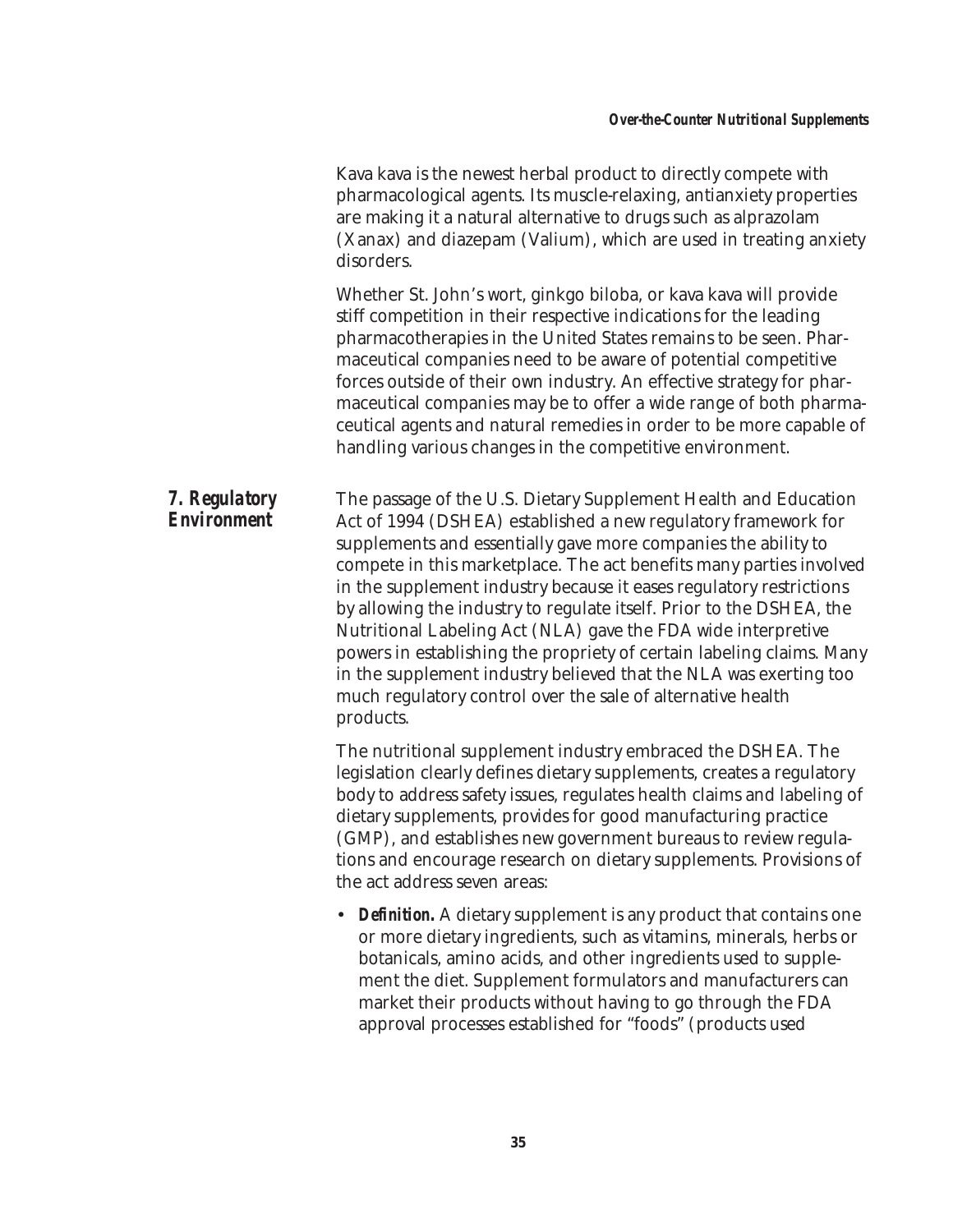primarily to impart taste, aroma, or basic nutrition) and "drugs" (products used to cure, mitigate, treat, or prevent disease).

- *Safety***.** The FDA retains authority to remove a product from the market if it presents a risk of illness or injury or contains a deleterious substance.
- *New Products*. Prior to marketing a dietary supplement, the manufacturer must supply the FDA with information adequate to provide "reasonable assurance that the ingredient does not present a significant or unreasonable health risk of illness or injury." This information must be supplied at least 75 days before the product is available to consumers.
- *Claims.* The DSHEA permits the labels of dietary supplements to contain truthful and non-misleading structure/function claims and nutritional support claims that describe the role of the nutrient in supporting wellness. Rather than require rigid preclearance of claims, the law establishes policing authority only over claims made after a product has been placed on the market. Supplement sellers are permitted to provide their customers with information regarding the nutritional benefits of dietary supplements. This information can be in the form of "statements of nutritional support," which appear on labels, or it can be referral of customers to books, articles, and other publications that provide health-related information.
- *Labeling***.** A dietary supplement label must list the names and amounts of each active ingredient. For botanicals, the label must identify the part of the plant from which the ingredient is derived. All information must be presented in a format appropriate to the product.
- *Good Manufacturing Practice***.** Supplement producers must comply with current good manufacturing practice (GMP). The FDA reserves the right to issue special regulations, modeled after food GMP, for dietary supplement manufacture.
- *New Government Entities*. The DSHEA establishes two new government bodies: the Commission on Dietary Supplement Labels and the Office of Dietary Supplements. The Commission on Dietary Supplement Labels will conduct a study on dietary supplement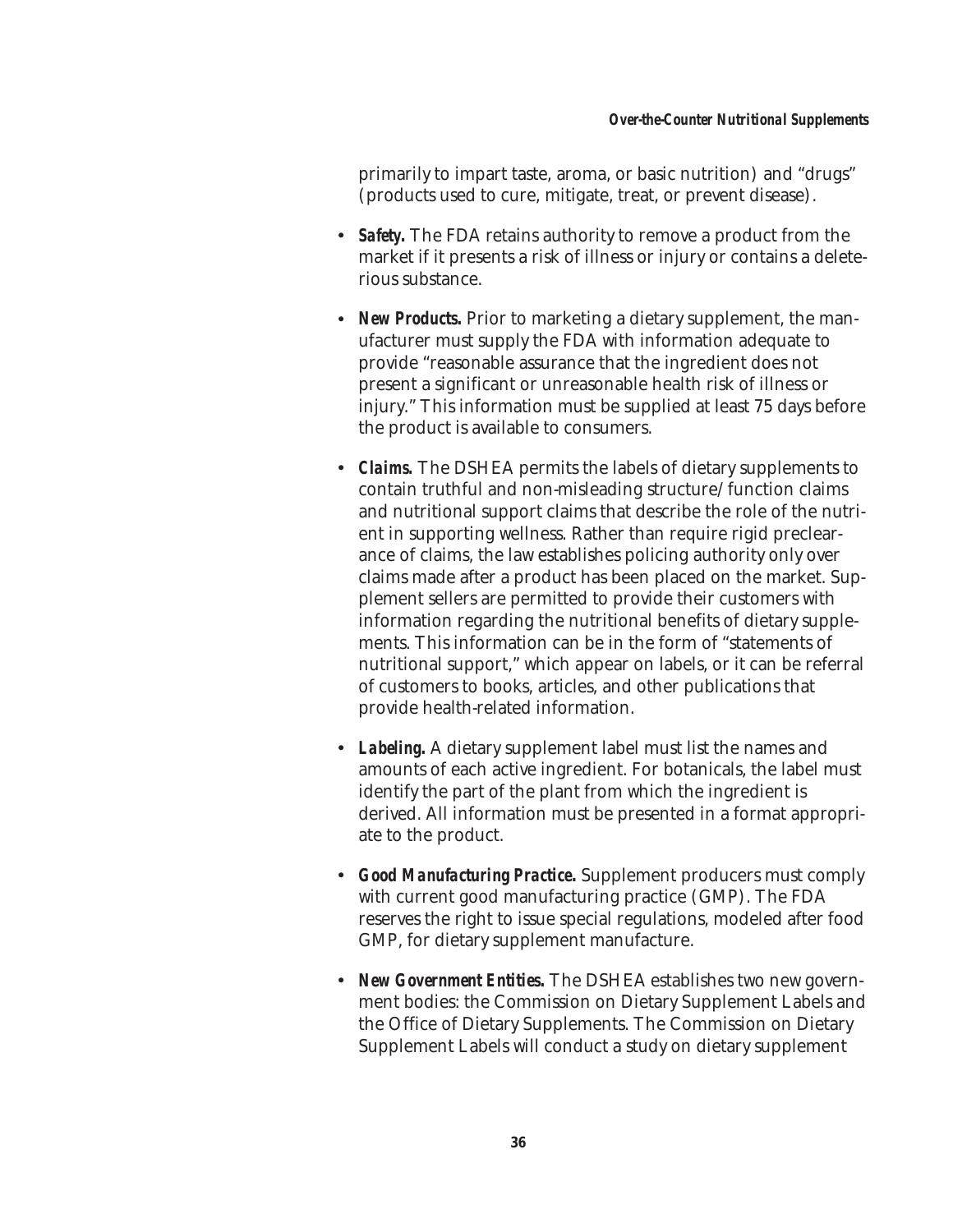|                                                                             | label claims and "evaluate how best to provide truthful, scientifi-<br>cally valid, and not misleading information to consumers so that<br>consumers may make informed and appropriate health care<br>choices for themselves and their families." The Office of Dietary<br>Supplements was established within the NIH to coordinate<br>research on dietary supplements and disease prevention, to<br>develop a database of supplement research, and to advise the<br>Secretary of Health and Human Services on supplement regula-<br>tion, safety, and health claims.                                                                                                                                                                                                                                                  |
|-----------------------------------------------------------------------------|------------------------------------------------------------------------------------------------------------------------------------------------------------------------------------------------------------------------------------------------------------------------------------------------------------------------------------------------------------------------------------------------------------------------------------------------------------------------------------------------------------------------------------------------------------------------------------------------------------------------------------------------------------------------------------------------------------------------------------------------------------------------------------------------------------------------|
|                                                                             | In the wake of the DSHEA, a veritable tidal wave of newcomers has<br>hit the supplement industry. Some of these new companies are<br>quickly trying to take advantage of the business opportunities that<br>lie within the industry, and they are often producing inferior prod-<br>ucts. Some of these companies may be inexperienced in the botani-<br>cals and supplement area, and they may offer unsubstantiated<br>claims and inaccurate labeling. This environment creates retail and<br>consumer confusion because it is difficult to determine which prod-<br>ucts contain effective ingredients. Many industry analysts predict<br>that this situation will lead to further regulations. (DSHEA provi-<br>sions give the FDA significant latitude to increase regulation of the<br>supplement industry.) $4$ |
| 8. Industry<br><b>Structure</b>                                             | This section presents an overview of the companies that comprise<br>the OTC nutritional supplement industry. The leading companies<br>in this sector are briefly profiled.                                                                                                                                                                                                                                                                                                                                                                                                                                                                                                                                                                                                                                             |
| <b>Manufacturers of</b><br><b>Fine Ingredients/</b><br><b>Raw Materials</b> | Independent vendors supply about 60% of the raw materials used in<br>OTC nutritional supplements. Worldwide, more than 150 small<br>companies provide these raw materials, with a substantial portion<br>coming from the Pacific Rim. Raw materials manufacturers supply<br>supplement fomulators with refined herbs, liquids, and powders,<br>which are then put in tablet, capsule, or other consumable form.                                                                                                                                                                                                                                                                                                                                                                                                        |
|                                                                             |                                                                                                                                                                                                                                                                                                                                                                                                                                                                                                                                                                                                                                                                                                                                                                                                                        |

<sup>4.</sup> For further discussion of the regulatory environment, see "Nutraceuticals." *Spectrum Special Reports*, December 1998.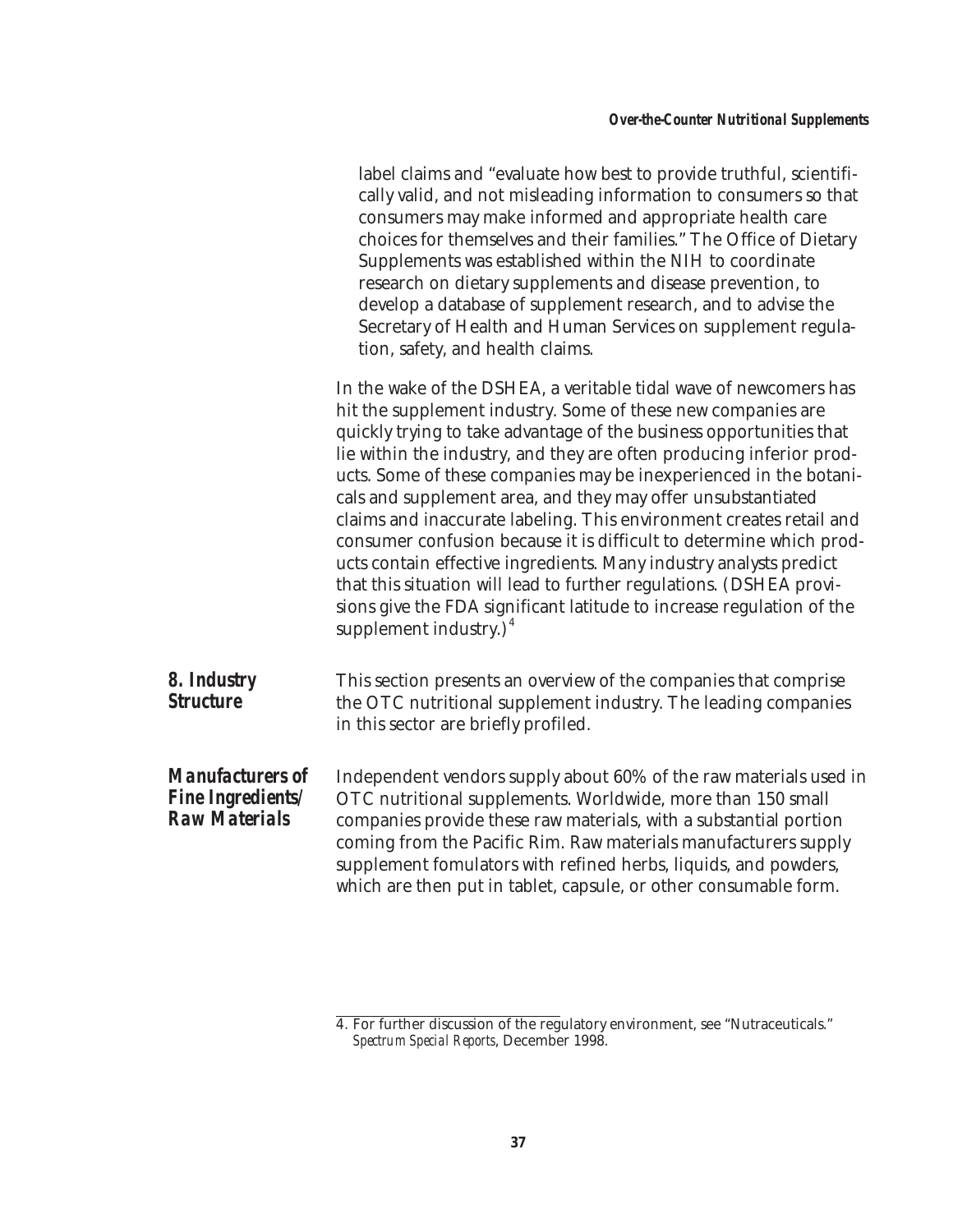#### *Strategies for Success*

Given the tremendous consumer demand for safe and effective supplements and the growing number of companies entering nutritional supplement–related businesses each year, ingredient suppliers are under increased pressure to locate and process reliable sources of raw materials. Because of the growing number of companies looking to profit from the burgeoning supplement market, some raw materials manufacturers are not delivering a high-quality product. These companies may be speeding up their production cycle in order to feed the demand, or they may be trying to take advantage of new, inexperienced companies. To stay competitive in this market, suppliers and manufacturers will need to test samples from the early stages of processing up to the finished extract to ensure that they are supplying high-quality ingredients.

Reputable and dependable raw material manufacturers provide proof of the quality of their raw material sources with certificates of analysis issued by independent laboratories, and they have test programs in place at various phases of the production process to guarantee the purity of their ingredients. There are relatively few manufacturers of raw materials in this industry. However, several newcomers to the industry pass themselves off as reputable manufacturers, when they are, in fact, merely sacrificing quality in order to rapidly rush their products to market.

The raw materials manufacturer's Certificate of Analysis is the first way for supplement companies to ensure that they are using quality ingredients. The most reliable suppliers of high-quality ingredients have their products tested by several independent labs. Manufacturers that test at only one lab should be viewed cautiously because the lab could be dependent on the manufacturer for business, and its impartiality could be called into question. Testing of samples at each phase of the manufacturing cycle is also good business strategy for raw materials manufacturers.

The supplement formulators and marketers also have an obligation to ensure that they deliver a quality product to the consumer. To fulfill this obligation, they must research the methods used by their materials manufacturers in order to identify how the herbal ingredients are being grown, when they are harvested, and what other products the source grows or produces. They must also verify the cleanliness of the manufacturing and storage facilities.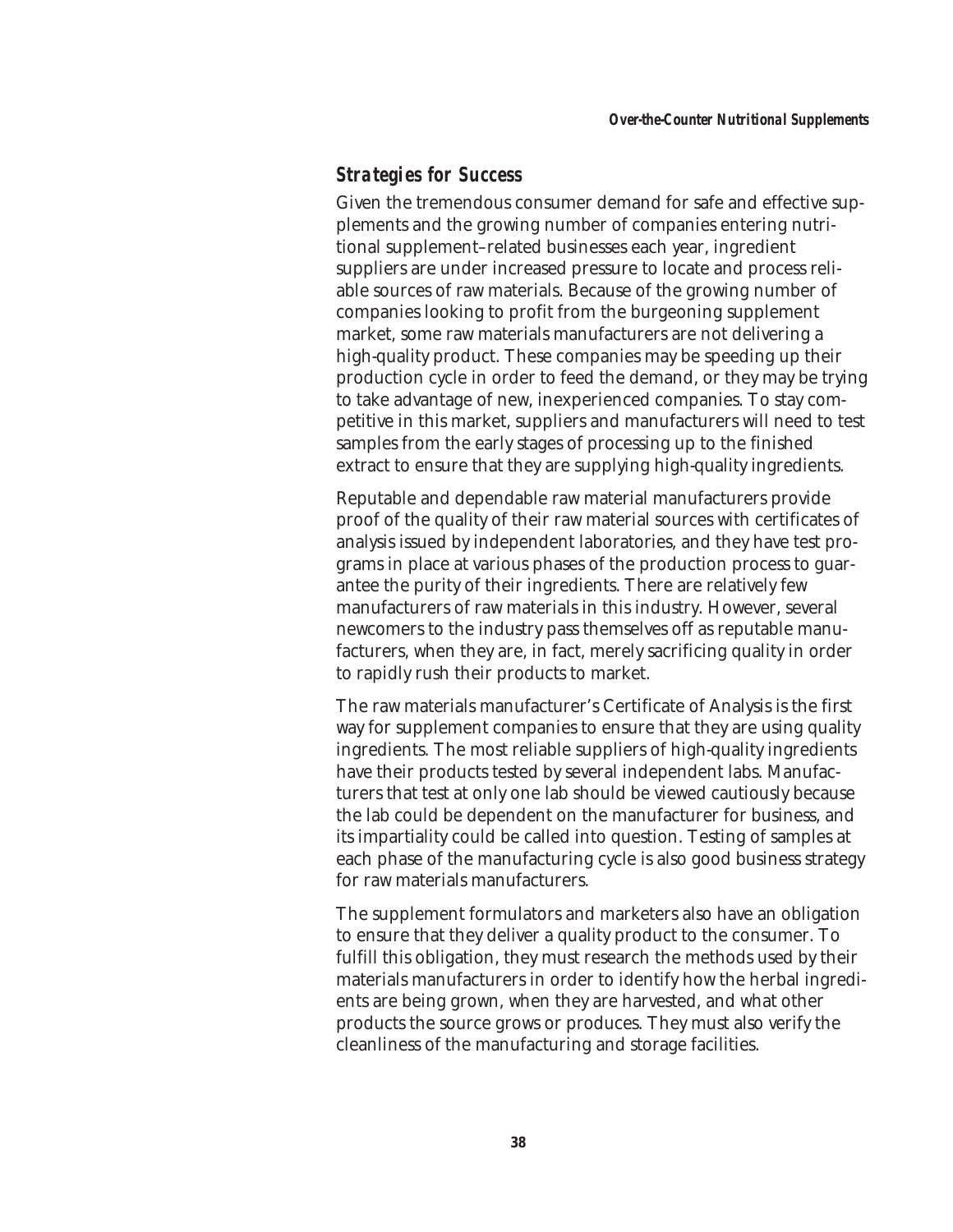## *Challenges*

The botanical and herbal business has traditionally faced fluctuations in supply and demand. These fluctuations are inevitable in a market dependent on living organisms. For instance, many plants, including ginseng and echinacea, need to mature several years before they can be harvested. When new scientific studies highlight the health benefits of a particular herb or botanical, demand for new products that use this herb or botanical sometimes outpaces supply. In order for the manufacturers of herbal and botanical raw materials to succeed in the near future, they need to understand market and industry research and provide timely products as soon as new scientific reports are published. One way to do so is to fund projects that test the efficacy and safety of new supplements and to equip their facilities with versatile components that can be easily reconfigured when new raw materials need to be processed.

Raw materials manufacturers are employing several techniques to help increase their resistance to supply and demand irregularities. One technique is counter-cropping, which is the practice of planting crops in different regions of the world at alternate times of the year to ensure a year-round supply of an herb or botanical. This technique minimizes inventory levels and ensures a constant supply of fresh materials. Other companies choose to specialize in one particular process, product, or class of ingredients to become the leader of their particular field.

Another challenge that raw material suppliers must confront is finding high-quality materials containing the desired botanical or herbal ingredient and extracting them with batch-to-batch uniformity and dependable quality control. The process used to manufacture the botanical or herbal product will affect the physical properties, pharmacological impact, clinical efficacy, and safety of the product. Because botanicals are products of nature, sources of biological variation must be understood and accounted for during the manufacturing process. The location of the crop, season, climate, soil conditions, and cultivation practices also present significant sources of batch-to-batch variation well before the manufacturing process begins. In addition, the elements to which manufactured products are exposed in their storage facilities must be monitored and controlled.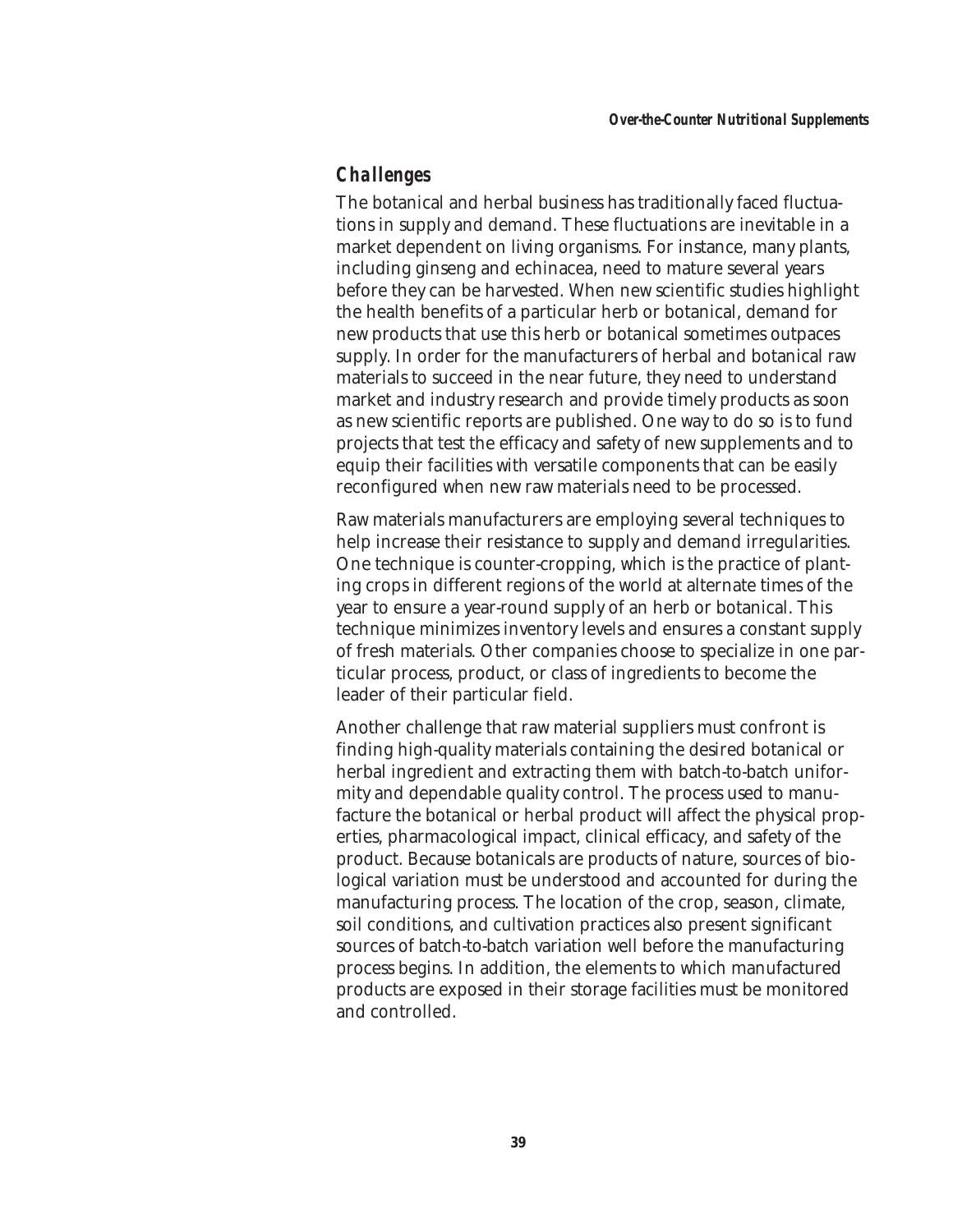To reduce batch-to-batch variations, some companies are using new analytical and extraction technologies. Mass spectrometer/gas chromatography (MS/GC) and other advanced techniques are used to define heterogeneous botanicals through standardized chromatographic fingerprints. With such technologies, companies can produce medicinal botanical products containing heterogeneous botanical mixtures with acceptable batch-to-batch uniformity, stability, and dosage-form acceptability. Raw materials companies can now obtain composition-of-matter patents for botanicals.

The branding of raw materials through trademarks and patents is another technique that some raw material manufacturers employ to give them a more competitive position in the marketplace. Branding offers enormous commercial advantages by giving the manufacturer a virtual monopoly on a particular compound, process, or application. It is also effective in gaining customer loyalty. The branding of raw materials also benefits consumers by letting them know where a particular product or item comes from and assuring them that high-quality ingredients are used. End consumers tend to choose supplements with branded ingredients rather than nonbranded ingredients; consumer surveys indicate that they are more comfortable using familiar brands.

The following companies are U.S. leaders in production and refinement of the natural raw materials and premixes that are then used in the formulation of nutritional supplements. Table 7 lists the leading worldwide suppliers of botanical raw materials. These botanical and herbal products encompass a wide range of plant-derived components, including roots, seeds, leaves, stems, and nuts, or a combination of parts or the whole of the plant.

## *Leading Companies*

*Ashland Chemical*

#### **Ashland Chemical**

Fine Ingredients Division 5200 Blazer Parkway Dublin, Ohio 43017

*Telephone:* (614) 790-3333 *Internet:* www.ashchem.com

*President:* Dave D'Antoni *Group vice president, specialty chemicals:* Jim Duquin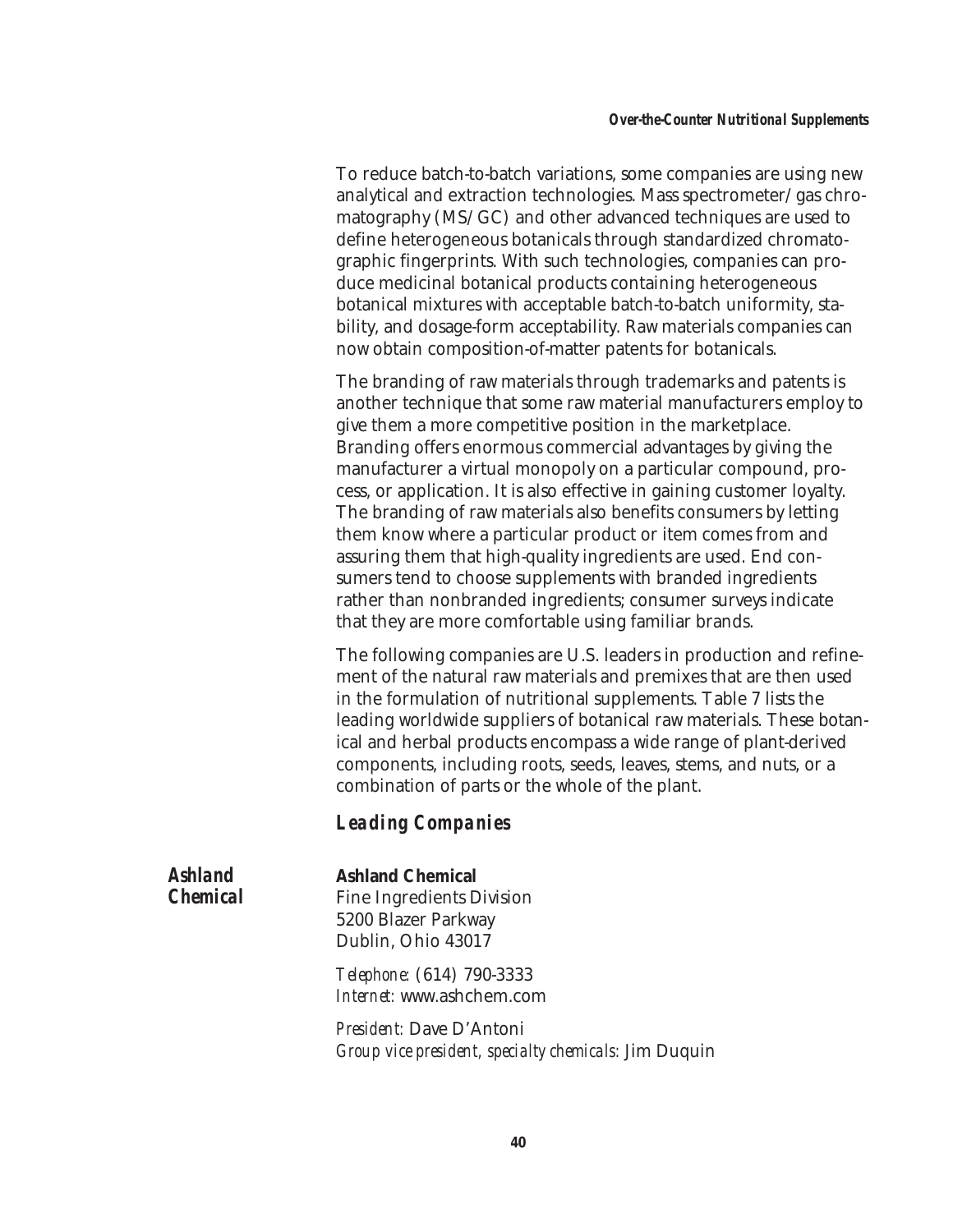| Company                                 | <b>Estimated 1997</b><br>U.S. Sales (\$MM) |
|-----------------------------------------|--------------------------------------------|
| <b>Based in the United States</b>       |                                            |
| <b>Botanicals International</b>         | 50                                         |
| Hauser                                  | $30 - 50$                                  |
| Optipure (Chemco)                       | $30 - 50$                                  |
| Folexo                                  | $15 - 20$                                  |
| <b>East Earth Herbs</b>                 | $15 - 20$                                  |
| Mafco Worldwide                         | $15 - 20$                                  |
| Triarco                                 | $15 - 20$                                  |
| Sabinsa                                 | $15 - 20$                                  |
| <b>MW</b> International                 | $10 - 15$                                  |
| AYSL                                    | $10 - 15$                                  |
| <b>Quality Botanical Ingredients</b>    | $10 - 15$                                  |
| PureWorld                               | $10 - 15$                                  |
| <b>Technical Services International</b> | $10 - 15$                                  |
| <b>Starwest Botanicals</b>              | $10 - 15$                                  |
| Trout Lake Farm                         | $10 - 15$                                  |
| <b>Based in Europe</b>                  |                                            |
| Henkel (Germany)                        | 30-50                                      |
| Flachsmann (Germany)                    | 30-50                                      |
| Martin Bauer (Germany)                  | $20 - 30$                                  |
| Schweizerhall (Germany)                 | $15 - 20$                                  |
| SKW Trostburg (Germany)                 | $10 - 15$                                  |
| Indena (Italy)                          | 50                                         |
| Euromed (Spain)                         | $15 - 20$                                  |
| Arkopharma (France)                     | $10 - 15$                                  |

## *Table 7. Leading U.S. Suppliers of Botanical Raw Materials*

*Source:* **Nutrition Business Journal***. 1998; 3(6):3.*

Decision Resources, Inc.

Ashland Chemical is a division of Ashland, a major chemical, oil refining, and energy conglomerate. Ashland is a public company and has been traded on the New York Stock Exchange for more than 60 years under the symbol ASH. In 1997, it employed 21,100 people and recorded \$14.2 billion in sales with \$279 million in net income.

The Fine Ingredients Division of Ashland Chemical supplies a wide range of ingredients, additives, and processing aids to the food and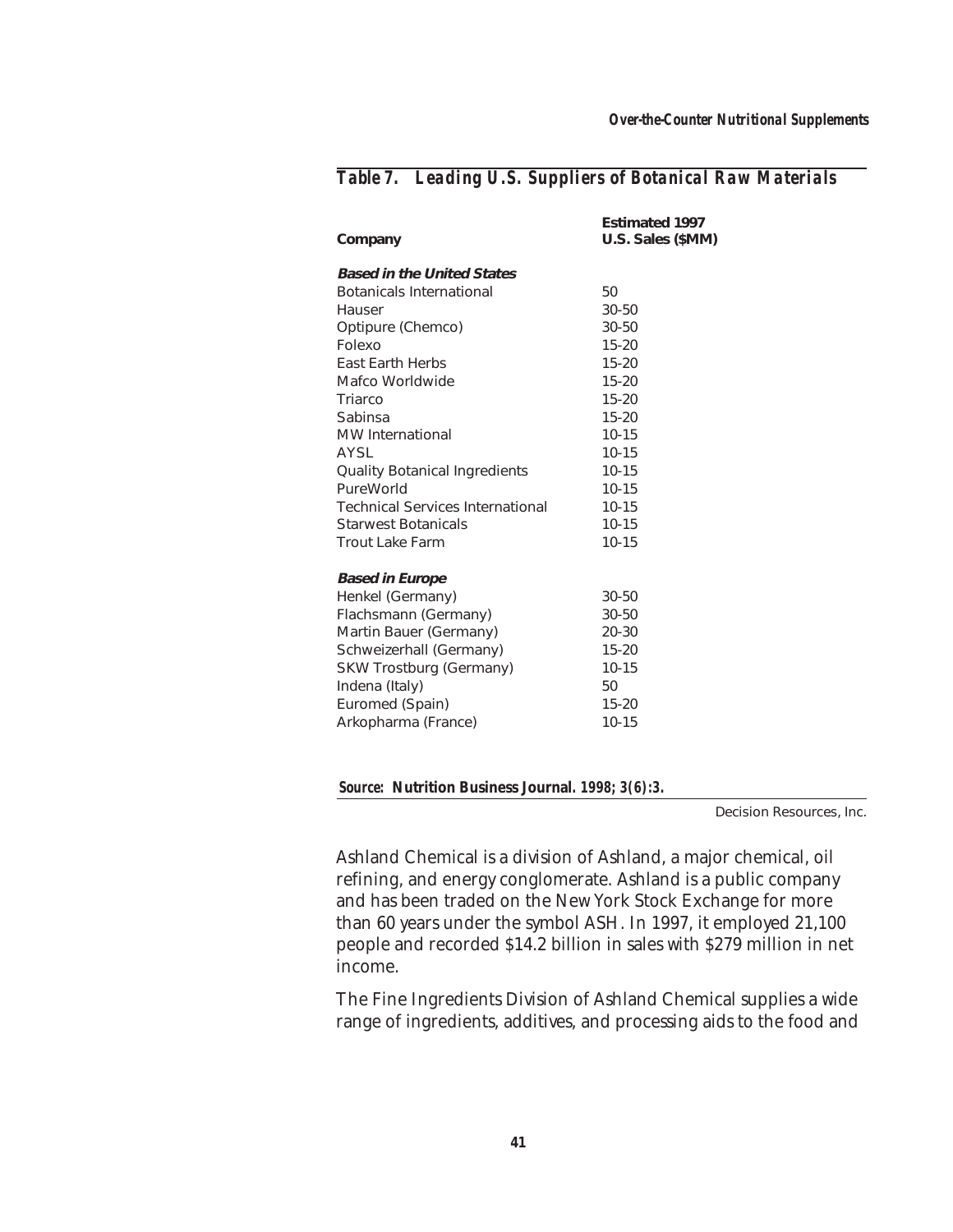#### *Over-the-Counter Nutritional Supplements*

beverage, nutritional, pharmaceutical, and personal care and cosmetic products industries. Its products can be categorized as follows:

- Amino acids.
- Antioxidants.
- Botanicals.
- Green foods.
- Mineral chelates.
- Mineral specialties.
- Nutritional supplements.
- Specialty items.
- Standardized botanical extracts.
- Vitamin/mineral premixes.
- Vitamins.

Having entered the market in 1996, Ashland Chemical's Fine Ingredients Division is a relatively new player in the nutritional products business. The division has made large investments in infrastructure improvements and in new testing equipment for raw-material refinement and processing. The company now offers 1,400 nutritional products and, because it is highly capitalized, has the ability to be a prominent player in the future.

#### *Bio-Botanica* **Bio-Botanica**

75 Commerce Drive Hauppauge, New York 11788

*Telephone:* (516) 231-5522; (800) 645-5720 *Fax:* (516) 231-7332 *Internet:* www.bio-botanica.com

*President, chief executive officer:* Frank D'Ameilo *Chief financial officer:* Bill O'Reily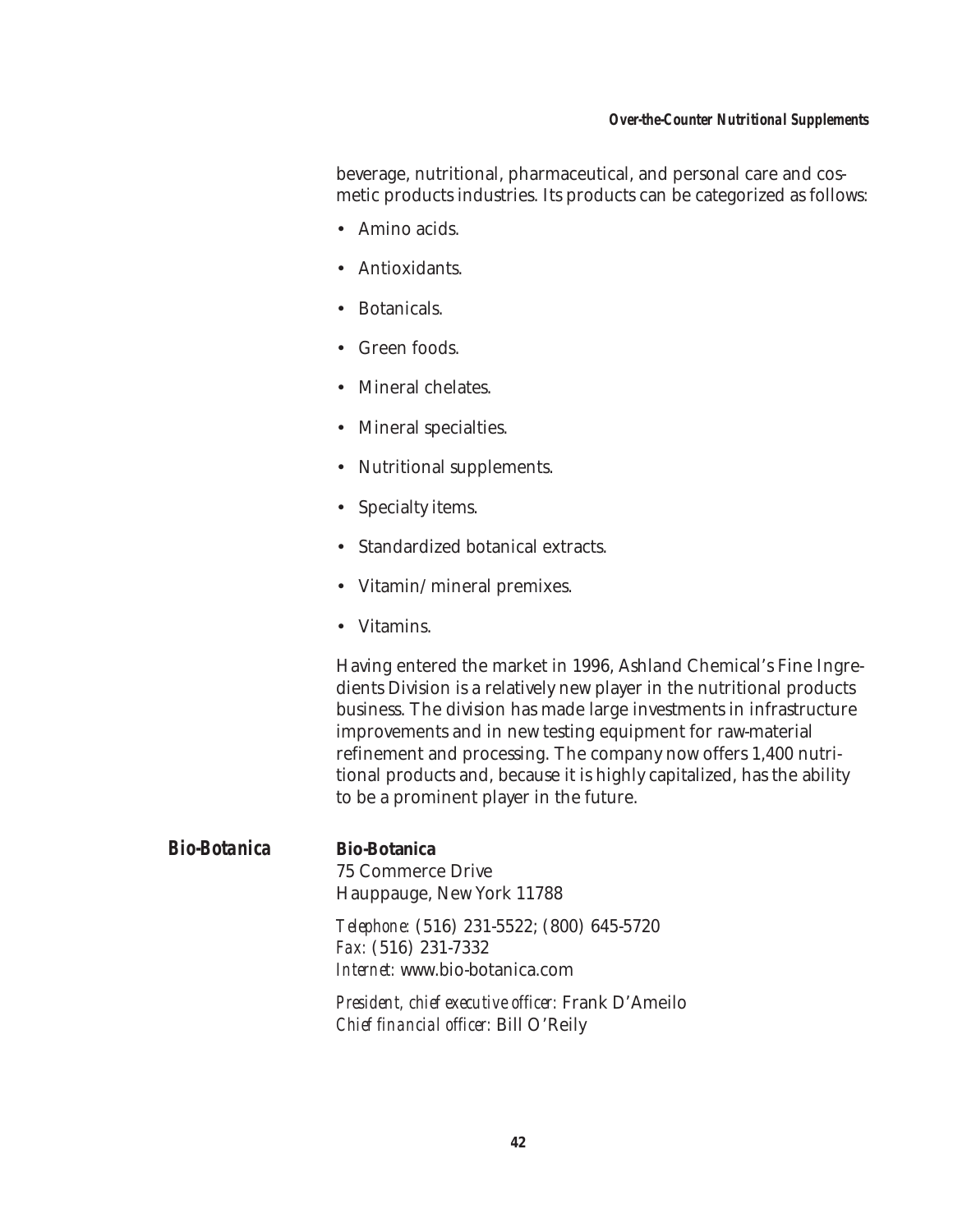Founded in 1973, Bio-Botanica is a privately owned company that manufactures and supplies pure botanicals and ingredients for the food, pharmaceutical, and cosmetic industries. The company supplies the following products:

- Standardized botanical extracts.
- Tinctures.
- Nutraceuticals.
- Cosmetic intermediates.
- Certified organic herbs.
- Phytochemicals.
- Homeopathic preparations.
- Custom formulations.

Bio-Botanica's rigid quality-assurance procedure is perhaps its greatest attribute. The company uses specialized equipment and a team of highly trained scientists to strictly analyze and identify all raw materials before they are considered for processing. It sustains the largest authenticated set of herbarium samples in the United States. These properly speciated herbal samples have been collected over the past 50 years and are used in comparison tests of the morphology of incoming samples from various farms. The company also operates two analytical facilities in which it verifies the Certificate of Analysis of samples throughout the herbal extraction process.

The company uses two unique processes to ensure that its finished products are of high quality and potency. In a "pilot plant," which is a scaled-down replica of its manufacturing facilities, the company duplicates the raw-material manufacturing process on a much smaller scale and observes the effect of different variables on the finished product. The company's proprietary cold-vacuum distillation process, Bio-Chelation, yields a concentrate that retains all of the volatile oils found in the raw herb.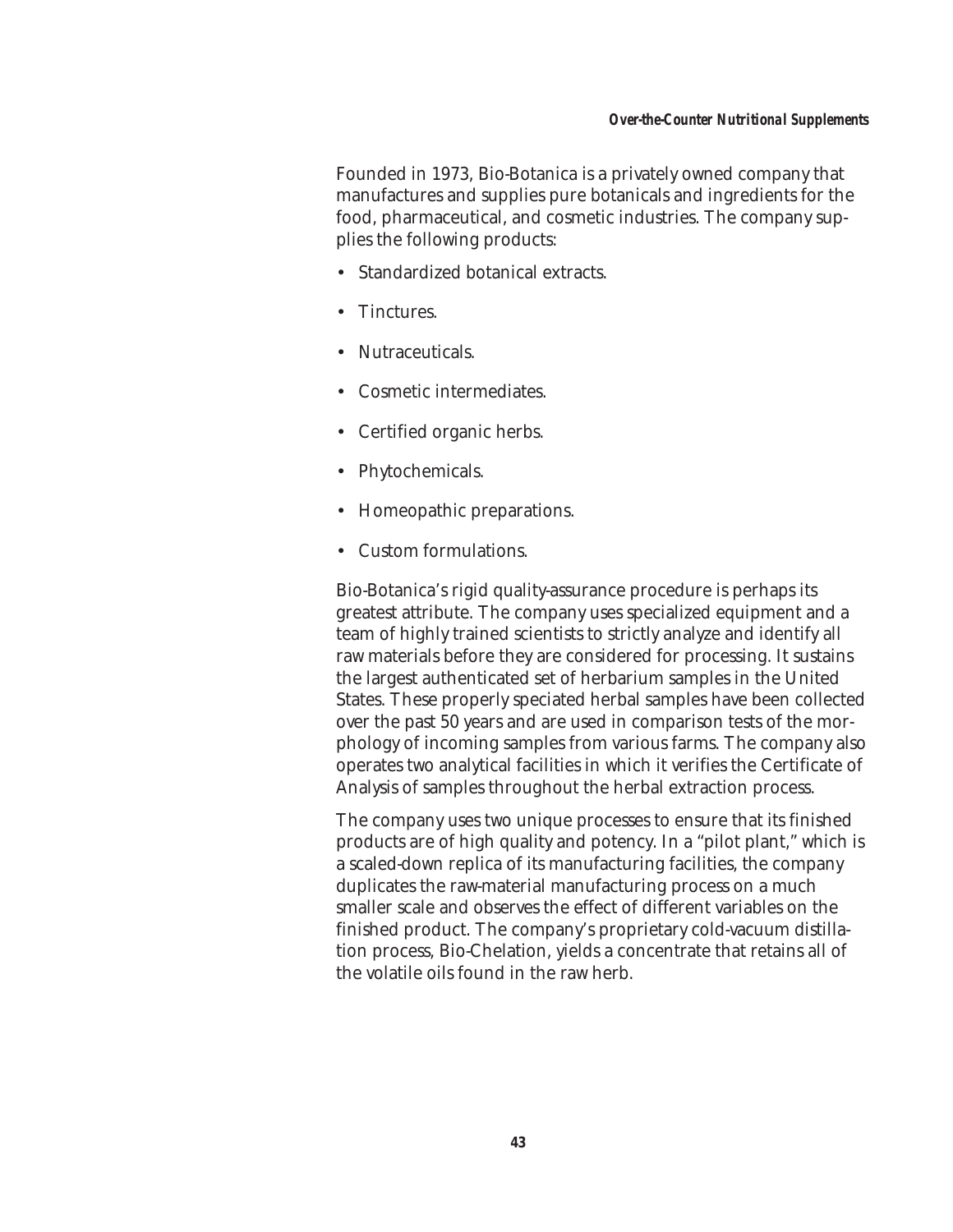#### *Botanicals International*

#### **Botanicals International**

2550 El Presidio Street Long Beach, California 90810

*Telephone:* (310) 637-9566 *Fax:* (310) 637-3644 *Internet:* www.botanicalsintl.com

*President, chief executive officer:* Ralph Heimann *Vice president, controller:* Terry Feit

Founded in 1979, Botanicals International (BI) is a subsidiary of Zuellig Group. In 1997, with more than \$50 million in domestic sales, BI was the largest supplier of botanical raw materials in the United States. BI supplies its products to the dietary supplement, pharmaceutical, and food and beverage industries. It manufactures more than 700 products in the following forms:

- Powdered botanicals.
- Standardized extracts.
- Simple drug-ratio extracts.
- Whole, raw-cut, and sifted botanicals.
- Whole and ground spices.

With German companies from the Martin Bauer Group, BI maintains two strategic alliances that allow it to be truly vertically integrated. BI is actively involved in all phases of the production of a supplement, from raw materials manufacture to marketing. By virtue of its alliance with Finzelberg of Nuremberg, Germany, BI is the exclusive North American distributor of Finzelberg's pharmaceutical-grade standardized extracts. Plantextrakt of Vestenbergsgrueth, Germany, provides BI with food-grade extracts for the tea and beverage industries.

BI operates its production facilities using pharmaceutical good manufacturing practice (GMP). The company's exclusive Identilok system, a unique internal quality-control measure, guarantees that its products have the highest levels of purity, authenticity, and cleanliness. It also employs several other quality-control measures.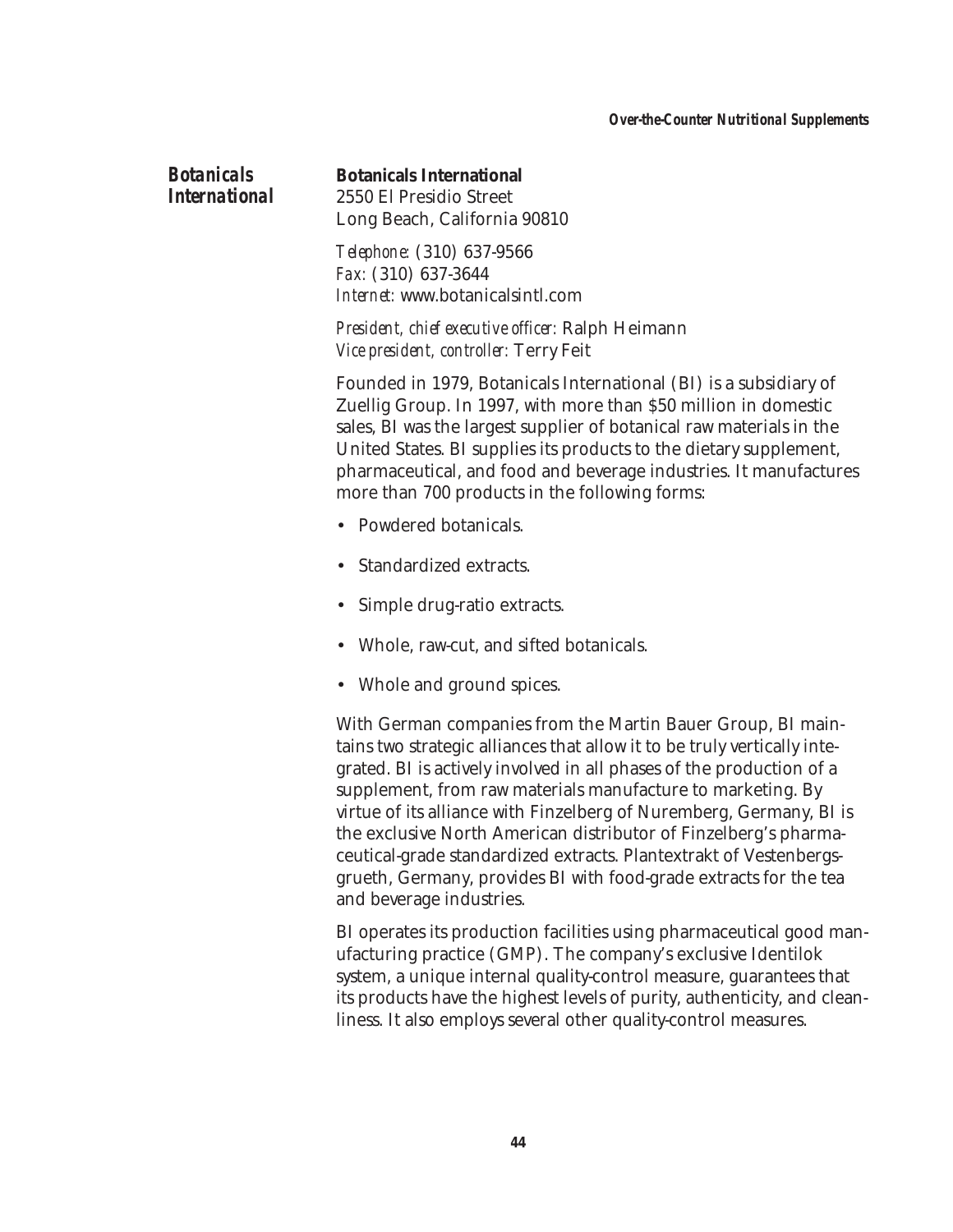Through its program of diversification, BI is modifying the way raw materials suppliers have traditionally done business. It has introduced a full line of trademarked products called CombiNature and NaturSpan. The company contends that diversification of businesses is one way for raw materials suppliers to remain viable in the rapidly evolving herbal industry.

*Hauser* **Hauser** 5555 Airport Boulevard Boulder, Colorado 80301

> *Telephone:* (303) 443-4662 *Fax:* (303) 441-5803 *Internet:* www.hauser.com

*Chairman, president, chief executive officer:* Dean P. Stull, Ph.D. *Executive vice president, chief technical officer:* Randall J. Daughenbaugh, Ph.D.

Founded in 1983, Hauser trades on the NASDAQ under the symbol HAUS. For the six-month period ending October 31, 1998, revenues rose 22%, to \$16.7 million. In 1997, with more than \$50 million in domestic sales, Hauser was the second-largest raw materials supplier in the United States. Employing 320 people, Hauser develops, manufactures, and markets special products from natural resources using proprietary technologies in extraction and purification. The company has three business units:

- *Bulk natural ingredients.* This unit includes NatureEnhance herbals and nutraceuticals, StabilEnhance food ingredients, and ColorEnhance flavor extracts.
- *Technical services.* This unit includes Hauser Labs and Shuster Labs, which conduct contract laboratory analysis and research and development in the fields of chemistry, engineering, materials science, and consumer products (e.g., foods, pharmaceuticals, household products).
- *Pharmaceuticals.* This unit works on natural and customsynthesized compounds used in a variety of drug development and commercial applications.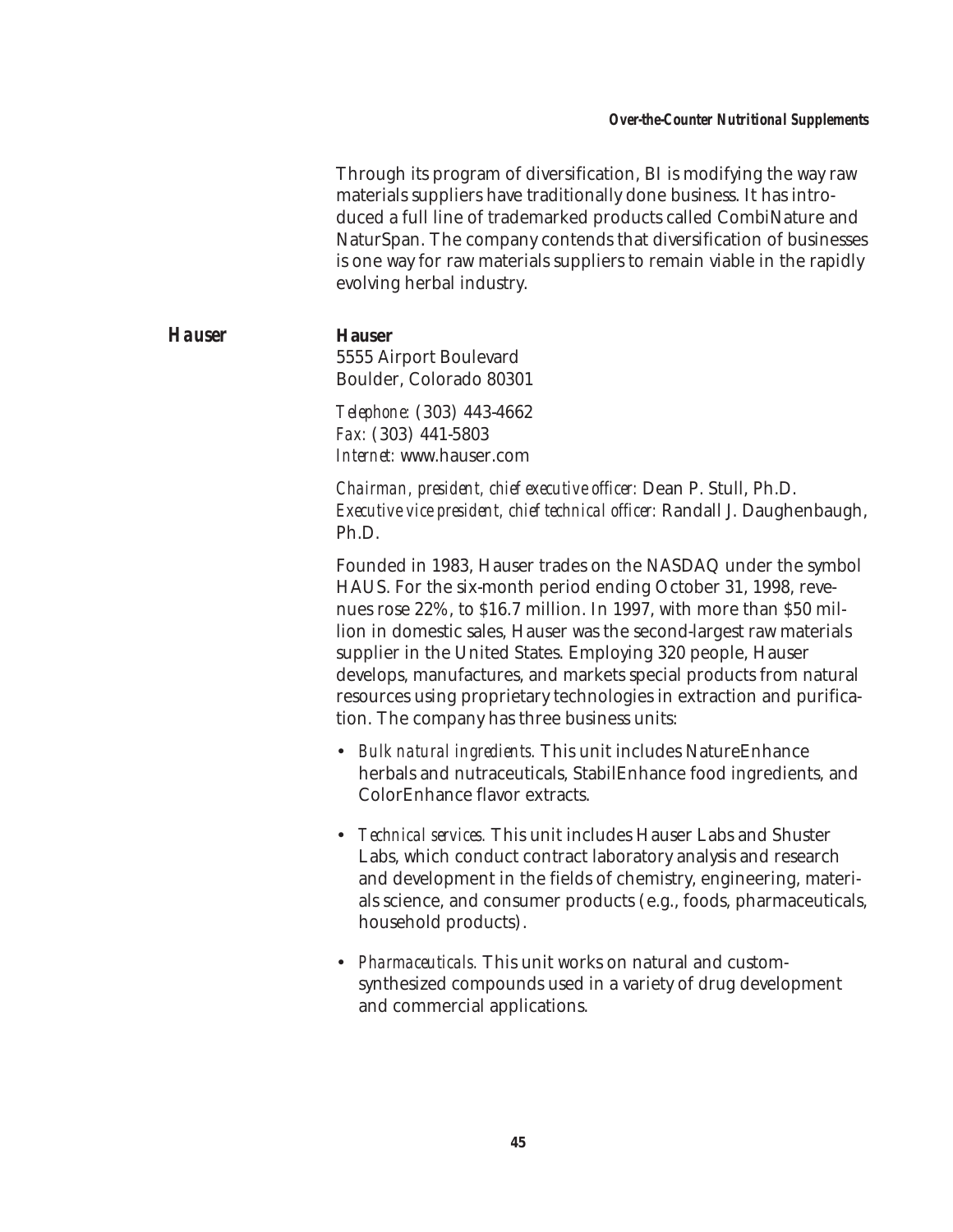Hauser began by providing laboratory services and by manufacturing patented pharmaceutical ingredients. In addition to its foundation business, Hauser now supplies a broad spectrum of herbs for a variety of applications. The company cultivates its own crops in locations in the United States and abroad. Its proprietary extraction process, called dynamic liquid/solid extraction (DL/SE), is applied to preserve the balance of compounds in the raw herb and ultimately the finished product.

In December 1998, Hauser merged with Zuellig Botanical Extracts (an herbal extract marketer and distributor), Wilcox Drug (which cultivates and sources organically grown botanical raw materials), and ZetaPharm (an importer and distributor of bulk vitamins, nutritional supplements, pharmaceutical ingredients, and food additives) for a purchase price of \$66 million. Hauser's purchase of these three companies effectively created the largest U.S. supplier of herbal extracts, botanical raw materials, and related products to manufacturers of dietary supplements and nutraceuticals. In fiscal 1998, the combined revenues of the four companies reached approximately \$125 million.

| M.W.<br><i><b>International</b></i> | <b>M.W. International</b><br>225 Long Avenue<br>P.O. Box 308<br>Hillside, New Jersey 07205-2349                                                                                                                                                               |
|-------------------------------------|---------------------------------------------------------------------------------------------------------------------------------------------------------------------------------------------------------------------------------------------------------------|
|                                     | <i>Telephone:</i> (973) 926-4025<br>Fax: (973) 926-0989<br><i>Internet:</i> www.mwinternational.com                                                                                                                                                           |
|                                     | <i>President/cofounder:</i> Michael W. Moers<br><i>Vice president/cofounder:</i> Lewis N. Wayne                                                                                                                                                               |
|                                     | M.W. International is a private company that supplies a complete<br>line of raw materials for use in the health food, pharmaceutical, cos-<br>metic, and animal health industries. The company offers 70 prod-<br>ucts from the following product categories: |

- Vitamins.
- Amino acids.
- Herbal extracts.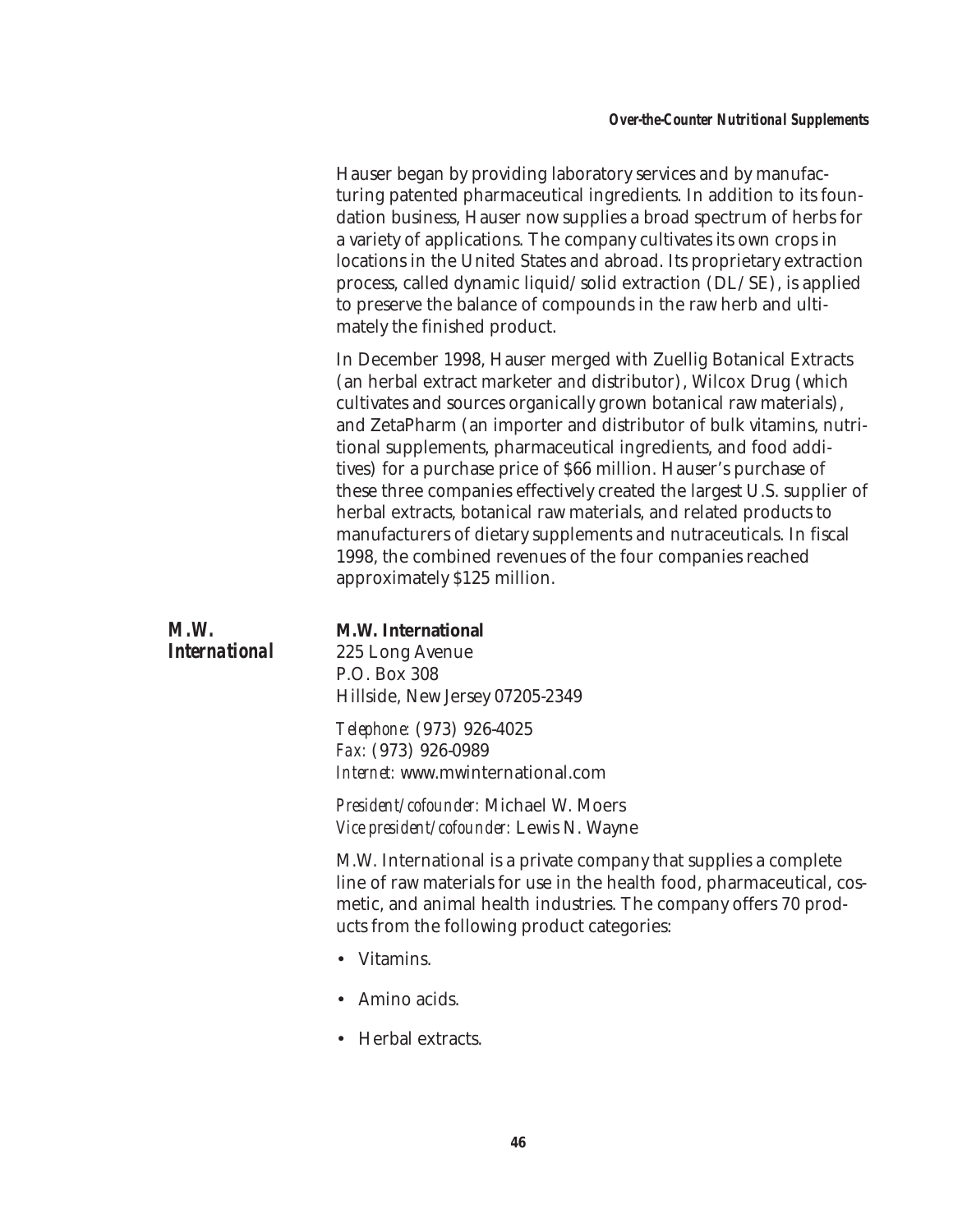- Phytonutrients.
- Food and feed additives.
- Pharmaceuticals.
- Fine chemicals.

M.W. International has established itself in the herbal raw materials industry by producing several trademarked and patented items. In its product line, M.W. International has approximately 20 branded products whose claims of efficacy and safety are supported by scientific evidence.

The company's Pycogenol and Kaviar are two promising products that have the potential to be hot sellers over the next few years. Both of these products are characterized by their unique processing techniques and product profiles.

Pycogenol, which is now distributed by Henkel Nutrition, is an antioxidant source derived from French maritime pine-bark extract that contains more than 40 water-soluble antioxidants and flavonoids.

With Kaviar, M.W. International has the ability to capture a large share of the U.S. market. During the second half of 1998, demand for kava kava extract increased substantially and is predicted to grow steadily from 1998 to 2003. Kaviar is an aged full-spectrum kava extract that contains 22 different full-spectrum high-performance liquid chromatography (HPLC)–identified, biologically active kavalactones. Unlike other kava kava products on the market, Kaviar is made up of only whole, mature, lateral roots that are aged a minimum of seven years. Most other companies produce kava kava extract from the roots, leaves, and stems, thus reducing the total percentage of bioactive kavalactones available in the finished product. The company contracts its kava kava growers (other companies often buy whatever is available on the spot market), a practice that gives M.W. International the ability to control the harvest rate and to choose only the best quality plants. Kaviar is available in a water-dispersible form, giving it the capability of being added to water-based products such as liposome sprays.

The company performs multiple quality-control measures to ensure that its products meets its own high standards. It obtains a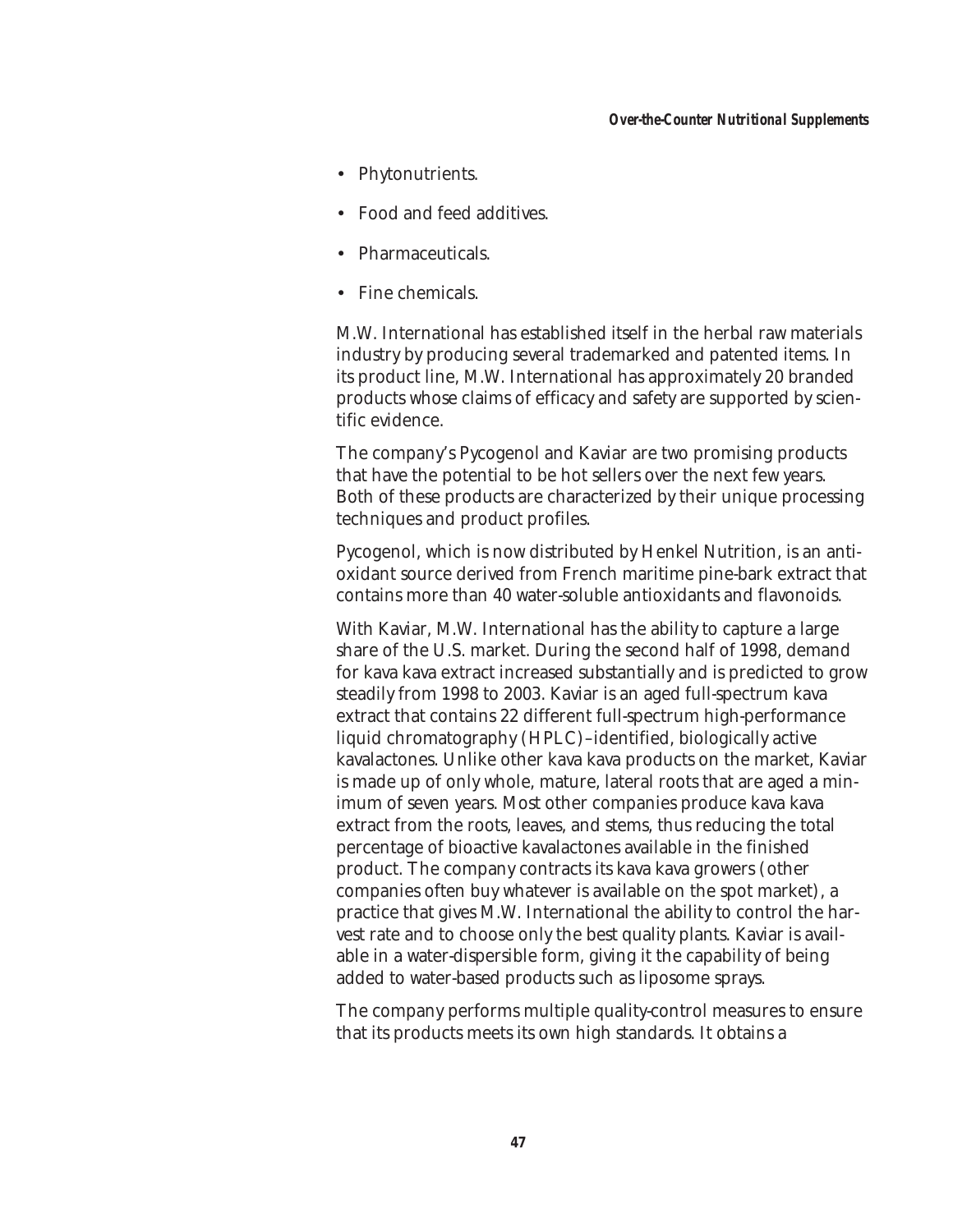Certificate of Analysis with every shipment of raw materials that arrives, in addition to performing its own lab analyses.

| Pfanstiehl<br><b>Laboratories</b> | <b>Pfanstiehl Laboratories</b><br>1219 Glen Rock Avenue<br>Waukegan, Illinois 60085-0439                                                                                                                                                                                                                                                                                                                                                                                                                       |
|-----------------------------------|----------------------------------------------------------------------------------------------------------------------------------------------------------------------------------------------------------------------------------------------------------------------------------------------------------------------------------------------------------------------------------------------------------------------------------------------------------------------------------------------------------------|
|                                   | Telephone: (847) 623-0370; (800) 383-0126<br>Fax: (847) 623-9173<br>Internet: www.pfanstiehl.com                                                                                                                                                                                                                                                                                                                                                                                                               |
|                                   | President: George Holstein<br>Vice president: Ed Holstein                                                                                                                                                                                                                                                                                                                                                                                                                                                      |
|                                   | Pfanstiehl Laboratories is a private company founded in 1919 to<br>provide the United States with rare sugars and biochemical prod-<br>ucts. Today, the company is involved in the following businesses:                                                                                                                                                                                                                                                                                                       |
|                                   | • Synthesizing pharmaceutical intermediates and bulk-active drugs.                                                                                                                                                                                                                                                                                                                                                                                                                                             |
|                                   | Manufacturing more than 225 fine chemicals, including carbohy-<br>drates and related compounds, sodium lactate, and lactate salts.                                                                                                                                                                                                                                                                                                                                                                             |
|                                   | • Isolating and purifying naturally occurring substances.                                                                                                                                                                                                                                                                                                                                                                                                                                                      |
|                                   | In the United States, Pfanstiehl is by far the largest raw-material sup-<br>plier of creatine monohydrate, a performance-boosting sports sup-<br>plement that has experienced tremendous sales growth over the<br>past three years. In 1998, the company held 30-40% of the approxi-<br>mately \$200 million annual U.S. wholesale market for creatine<br>monohydrate. The total volume of creatine raw materials sold annu-<br>ally in the United States is estimated at 3 million to 4 million<br>kilograms. |
|                                   | Pfanstiehl manufactures creatine in its own newly built 10,000-<br>a facet facility, which is seend due are accessed more directions accessible of                                                                                                                                                                                                                                                                                                                                                             |

square-foot facility, which provides an annual production capacity of more than 4 million kilograms. In July 1998, Pfanstiehl introduced a new creatine monohydrate sucrose aggregate that is directly compressible and instantly soluble. This new creatine/sucrose aggregate is the result of a patented process that subjects a supersaturated sucrose/creatine monohydrate solution to rapid agitation, resulting in spontaneous crystallization. The crystals, which have a spongelike appearance, increased surface area, improved taste profile, and offered less viscous composition, can be added to meal replacement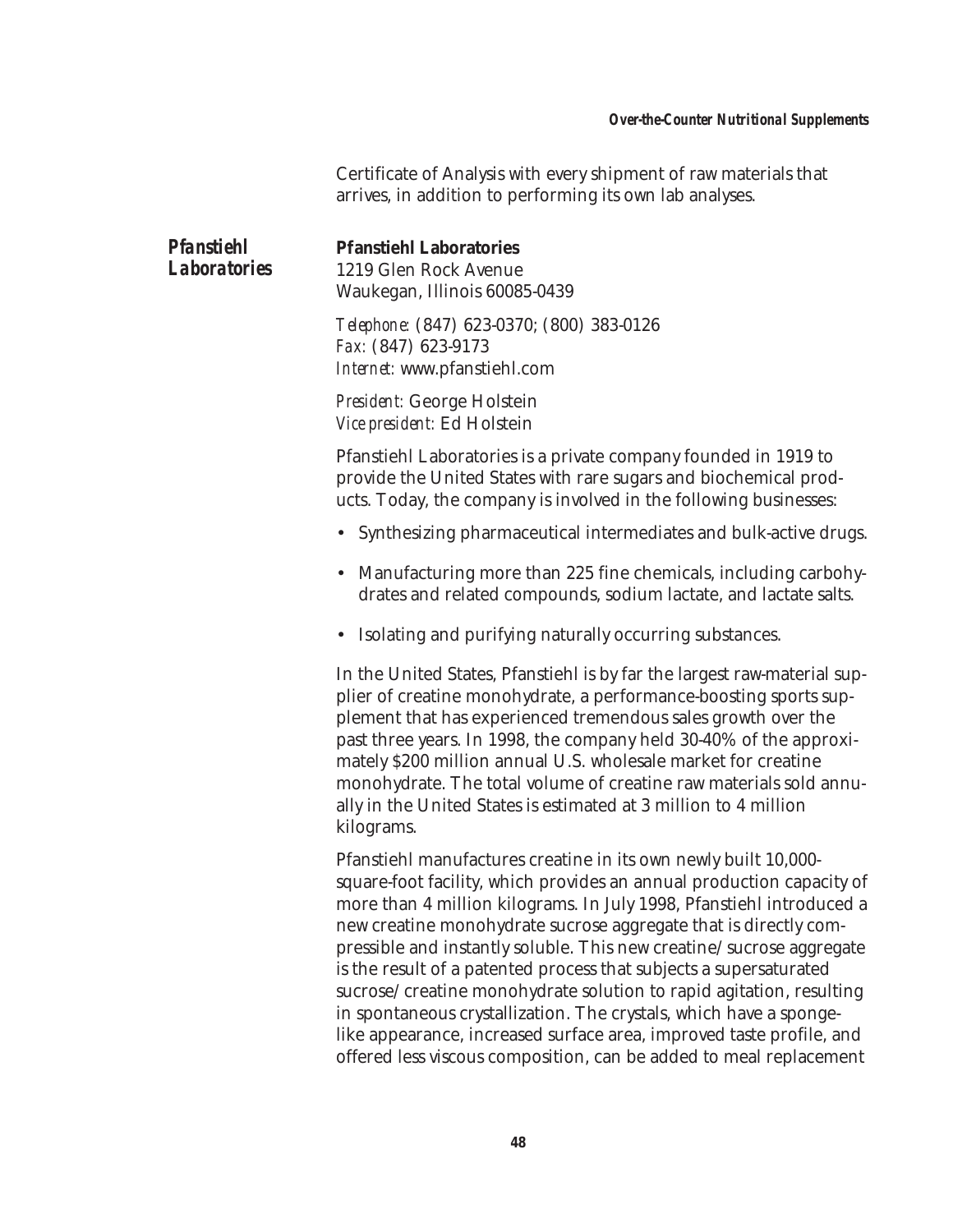bars, cream centers, and extruded snack products without further processing. The creatine aggregate should satisfy the demands of athletes and fitness enthusiasts for a more versatile, readily assimilated, and potent form of creatine to fuel their workouts. The aggregate may also find applications in liquid creatine and effervescent creatine.

*Quality Botanical Ingredients*

#### **Quality Botanical Ingredients**

500 Metuchen Road South Plainfield, New Jersey 07080

*Telephone:* (908) 668-0088 *Fax:* (908) 561-9682 *Internet:* www.4qbi.com

*Chairman, chief executive officer:* Nathan Belkowitz *Chief financial officer:* Lucy Ortiz

A private company founded in 1976, Quality Botanical Ingredients (QBI) is currently a leading manufacturer and supplier of bulk botanical ingredients to a variety of natural products companies in the vitamin, food, herbal tea, pharmaceutical, diet and sports supplements, health and beauty care, and pet and equine products industries. The company has grown 45% over the past six years, and sales reached nearly \$30 million in 1998. QBI manufactures more than 500 herbs, 50 dried fruits and vegetables, and a selection of concentrated and standardized herbal extracts. It is a source for the following raw materials:

- Botanical powders.
- Guaranteed-potency herbs.
- Standardized botanical extracts.
- Concentrated extracts.
- Fruit and vegetable powders.
- Antioxidants.
- Bioflavonoids.
- Ginseng products.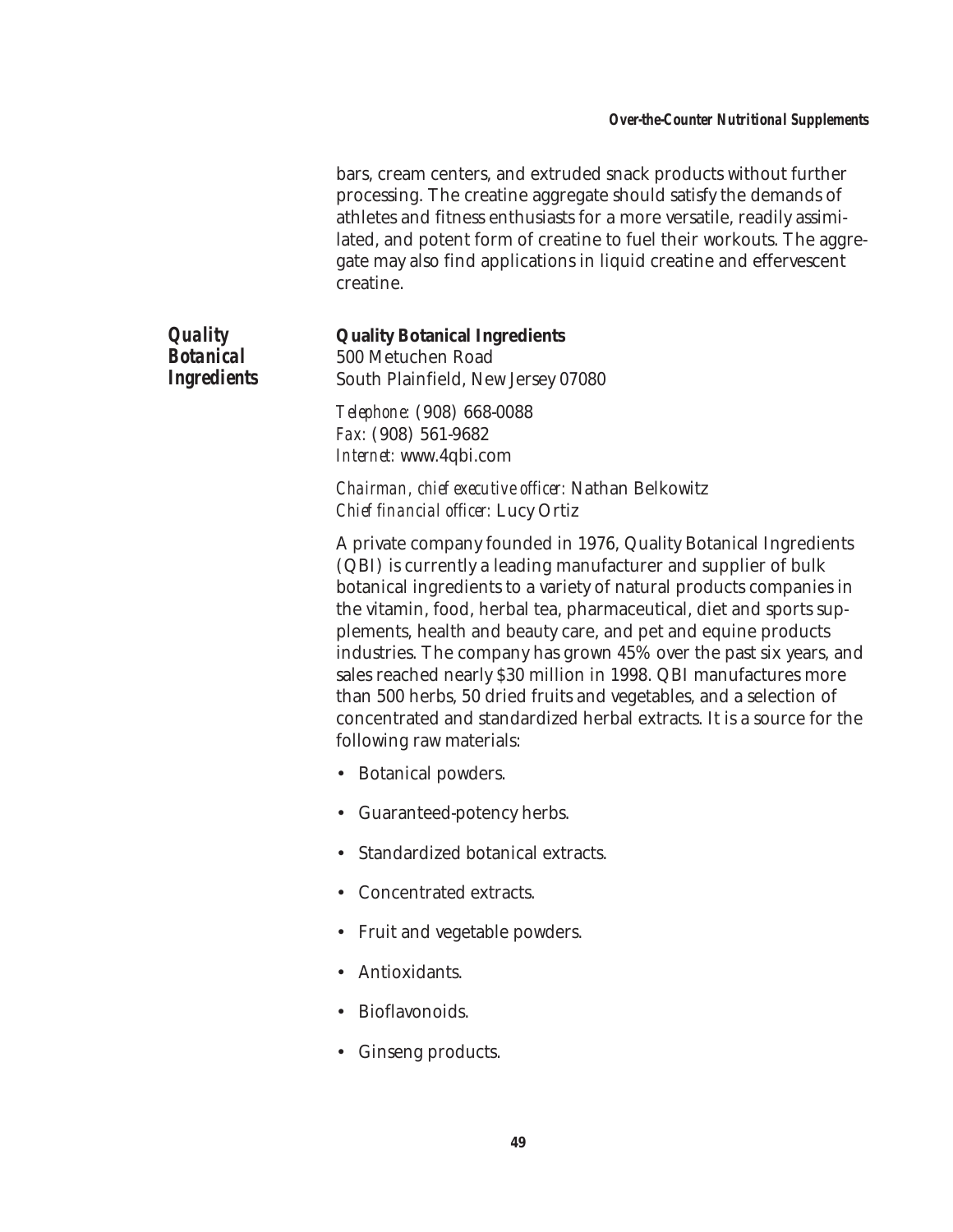- Chinese botanicals.
- Diet and sports supplements.
- Beehive products.
- Nutraceuticals.

QBI plans to merge with ATCA Products, Bactolac Pharmaceuticals, and Northbridge Laboratories. The merger will be consummated upon successful completion of a planned IPO of \$69 million, and the company will be called Advanced Nutraceuticals (the proposed ticker symbol is ANUI).

QBI has the capability to manufacture more than 4 million pounds of herbs annually. Two years ago, when sales increased 49% in one year, QBI met increased demand by installing a sophisticated nitrogen inerting, food grade, stainless steel cryogenic system that tripled its production capacity. QBI invented this cold-processing system, also called cryogenic milling, which preserves volatile herbal oils and active compounds and allows grinding of hydroscopic and aromatic botanicals. The advantages of this process are that the herbs and botanicals need not be cooked—usually standard procedure and that they are fully bioavailable.

QBI is involved in other innovative practices that distinguish it from its competitors. It recently launched a domestic cultivation program with its affiliate Herb-Tech. Both companies plan to farm selective botanicals and herbals without the use of chemicals, thus producing a more specialized, value-added product.

*Supplement Product Formulators and Marketers*

#### *Strategies for Success*

The nutritional supplement industry in the United States is relatively young, highly fragmented, and rapidly evolving . The major players are small to midsize food processing and noncyclical natural products companies that offer a broad spectrum of single- and multi-ingredient formulas for vitamins, minerals, herbals, botanicals, sports-nutrition items, amino acids, specialty nutrients, nutraceuticals, fibers, beverages, nutrition bars, and other products. The companies that build and maintain customer loyalty, offer various avenues through which to market their products (for example, via independent and chain pharmacies, wholesalers, retailers,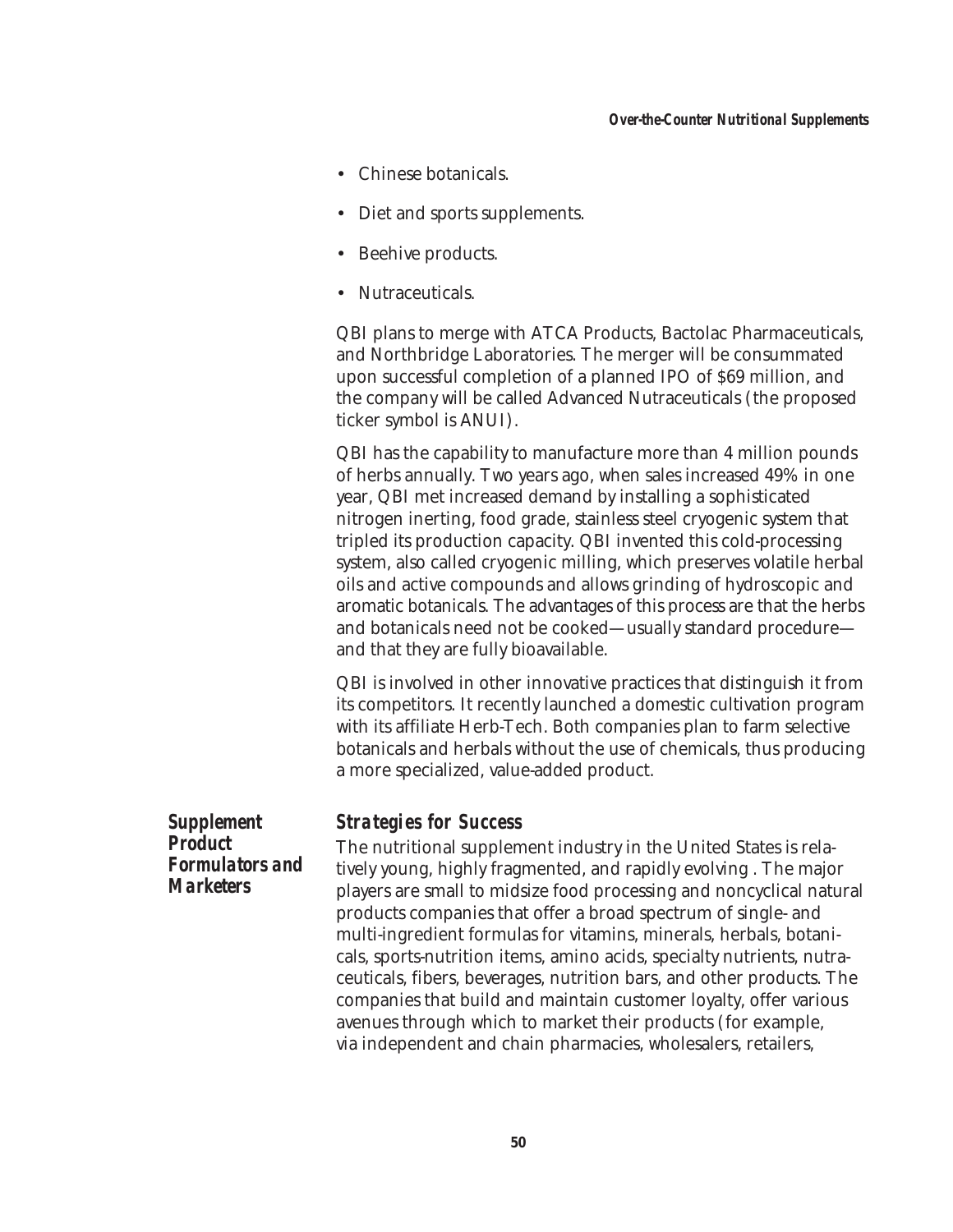supermarkets, health food stores, and direct mail), and continue to offer new supplements that are responsive to the innovative research documented in new scientific studies will remain leaders in the industry.

We expect that, over the next five years, the following developments will lead to the introduction of more inventive multiple-formula products:

- Industrywide consolidation.
- Increased use of the nontraditional mass classes of trade, such as Internet selling and mass-market outlet selling.
- More-aggressive advertising and consumer education programs.

Products that offer multiple-nutrient, -mineral, -vitamin, and -herbal ingredients in one formula may accelerate the trend toward multifaceted and complete supplements. Educated consumers are increasingly looking for one supplement formula that can address multiple conditions. In addition, as competition increases, supplement manufacturers and marketers may benefit from concentrating resources on developing key brands and de-emphasizing others.

We also foresee that over the next five years many supplement manufacturers and marketers will be acquired by or become allied with large, well-capitalized pharmaceutical or specialty chemical companies. These newcomers to the industry are beginning to apply to supplements the same scientific approach they used when developing pharmacotherapies in order to attract those consumers who may be concerned that some supplement products are unsafe. Pharmaceutical and specialty chemical newcomers are also using their name recognition, purchasing power, and vast research, development, and marketing skills to gain a stronger foothold in the supplement field.

The smaller, established players in the industry will have to adapt to the presence of the large companies on the scene. They will need to back up their products with some scientific evidence illustrating efficacy and safety. In addition, direct sales to independent distributors will help the smaller companies circumvent the threat posed by the large competitors' brand recognition. Smaller companies can promote brand awareness through zealous advertising campaigns.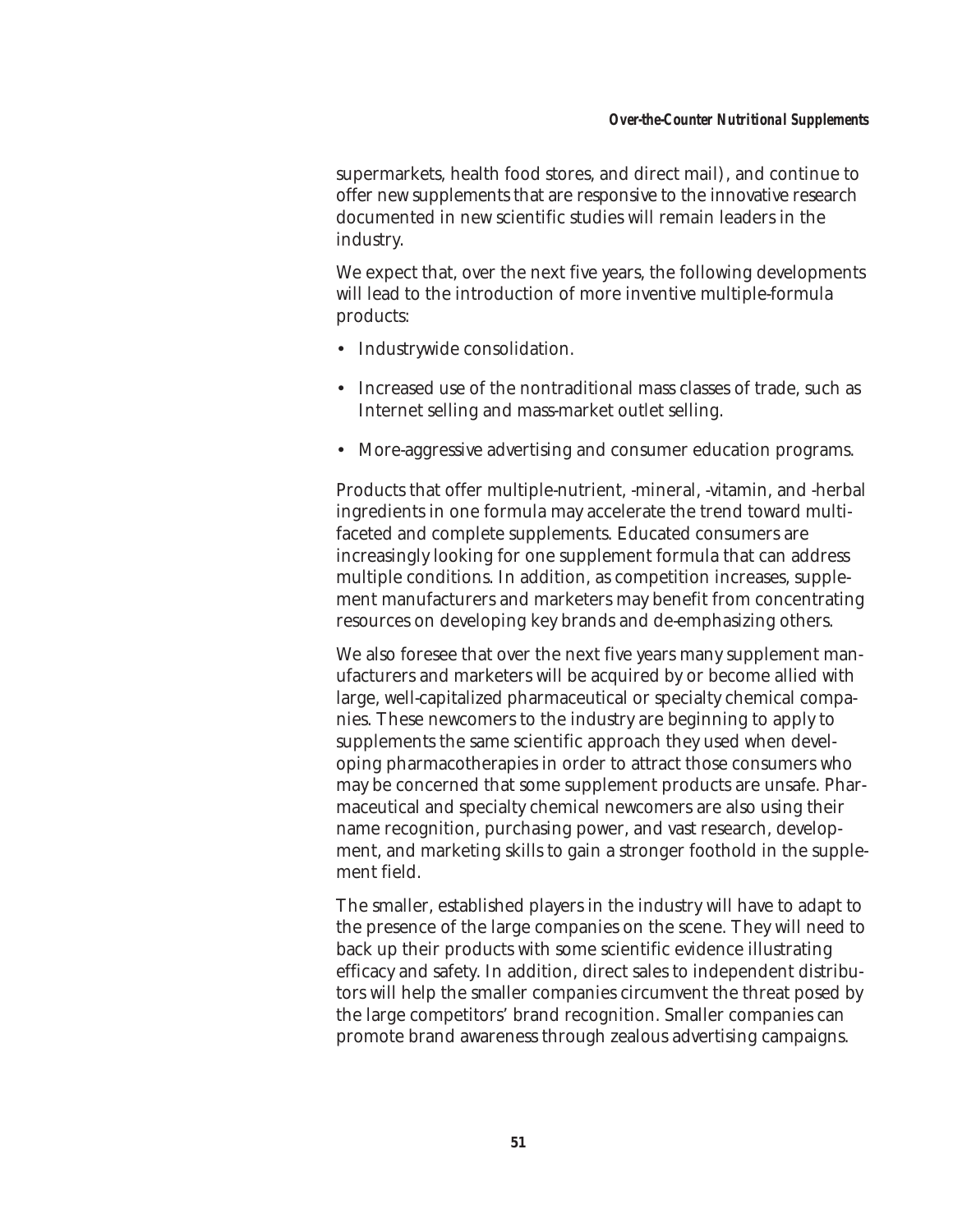Offering innovative, timely products with multiple ingredients and proven efficacy will help to increase consumption among existing customers.

# *Challenges*

Through the first half of 1998, many leading supplement manufacturers and marketers were still enjoying an impressive annual sales growth rate of 15-20%. However, during the second half of 1998, some small-to-mid-cap industry stalwarts such as Weider, TwinLab, and Rexall Sundown began to experience steady losses. This poor performance reflects the very dynamic nature of the supplement sector. The fall in stock prices is also indicative of the vulnerability of small-to-mid-cap companies during market downturns. Indeed, small-to-mid-cap company stocks are more volatile, but falling prices are often the result of broader economic trends rather than of factors in specific sectors.

The growing popularity of nutritional supplements with the average U.S. consumer is setting the stage for an increasingly competitive environment among supplement manufacturers and marketers. Large pharmaceutical firms, food processors, specialty chemical companies, and mass-market retailers have entered the arena. The challenge will be for these smaller supplement firms to adapt to the new competitive forces and to continually modify the way they do business.

The entrance of pharmaceutical giants Bayer, Warner-Lambert, and American Home Products (and the imminent entry of SmithKline Beecham and Schering-Plough) into the nutritional supplement business has raised some concern among supplement manufacturers and marketers. However, this pharmaceutical industry involvement has some advantages. First, the presence of these giants in the industry increases the market size and creates greater consumer awareness of supplements. Second, larger supplement manufacturers and marketers are able to compete against these pharma-c eutical companies because companies like Rexall Sundown, NBTY, and TwinLab can research, manufacture, market, and distribute innovative new supplements more rapidly than the multinational giants. The larger supplement manufacturers have specifically tailored manufacturing facilities, a grasp of varied distribution avenues, and more experience in the supplement sector. These attributes allow them a tremendous turnaround of their products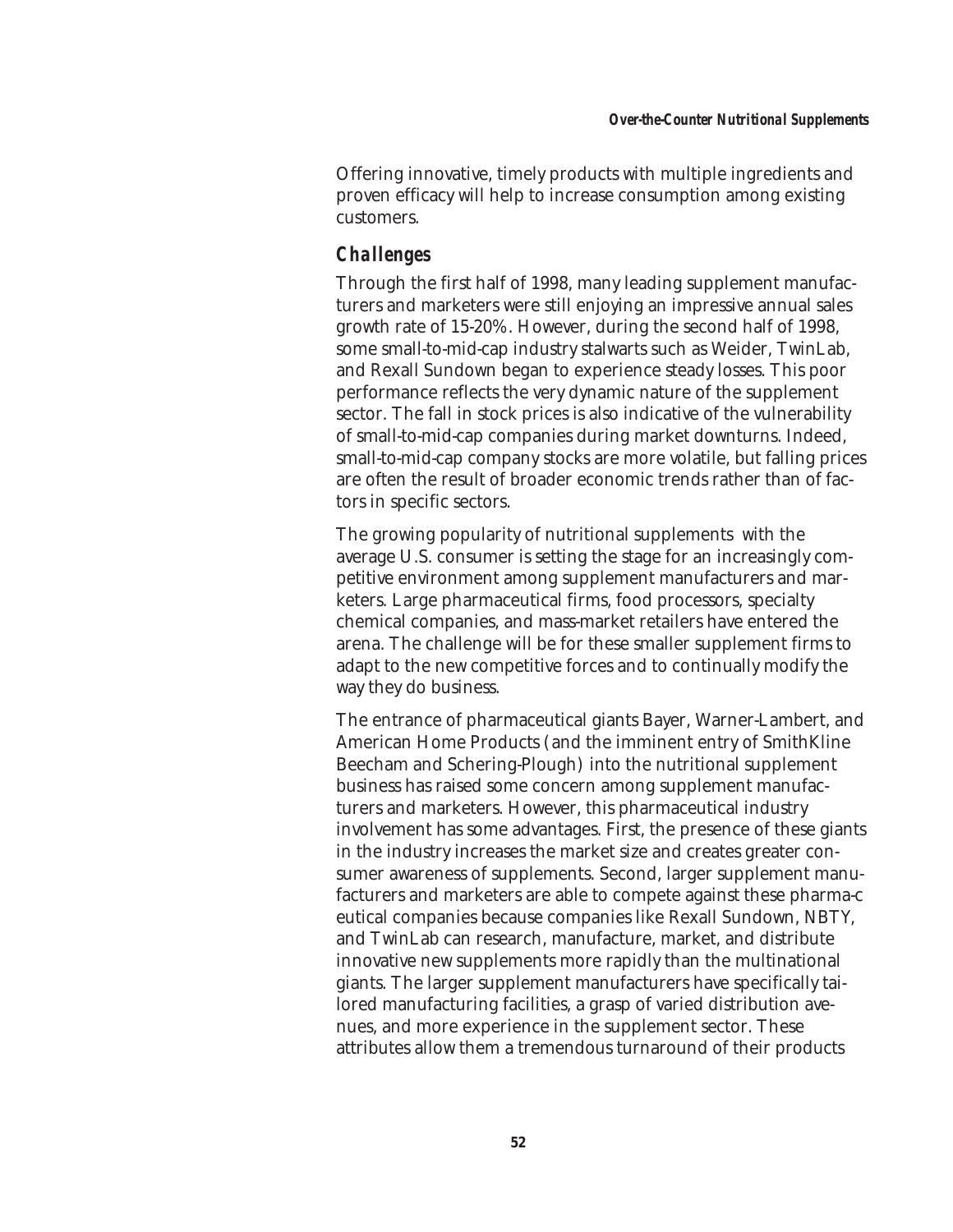because these firms can quickly configure their equipment for supplement formulation and then bring their products to the store shelf.

Table 8 lists the leading nutritional supplement manufacturers and marketers in the United States.

## *Leading Companies*

*American Home Products*

**American Home Products** (parent company) Five Giralda Farms Madison, New Jersey 07940

*Telephone:* (973) 660-5000 *Fax:* (973) 660-5771 *Internet:* www.ahp.com

*President, chairman, and chief executive officer:* John Stafford *Senior executive vice president, chief financial officer:* Robert Blount

#### **Whitehall-Robins Healthcare**

Five Giralda Farms Madison, New Jersey 07940

American Home Products (AHP) was founded in 1926 and trades on the New York Stock Exchange under the symbol AHP. AHP recorded \$14.2 billion in sales in 1997, ranking sixth in overall sales for global pharmaceutical and health care products companies. With its 60,523 employees, the company is involved in the discovery, development, manufacture, and marketing of the following products:

- Prescription drugs.
- OTC medications.
- Vaccines.
- Biotechnology products.
- Agricultural products.
- Animal health care products.

Whitehall-Robins, the consumer health division of AHP, employs 1,700 people in the United States and had \$1.4 billion in U.S. sales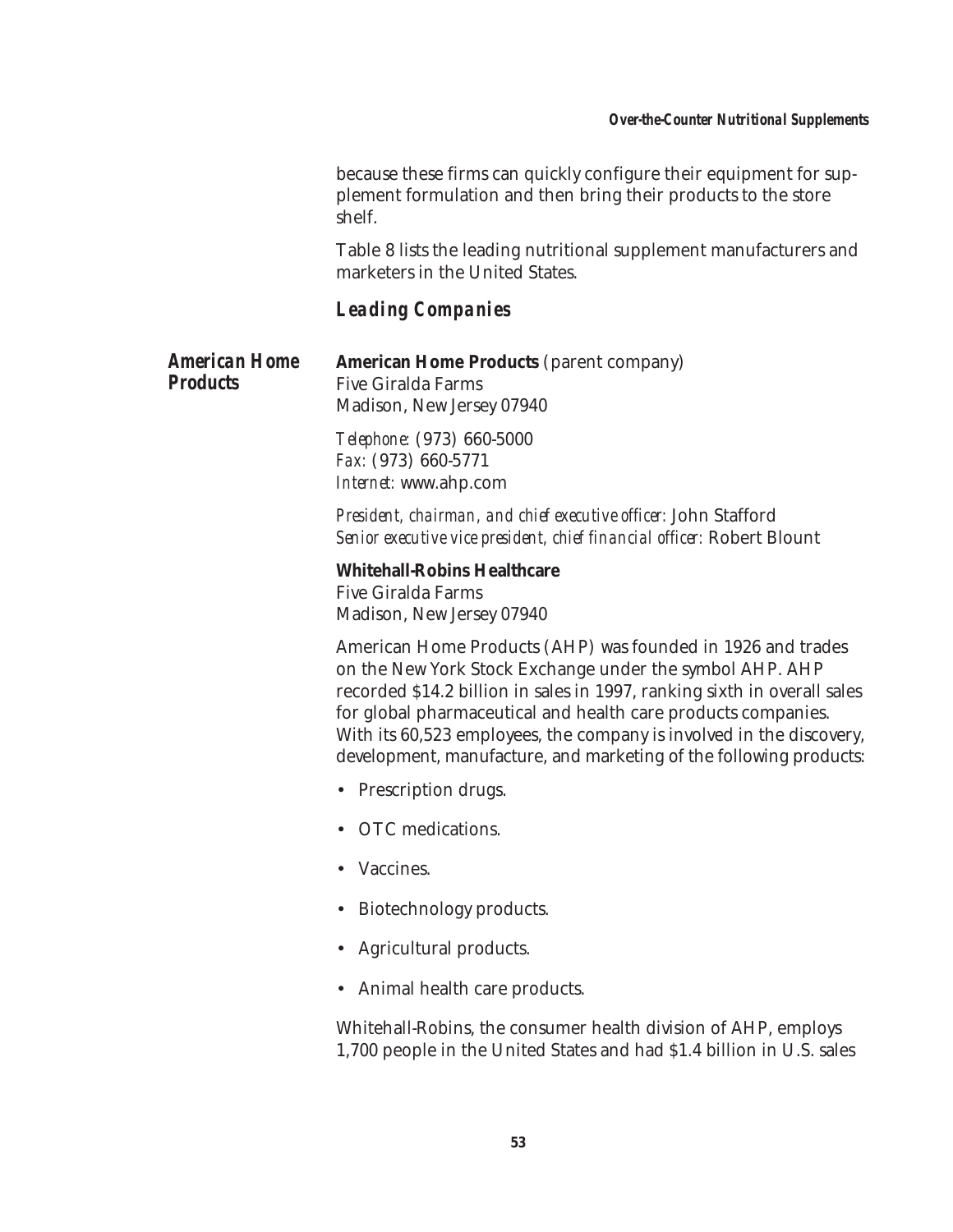| Manufacturer/Marketer                    | <b>Headquarters' Location</b> | <b>Estimated 1997</b><br><b>Supplement Sales</b><br>(SMM) |
|------------------------------------------|-------------------------------|-----------------------------------------------------------|
| Leiner Health Products (Your Life)       | Carson, CA                    | 425                                                       |
| Pharmavite (Nature Made)                 | San Fernando, CA              | 340                                                       |
| American Home Products (Centrum)         | Madison, NJ                   | 325                                                       |
| <b>Rexall Sundown</b>                    | Boca Raton, FL                | 291                                                       |
| <b>NBTY</b>                              | Bohemia, NY                   | 281                                                       |
| <b>General Nutrition Companies</b>       | Pittsburgh, PA                | 260                                                       |
| <b>Weider Nutrition Group</b>            | Salt Lake City, UT            | 219                                                       |
| <b>Twin Laboratories</b>                 | Hauppauge, NY                 | 213                                                       |
| Abbott Labs (Ross Products)              | Columbus, OH                  | 170                                                       |
| Perrigo                                  | Allegan, MI                   | 152                                                       |
| Solgar Vitamin & Herb Company            | Hackensack, NJ                | 120                                                       |
| <b>Bayer Corporation</b>                 | Pittsburgh, PA                | 110                                                       |
| <b>IVC</b> Industries                    | Freehold, NJ                  | 109                                                       |
| Experimental & Applied Sciences (EAS)    | Golden, CO                    | 108                                                       |
| Natures Way Products (MMS)               | Springville, UT               | 100                                                       |
| Nutraceutical International              | Park City, UT                 | 98                                                        |
| <b>Pharmaton Natural Health Products</b> | Stamford, CT                  | 90                                                        |
| <b>PowerFoods</b>                        | Berkeley, CA                  | 90                                                        |
| MET-Rx USA                               | Irvine, CA                    | 88                                                        |
| Country Life Vitamins                    | Hauppauge, NY                 | 70                                                        |
| Mead Johnson                             | Evansville, IN                | 70                                                        |
| Amrion (Whole Foods Market)              | Boulder, CO                   | 65                                                        |
| Now Foods                                | Glendale Heights, IL          | 55                                                        |
| <b>Enzymatic Therapy</b>                 | Green Bay, WI                 | 50                                                        |
| Anabolic Labs (Vitamer)                  | Irvine, Ca                    | 50                                                        |
| Vitatech International                   | Downey, CA                    | 50                                                        |
| <b>Natural Alternatives</b>              | San Marcos, CA                | 49                                                        |
| <b>Optimum Nutrition</b>                 | Aurora, IL                    | 45                                                        |
| Natrol                                   | Chatsworth, CA                | 43                                                        |
| Balance/Bio Foods.                       | Carpinteria, CA               | 40                                                        |
| Chattem (Sunsource)                      | Chattanooga, TN               | 40                                                        |
| Nature's Plus                            | Melville, NY                  | 35                                                        |
| <b>Planetary Formulas</b>                | Scotts Valley, CA             | 35                                                        |
| <b>HVL</b>                               | Pittsburgh, PA                | 34                                                        |
| Weinstein Nutritional Products (Ashland) | Irvine, CA                    | 33                                                        |
| Metagenics                               | San Clemente, CA              | 32                                                        |
| Pharmanex                                | Simi Valley, CA               | 32                                                        |
| <b>Standard Process</b>                  | Palmyra, WI                   | 30                                                        |
| Tishcon                                  | Westbury, NY                  | 30                                                        |

# *Table 8. Leading U.S. Supplement Manufacturers and Marketers*

*Source:* **Nutrition Business Journal.** *1998;3(9):18.*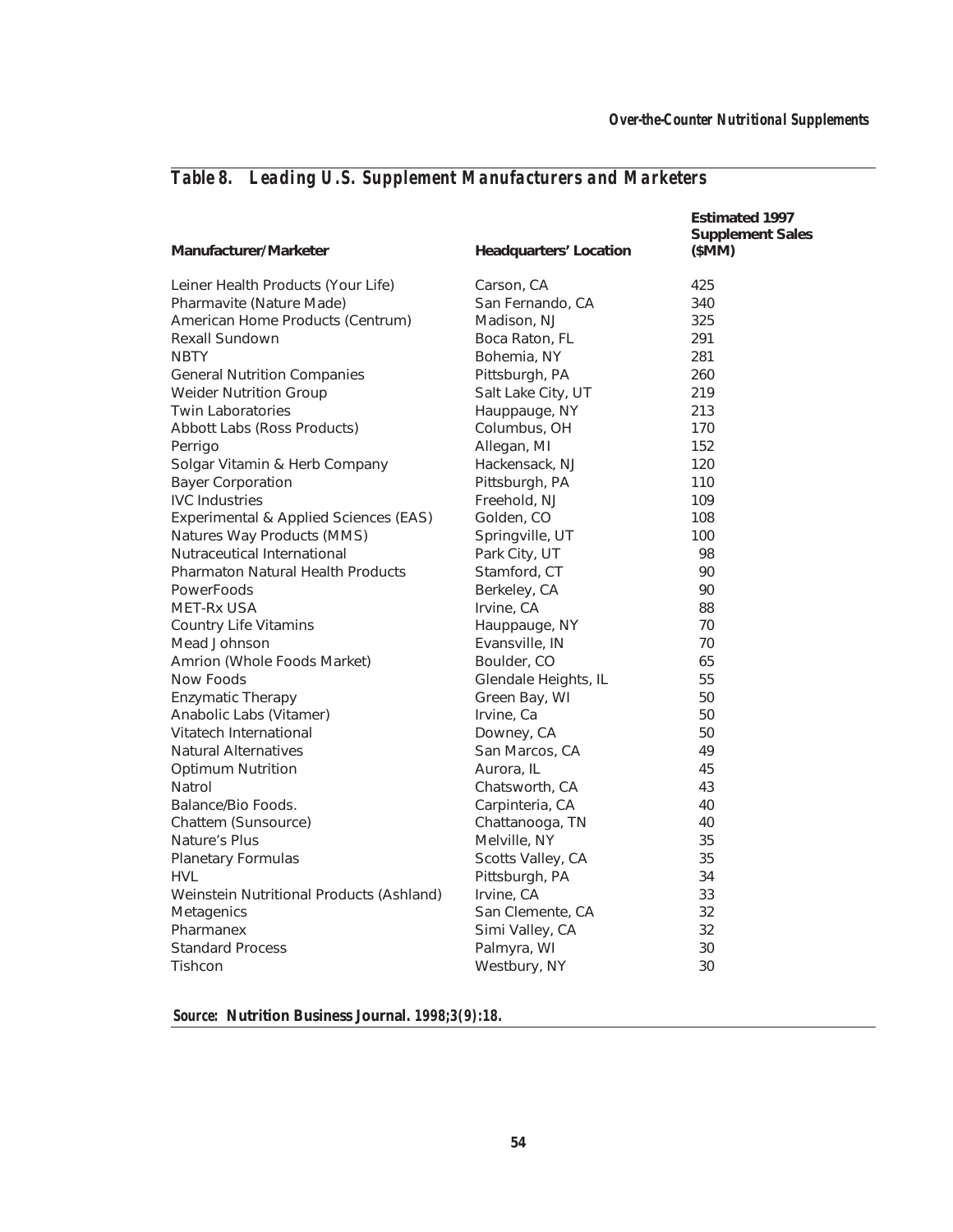in 1997. Three Whitehall-Robins products—Advil, Robitussin, and Centrum—are among the five top-selling nonprescription products in the United States. The company's products fall in the following categories:

- Analgesics.
- Respiratory remedies.
- Nutritionals.
- Gastrointestinal health.
- Topical products.

Based predominantly on its sales of Centrum, AHP was the thirdlargest supplement manufacturer and marketer in the United States in 1997, with \$325 million in sales. In late 1998, the company introduced six new herbal products in the Centrum line (Centrum Echinacea, Centrum Garlic, Centrum Gingko Biloba, Centrum Ginseng, Centrum Saw Palmetto, and Centrum St. John's Wort). These products are developed using the PharmaPrint Process to identify active compounds of the herbals and ensure optimum potency. The resulting products offer consistent doses of active ingredients. This unique technology, developed by PharmaPrint in 1996, serves in the following functions:

- Identification, quantification, and control of the active components of an herbal compound.
- Determination of the activity of each component in a specific bioassay.
- Ensurance that components are present in predetermined quantities for a given manufactured herbal batch.

AHP plans to be a powerful presence in the natural health products industry. In August 1998, Whitehall-Robins paid \$400 million for Solgar Vitamin & Herb (Hackensack, New Jersey), an herbal, vitamin, and mineral manufacturer. In 1997, Solgar ranked eleventh among U.S. supplement manufacturers and marketers, with \$120 million in revenues.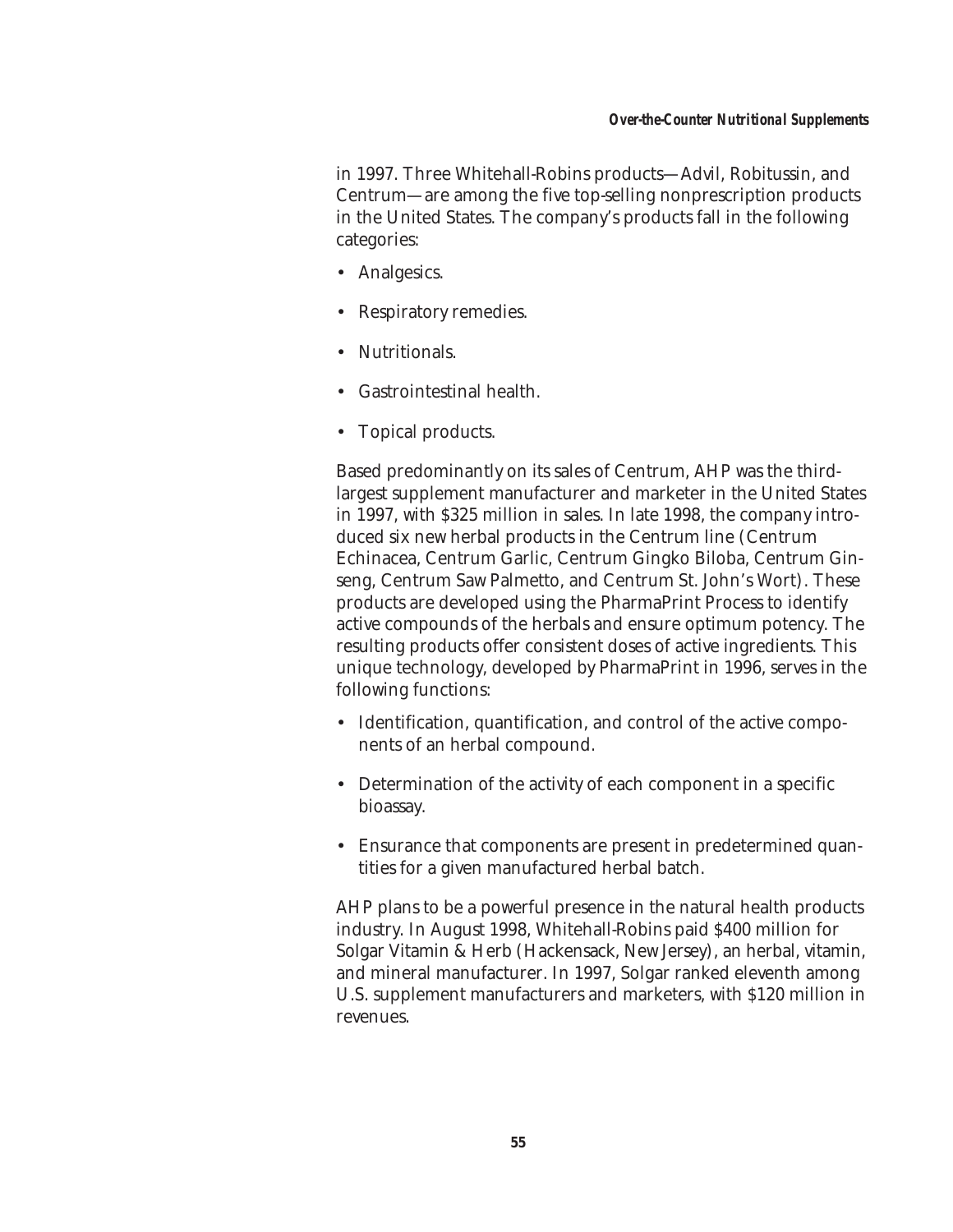*General Nutrition Companies*

#### **General Nutrition Companies**

300 6th Avenue Pittsburgh, Pennsylvania 15222

*Telephone:* (412) 288-4600 *Fax:* (412) 288-4743 *Internet:* www.gnc.com

*President, chief executive officer:* William E. Watts *Executive vice president, chief financial officer:* Edwin J. Kozlowski

Founded in 1947, General Nutrition Companies (GNC) is traded on the NASDAQ under the symbol GNCI. It employs 13,800 people and had \$260 million in sales in 1997. GNC, the only nationwide, vertically integrated supplement retailer, is involved in all phases of formulation, distribution, and marketing of the following product lines:

- Vitamin and mineral supplements.
- Sports nutrition.
- Herbal formulas.
- Personal care products.
- Specialty health care products.

GNC is the number-one specialty dietary supplement retailer in the United States. Its products are sold through a network of approximately 3,900 retail stores operating under the following names: General Nutrition Centers, Health & Diet Center, Nature's Fresh, GNC Live Well, and Amphora. GNC stores are located in all 50 states and in 23 international markets.

In late 1998, GNC purchased a progressive chain of natural food and wellness stores called Nature's Northwest. The stores blend the mainstream supermarket experience with a comprehensive natural-health retail and services offering. In these stores, consumers can buy organic produce, prescription drugs, and homeopathic remedies; take a yoga class; get a massage; and learn how to cultivate herbs. Because both GNC and Nature's Northwest serve the same customer base—health-conscious baby boomers—GNC hopes to further penetrate the health and wellness market by accessing its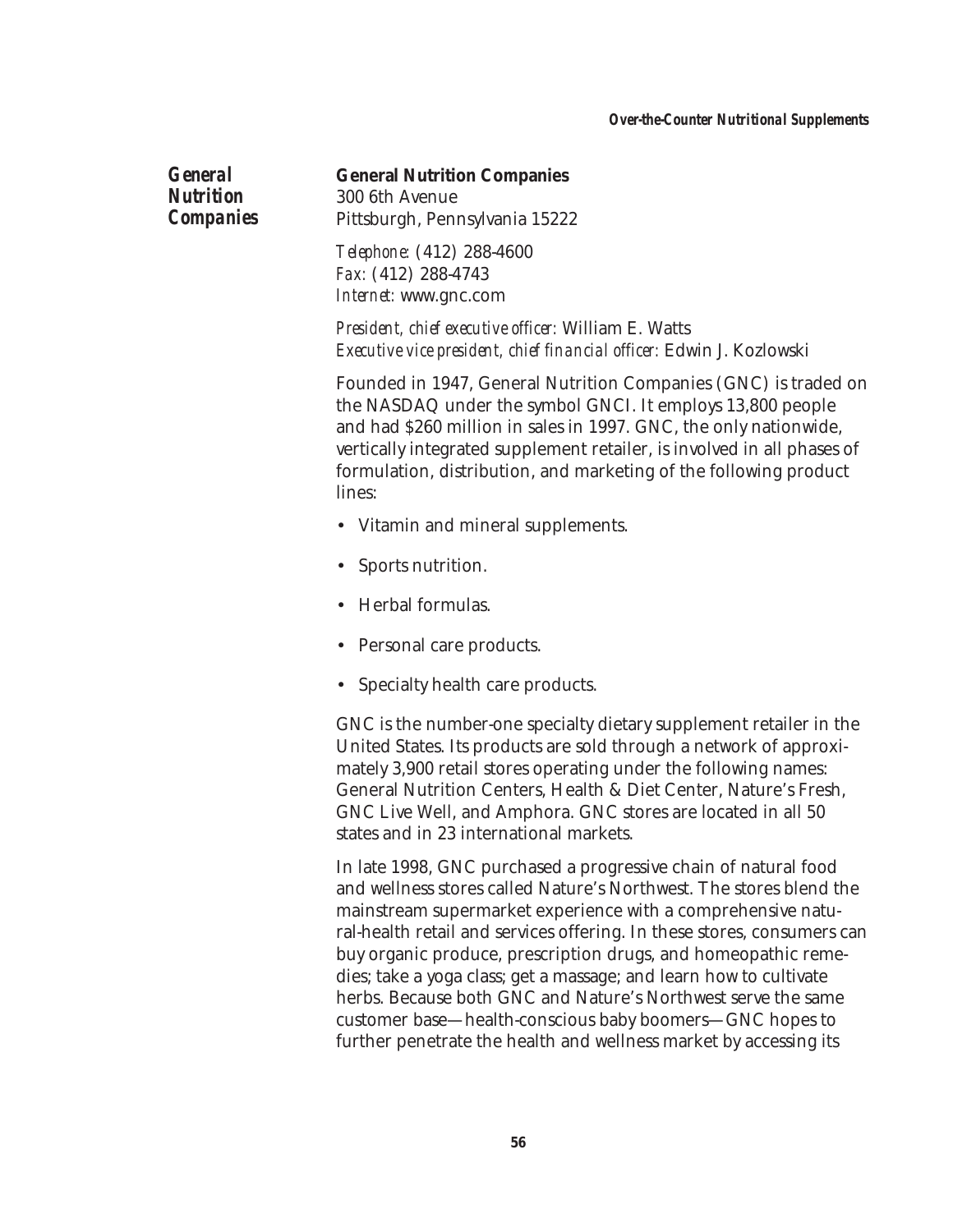core customers through means other than its traditional health and supplement stores.

In January 1999, GNC and Rite Aid—the third-largest drug chain in the United States—agreed to become partners in a multitiered deal. Under the provisions of the agreement, GNC will open 1,500 boutique stores in select Rite Aid locations across the country over the next three years. The deal expands GNC's retail operations by approximately 40%.

Additional provisions of the agreement state that GNC will manufacture a complete line of dietary supplements under the PharmAssure brand name for exclusive distribution in all 3,900 Rite Aid stores and 3,650 domestic GNC outlets. GNC will also become the exclusive manufacturer of Rite Aid's entire private-label vitamin and supplement line. Both companies believe that this partnership will be successful because the credibility of Rite Aid pharmacists, who will be able to recommend specific products to consumers, will add a great deal of value to the GNC product line. Through this partnership, GNC hopes to recapture market share that it lost to massmarket retailers such as Wal-Mart and Costco.

On January 19, 1999, GalaGen announced an exclusive collaboration agreement with GNC. Under the agreement, GNC and GalaGen will develop (using GalaGen's Proventra formulations) and market a range of immune system–boosting dietary supplements and sports-nutrition formulas for specialized and mass-market retailers. The products will be launched in the second half of 1999.

| <i><b>Leiner Health</b></i> | <b>Leiner Health Products</b> |
|-----------------------------|-------------------------------|
| <b>Products</b>             | 901 East 233rd Street         |
|                             | Carson, California 90745      |

*Telephone:* (310) 835-8400 *Fax:* (310) 952-7760 *Internet:* www.leiner.com

*Chief executive officer:* Robert Kaminski *Vice president of marketing:* Bob LeFerriere

The largest supplement manufacturer and marketer in the United States, Leiner Health Products is a private company with \$425 million in revenues in 1997. For the quarter ending September 30,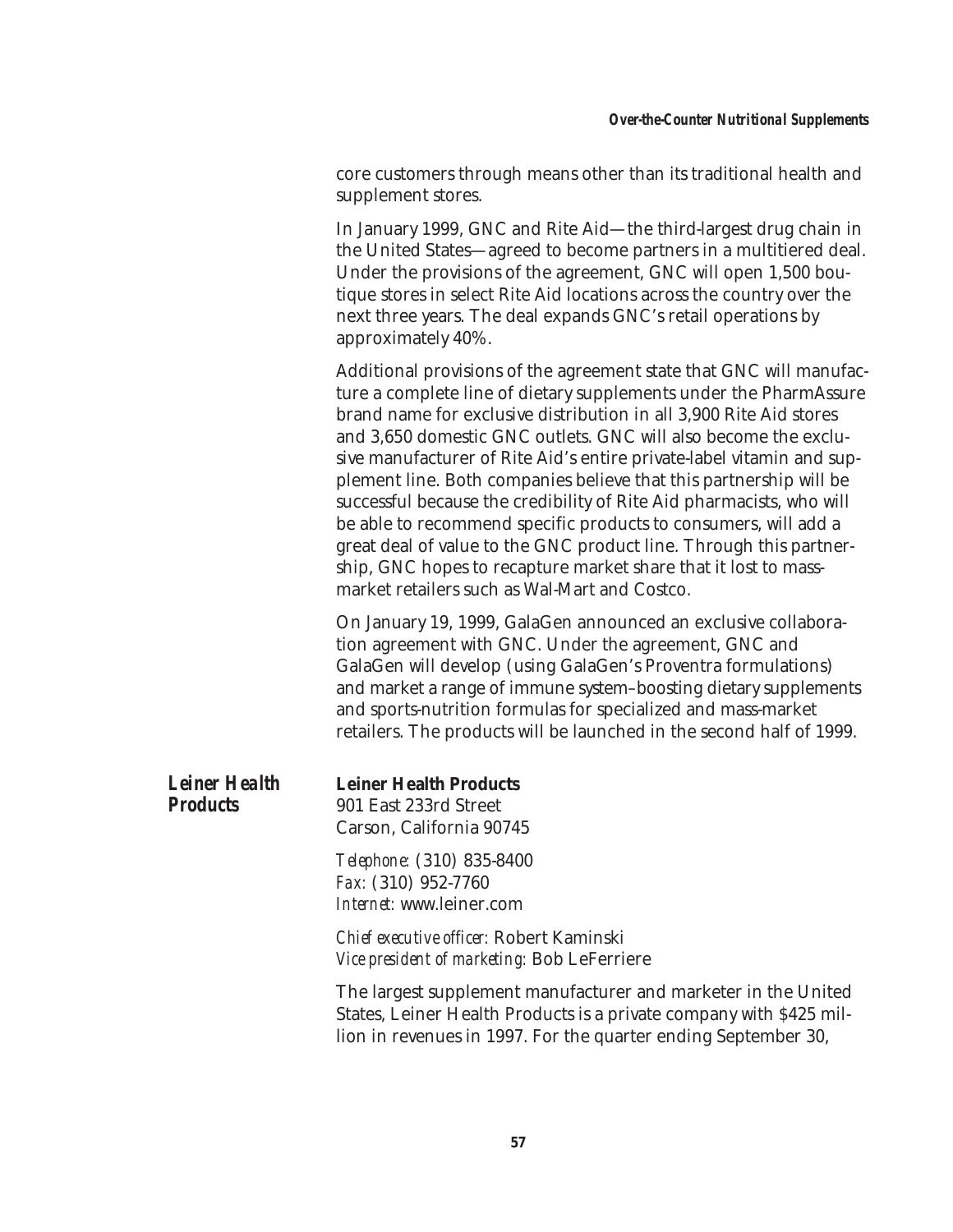1998, net sales were \$149.4 million, an increase of \$37.2 million, or 33%, over the comparable period in 1997. In its quarter ending December 31, 1998, net sales were \$162.2 million, a 22% increase over the comparable previous year period. The company markets more than 470 products under the following brand names:

- Your Life—an ever-expanding line of vitamins, minerals, essential nutrients, herbal products, and specialty formulas.
- Pharmacist Formula—various OTC pharmaceutical products.
- Bodycology and Natural Life—skin-care products.

Leiner's growth over the past few years can be attributed in part to its extensive private-label business. Leiner is a leader in the private-label business, which generates nearly 62% of all vitamin E sales. However, the private-label business provides only 20% of herbal sales. Thus, the herbal private-label market has tremendous potential, and Leiner has future designs on capturing a larger stake in it. The company believes that there is a natural progression in terms of how consumers purchase their supplements. First, they buy through the health food channel; then, some consumers switch to the nationally recognized brands available through mass retail outlets; and finally, a sizable group of consumers trade down to the lower price points offered through private-label brands. Because consumers are developing confidence in the mass-market outlets of CVS, Eckerd, Walgreen's, and others, the potential is great for private-label supplement suppliers such as Leiner to further penetrate this market segment.

Based on Leiner's sheer volume of product, the company maintains the most extensive manufacturing and distribution facilities of all supplement manufacturers and marketers. Its 540,000-square-foot product manufacturing and packaging plant minimizes cycle time in the manufacturing and distribution process, thus allowing rapid product turnaround and lower prices for customers.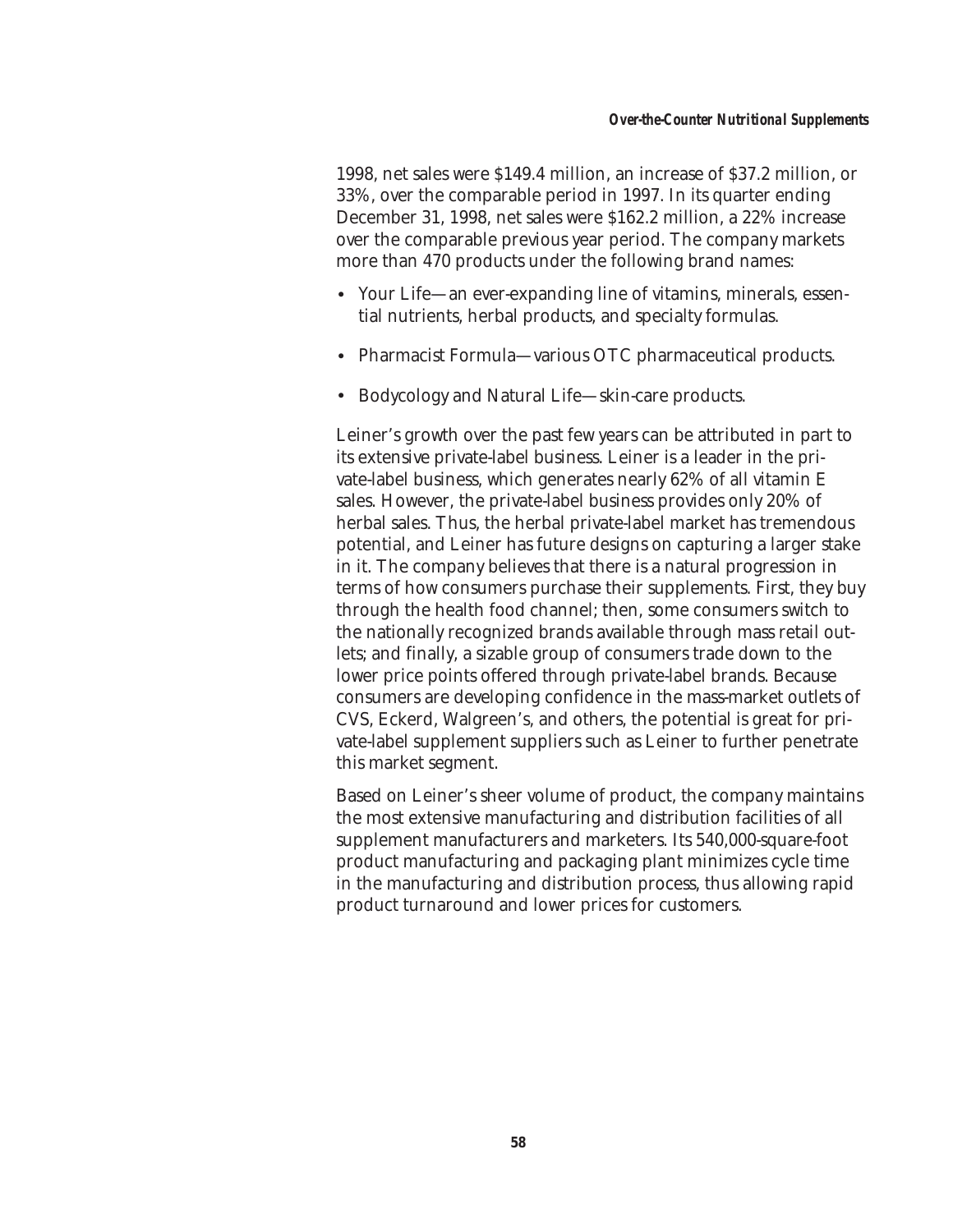## *Natrol* **Natrol** 21411 Prairie Street Chatsworth, California 91311

*Telephone:* (818) 739-6000; (800) 326-1520 *Fax:* (818) 739-6001 *Internet:* www.natrol.com

*Chief executive officer:* Elliot Balbert *Chief financial officer:* Dennis R. Jolicoeur

Founded in 1980, Natrol is a public company traded on the NASDAQ as NTOL. The company has 195 employees and recorded \$43 million in sales in 1997. For the nine months ending September 30, 1998, net sales rose 66% to \$48.9 million. Net income totaled \$5.3 million, up \$2.4 million from the same period of the previous year. The company manufactures a diverse line of dietary supplements, including the following:

- Vitamins.
- Minerals.
- Herbs.
- Nutritional hormones.
- Diet aids.
- Dietary products.
- Specialty formulas.

The three impressive products in Natrol's specialty-formula category—vitamin C, garlic, and kava kava—contain ingredients with diverse histories and characteristics.

Natrol's Ester-C is an ascorbate complex bound with calcium carbonate that is naturally processed in purified water (i.e., without the use of alcohol or acetone solvents). Ester-C has less acid than similar vitamin C formulas on the market. The Ester-C product line contains formulas with added herbals such as echinacea and garlic to help bolster the body's resistance to illness.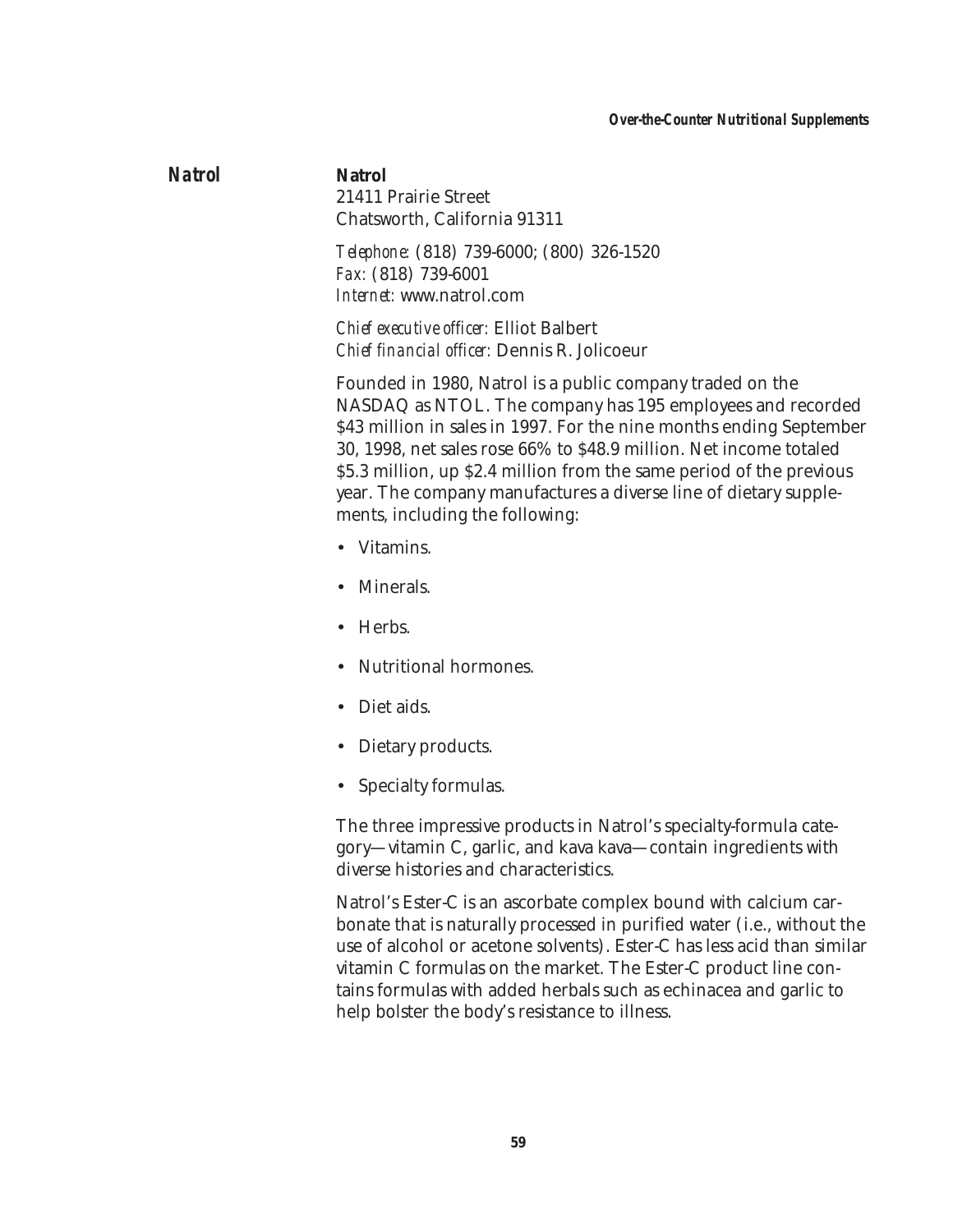Natrol's GarliPure lines have the potential to be hot new sellers. GarliPure contains standardized garlic actives extract with key constituents like alliin, allicin, sulfur, thiosulfinates, and gamma glutamyl cysteines*.* GarliPure is intended to alleviate cardiovascular conditions and ease cold and flu symptoms.

One of the most aggressive promoters of kava kava, Natrol spent \$2 million on print and broadcast ads in 1997. Kavatrol contains kava root extract, chamomile, hops, and schizandra herbs and is used as a general relaxant. Results from a randomized, doubleblind, placebo-controlled study indicated that Kavatrol is effective in reducing daily stress and anxiety in adults. Natrol is also developing two kava kava products for children with anxiety disorders.

Natrol made two new acquisitions in 1998 that helped to significantly diversify its product lines and boost its name recognition in the industry. In March, Natrol purchased Pure-Gar, makers of a broad spectrum of botanical supplements, for \$11.1 million. On September 21, Natrol acquired Laci Le Beau, manufacturer and marketer of herbal teas, for \$7.5 million. Laci Le Beau had 1997 sales of \$7.2 million, with an unaudited gross profit margin of about 20%.

| <b>Natural</b>             |
|----------------------------|
| <i><b>Alternatives</b></i> |
| <i>International</i>       |

# **Natural Alternatives International**

1185 Linda Vista Drive San Marcos, California 92069

*Telephone:* (760) 736-7780 *Fax:* (760) 744-9589 *Internet:* www.nai-online.com

*Chief executive officer:* Mark LeDoux *Executive vice president:* David Lough

Founded in 1986, Natural Alternatives International (NAI) is a public company that is traded on the NASDAQ under the symbol NAII. NAI's sales have increased steadily over the past six years, from \$14.5 million in fiscal 1992 to \$67.9 million in fiscal 1998 (ending June 30, 1998). For the three months ending September, 30, 1998, revenues increased 41%, to \$17 million. The increase can be attributed to the company's efforts to diversify its customer base. NAI is involved in the following businesses and services in the field of nutritional science: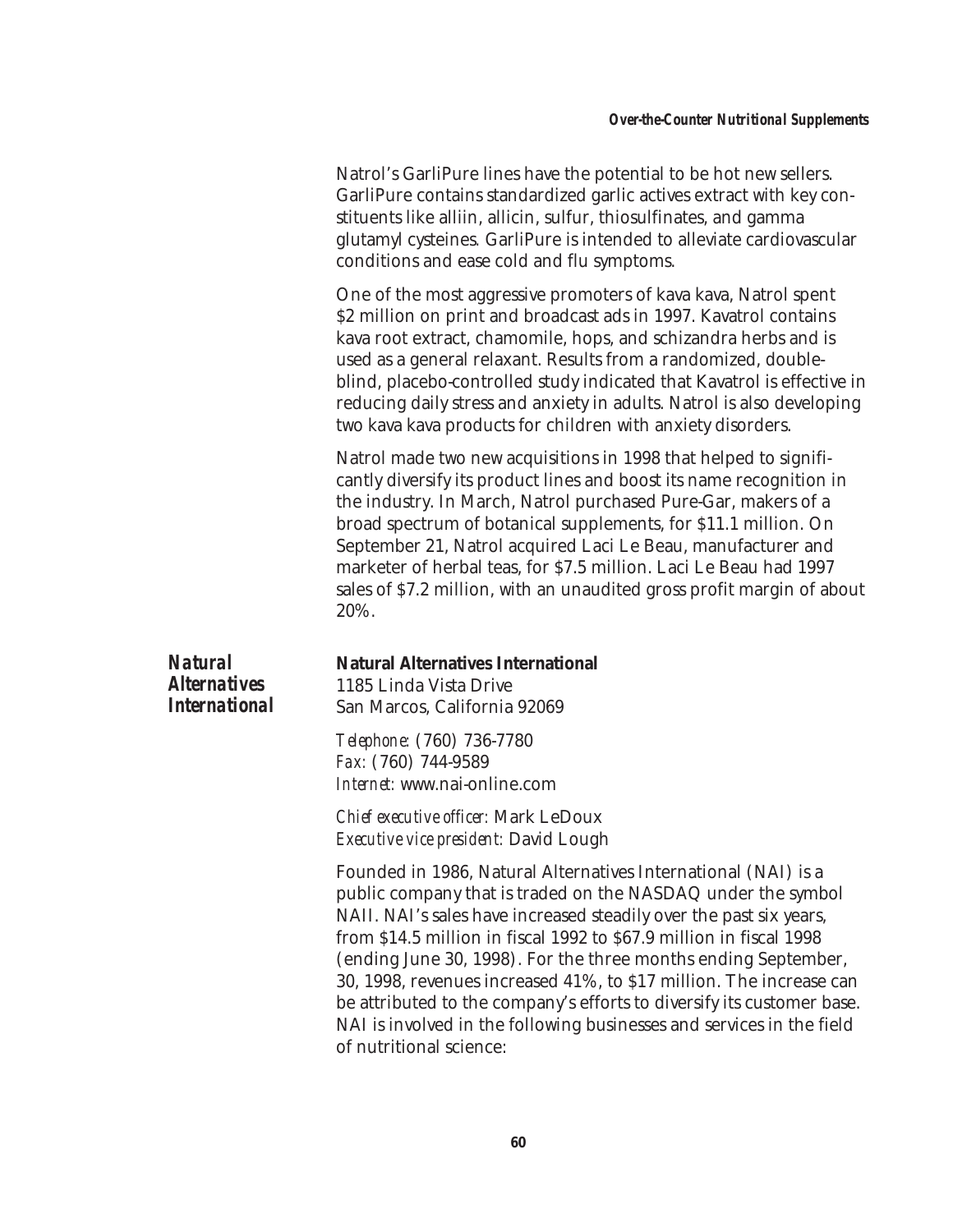- Formulating, manufacturing, and marketing customized nutritional supplements such as herbal preparations, vitamins, minerals, hormones, amino acids, and specialty products.
- Assessing clinical studies.
- Managing and supporting marketing.
- Designing packaging and delivery systems.
- Assisting in international product registration.

NAI formulates, manufactures, and markets client-specific nutritional supplements that are then distributed to leading consumer health products companies and fitness clubs. For example, NAI's products are distributed to companies such as Jenny Craig, Bally Total Fitness, Avon, and Nordic Track under brand names.

NAI is taking a number of steps to remain competitive. First, it diversified its customer base by adding Herbalife, Pharmavite, and Alcon Pharmaceuticals as new clients. NAI plans to continue diversification as part of its strategy for growth over the next year. Second, by mid 1999, the company plans to move its headquarters to a new 82,000-square-foot manufacturing facility. This move will allow the company to double its current manufacturing capacity and will facilitate its introduction of a new line of specialty supplements. NAI also plans to acquire a facility in Switzerland to help boost its European presence and to avoid the high costs of shipping products to Europe from the United States.

*NBTY* **NBTY**

90 Orville Drive Bohemia, New York 11716

*Telephone:* (516) 567-9500 *Fax:* (516) 567-7148 *Internet:* www.nbty.com

*Chairman, president, and chief executive officer:* Scott Rudolph *Chief financial officer, secretary, and executive vice president:* Harvey Kamil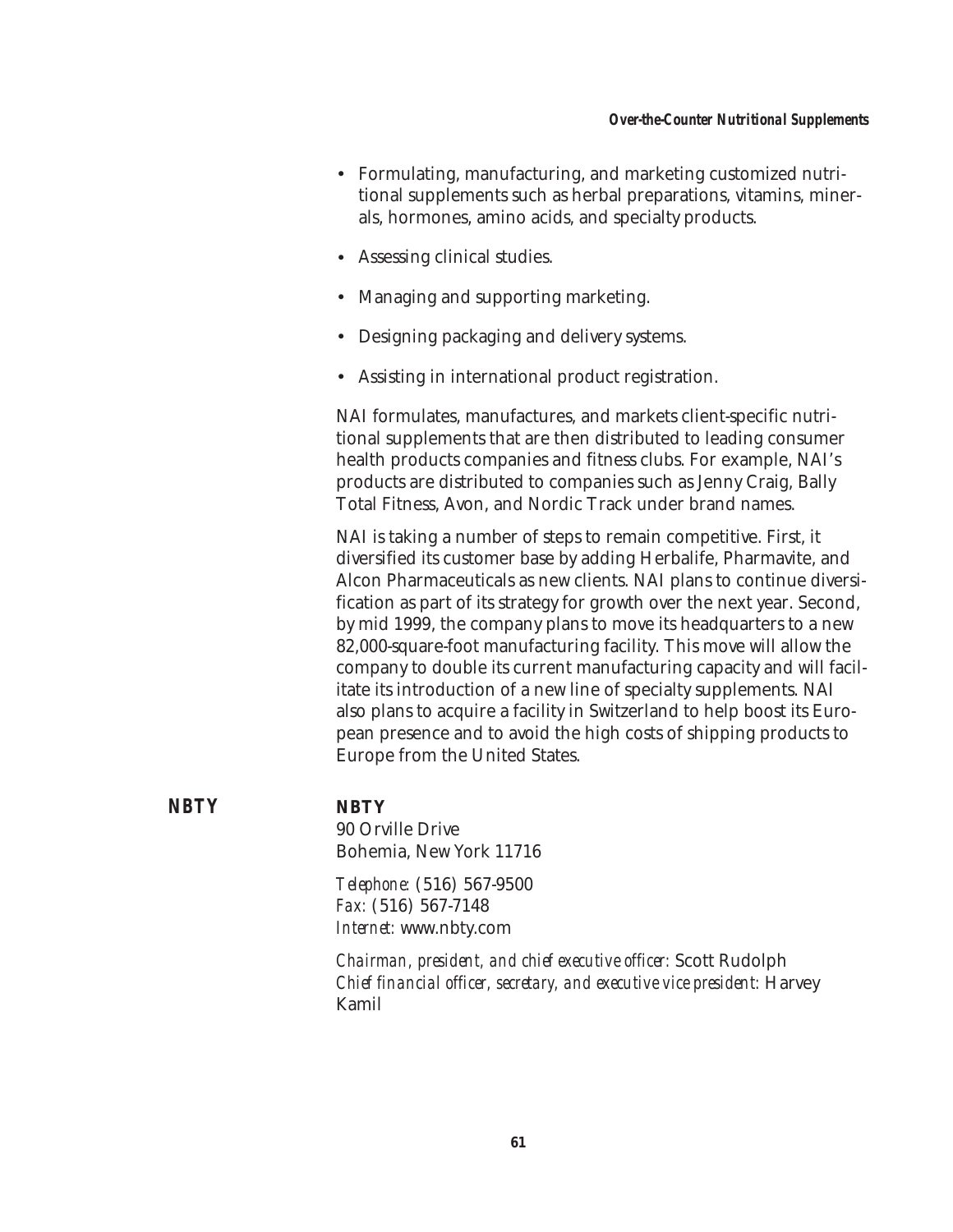Founded in 1971, NBTY is traded on the NASDAQ under the symbol NBTY. For the fiscal year ending September 30, 1998, sales increased 61% to \$573 million, compared with \$356 million for the same period of the prior year.

NBTY is a vertically integrated manufacturer, marketer, and retailer of more than 1,000 products, including vitamins, minerals, herbals, amino acids, and specialty supplements. The company's strength lies in its practice of manufacturing a product and then delivering the products directly to retail outlets, without using a broker to mediate the process. NBTY brands include the following:

- Nature's Bounty.
- Vitamin World.
- Puritan's Pride.
- Holland & Barrett.
- Nutrition Headquarters.

NBTY, along with Weider and Rexall Sundown, is ahead of all other supplement formulators and marketers in terms of presence in international markets. In August 1997, NBTY purchased Holland & Barrett Holdings, one of the leading nutritional supplement retailers in the United Kingdom, for an aggregate price of approximately \$169 million. Not only did the merger give NBTY a significant presence in Europe, but it also gave the company a boost in revenue; for the year ending September 30, 1998, the Holland & Barrett retail operations accounted for 23% of NBTY's overall revenue.

Another recent merger was orchestrated to increase NBTY's mail-order operations. In April 1998, the company purchased a group of affiliated, privately held companies known for their mail-order services collectively referred to as the Nutrition Headquarters Group. The purchase of Nutrition Headquarters Group cost approximately 8.8 million shares of its common stock and \$3.3 million in transaction fees. In the later part of 1998, NBTY integrated Nutrition Headquarters Group's mail-order businesses. This acquisition makes NBTY the single-largest direct-mail source of nutritional supplements in the United States.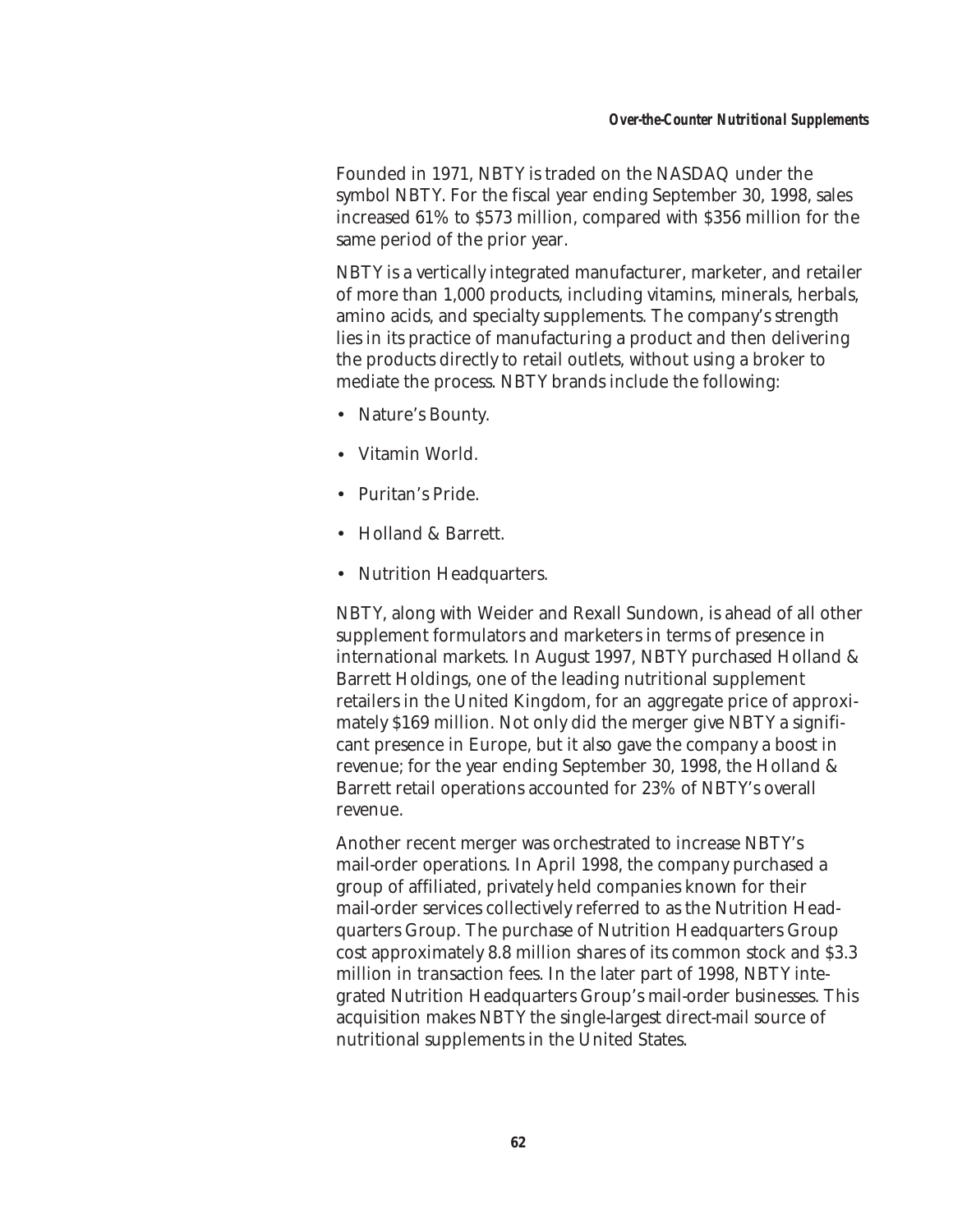NBTY delivers its products directly to its own retail operations (Vitamin World in the United States and Holland & Barrett in the United Kingdom), to wholesale outlets, and to mail-order operations. NBTY has 200 Vitamin World stores and 415 Holland & Barrett stores in operation, and its goal is to have 800 stores worldwide by the end of 1999 and 1,000 stores by 2001.

NBTY follows pharmaceutical industry good manufacturing practice and takes a conservative marketing approach by not making any claims on the labels of its products. With 750,000 square feet of manufacturing space, NBTY has the capacity to manufacture 1.4 billion tablets per month, 600 million softgel capsules per month, and 400 million two-piece capsules per month. The company is ranked third in supplement-manufacturing capabilities.

Recently, NBTY introduced Radiance, a one-per-day, multiformula, multinutrient, vitamin/mineral complex aimed specifically at consumers older than 50. This product has all the benefits of a complete multivitamin, coupled with ingredients that may produce a more health-promoting profile. To make Radiance, NBTY incorporated the newly popular ingredients CoEnzyme Q10, Pycogenol, red wine and green tea extract, chromium piccolinate, ginseng, garlic, and vitamins B and C into one multivitamin tablet. Radiance also comes with a comprehensive packet of information regarding the key ingredients. Given the popularity of comprehensive and innovative products, Radiance is at the forefront of a new industry trend—offering one product that contains multiple vitamins, minerals, herbals, and specialty nutrients.

NBTY plans to expand its online shopping and mail-order capabilities. Puritan's Pride, an NBTY division and the highest-volume vitamin catalog in the United States, offers a variety of products at low, factory-direct prices and has recently launched an online shopping catalog. NBTY's investments in infrastructure over the past two years will give the company the ability to handle and process the growth in order volume generated by anticipated Internet sales.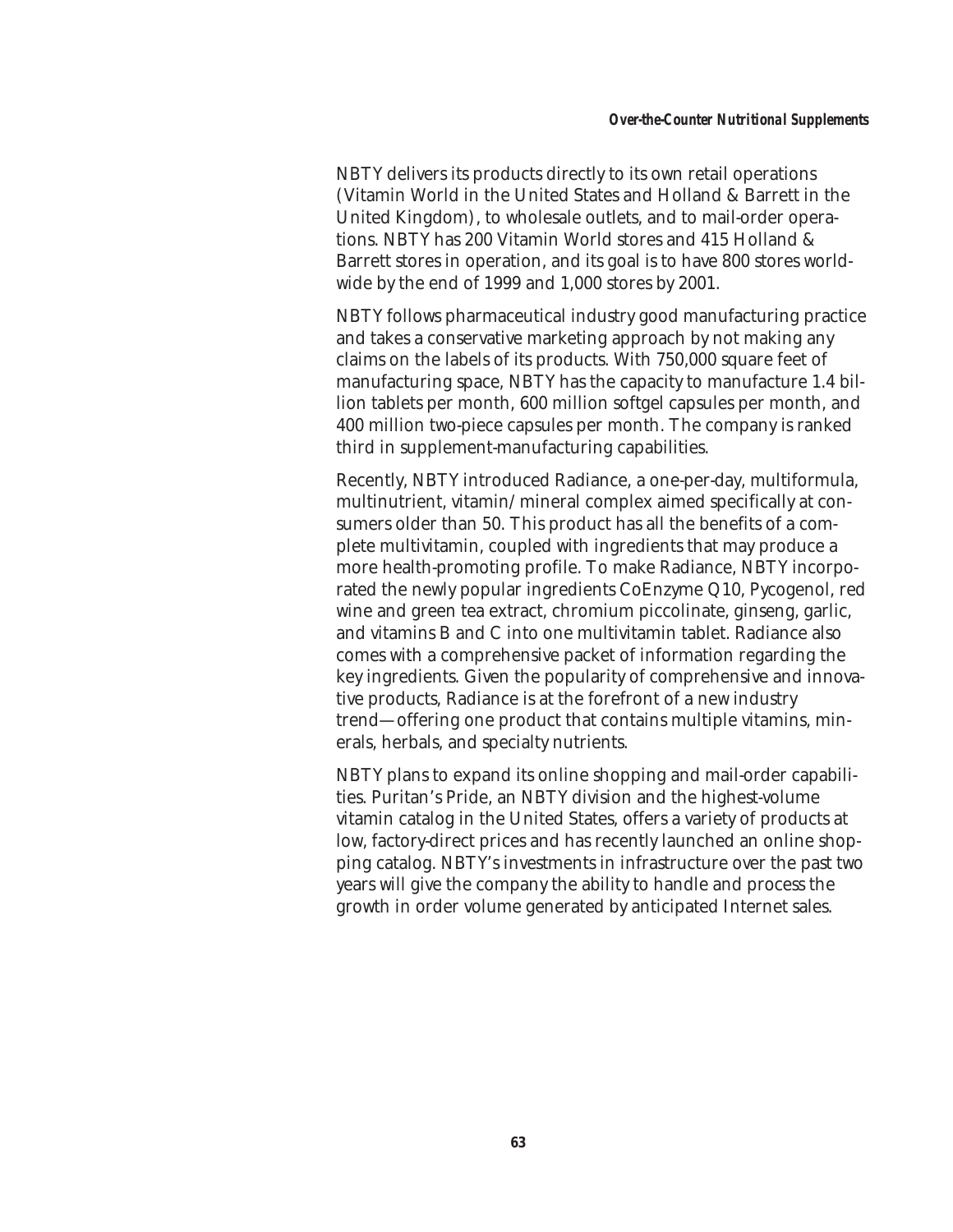#### *Over-the-Counter Nutritional Supplements*

## *Pharmavite* **Pharmavite**

15451 San Fernando Mission Boulevard Mission Hills, California 91345

*Telephone:* (818) 837-3633 *Fax:* (818) 837-6178 *Internet:* www.vitamin.com

*President, chief executive officer:* Tatsuo Higuchi *Chief financial officer:* John Vickers

Founded in 1971, Pharmavite has, since 1989, been a subsidiary of Japanese drug giant Otsuka Pharmaceutical, an \$8 billion pharmaceutical and OTC products manufacturing and distribution company. With \$340 million in revenues, Pharmavite was the secondlargest supplement manufacturer and marketer in the United States in 1997. (Data for 1998 are not available.) The company has four major product brands:

- Nature Made vitamin-supplement brand.
- Nature's Resource premium herbs.
- Jogmate, a supplement targeting endurance athletes.
- Vitesse, an energy-boosting supplement.

In an independent market survey of regular supplement users, Nature Made showed 82% brand awareness, the highest of any supplement line in the United States. In addition, Nature Made has an 18% share of the vitamin E market. The nearest competitor has a 4% market share.

Pharmavite is committed to supporting its entire product line, as opposed to concentrating on only a few products. Like the Nature Made brand, the Nature's Resource product line also enjoyed tremendous recent success (1998 sales of this product line were nearly double those of 1997). Its other brands were successful, but their growth rates were not as remarkable.

In January 1999, Pharmavite and Fuisz Technologie announced the national launch of Fuisz's proprietary calcium soft-chew products under the brand name Nature Made's Calburst. Fuisz will supply the necessary quantities of the calcium soft-chew product, which is manufactured using Fuisz's patented Shearform technology. Shearform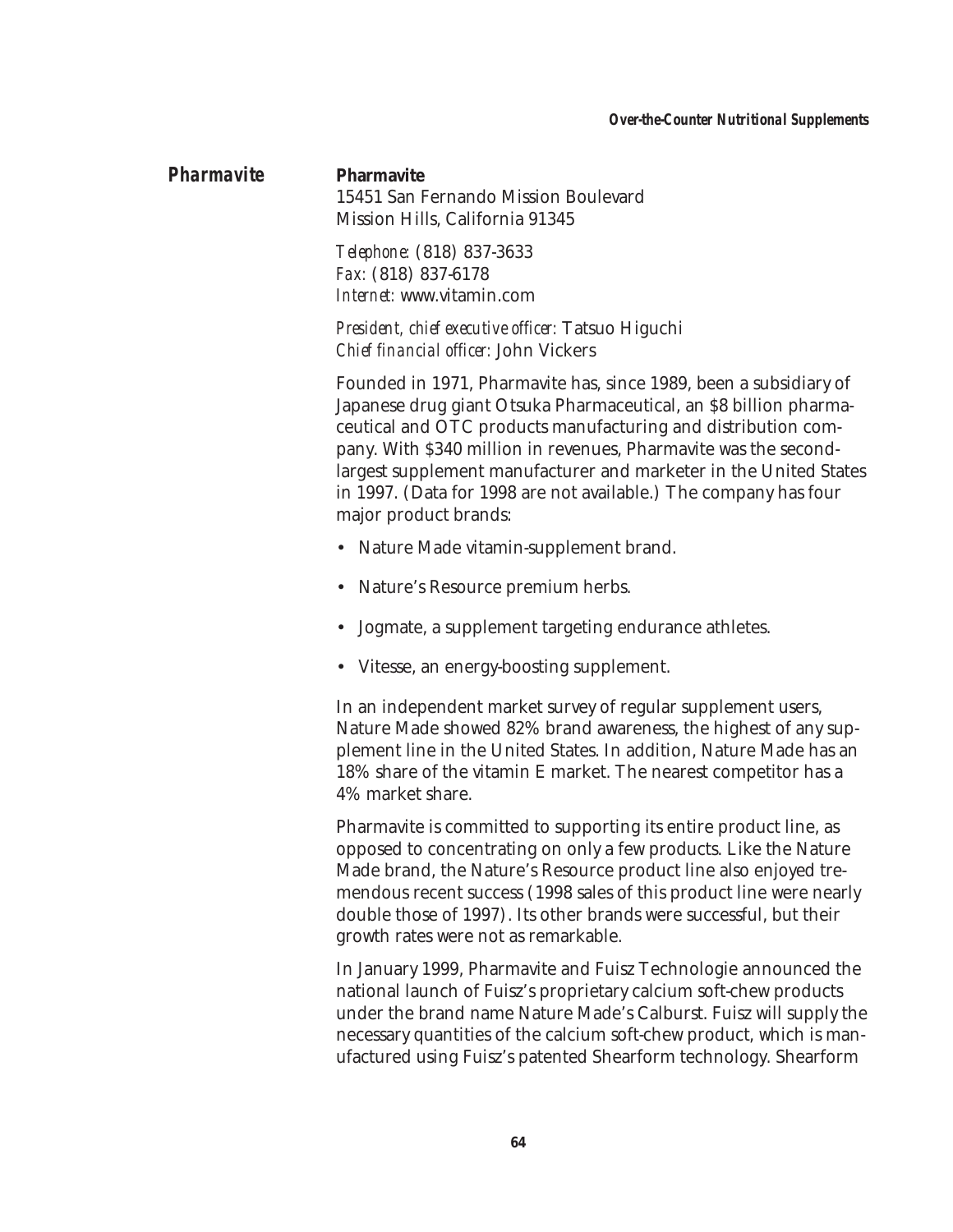technology produces a rapidly dissolving tablet that provides a timed release of its ingredients. Both companies plan to identify, develop, and launch other innovative products.

## *Rexall Sundown* **Rexall Sundown**

6111 Broken Sound Parkway N.W. Boca Raton, Florida 33487

*Telephone:* (561) 241-9400 *Fax:* (561) 995-0197 *Internet:* www.rexallsundown.com

*Chief executive officer:* Christian Nast *Chief financial officer, vice president, and treasurer:* Geary Cotton

Founded in 1976, Rexall Sundown became a public company in 1993 and is traded on NASDAQ under the symbol RXSD. The company employs 1,200 people in 17 facilities in the United States, South Korea, China, Mexico, and Taiwan. In 1997, the company recorded net sales of \$263 million, a 41% increase over 1996. It also posted strong results in 1998, with sales reaching \$377.2 million for the nine months ending May 31.

Rexall Sundown develops, manufactures, markets, and sells vitamins, minerals, herbals, homeopathic remedies, weight-management products, skin care products, OTC pharmaceuticals, and nutritional supplements through three channels of distribution: (1) sales to retailers, (2) direct sales through independent distributors, and (3) mail order.

Rexall Sundown sells 1,500 products nationwide and to 50 countries under the following six product lines:

- *Sundown.* As the number-one broad-based vitamin brand in the United States in terms of units sold and total dollar sales, Sundown products are distributed through mass merchandisers, drugstores, and supermarkets. Sundown's Osteo-Bi-Flex preparation, a patented blend of glucosamine and chondroitin intended to promote healthy joint function in arthritis sufferers, became the third-highest-selling national-branded nutritional product in the vitamin category after only four months on the market.
- *Rexall Showcase International.* This product line offers health and wellness products through independent distributors. Six new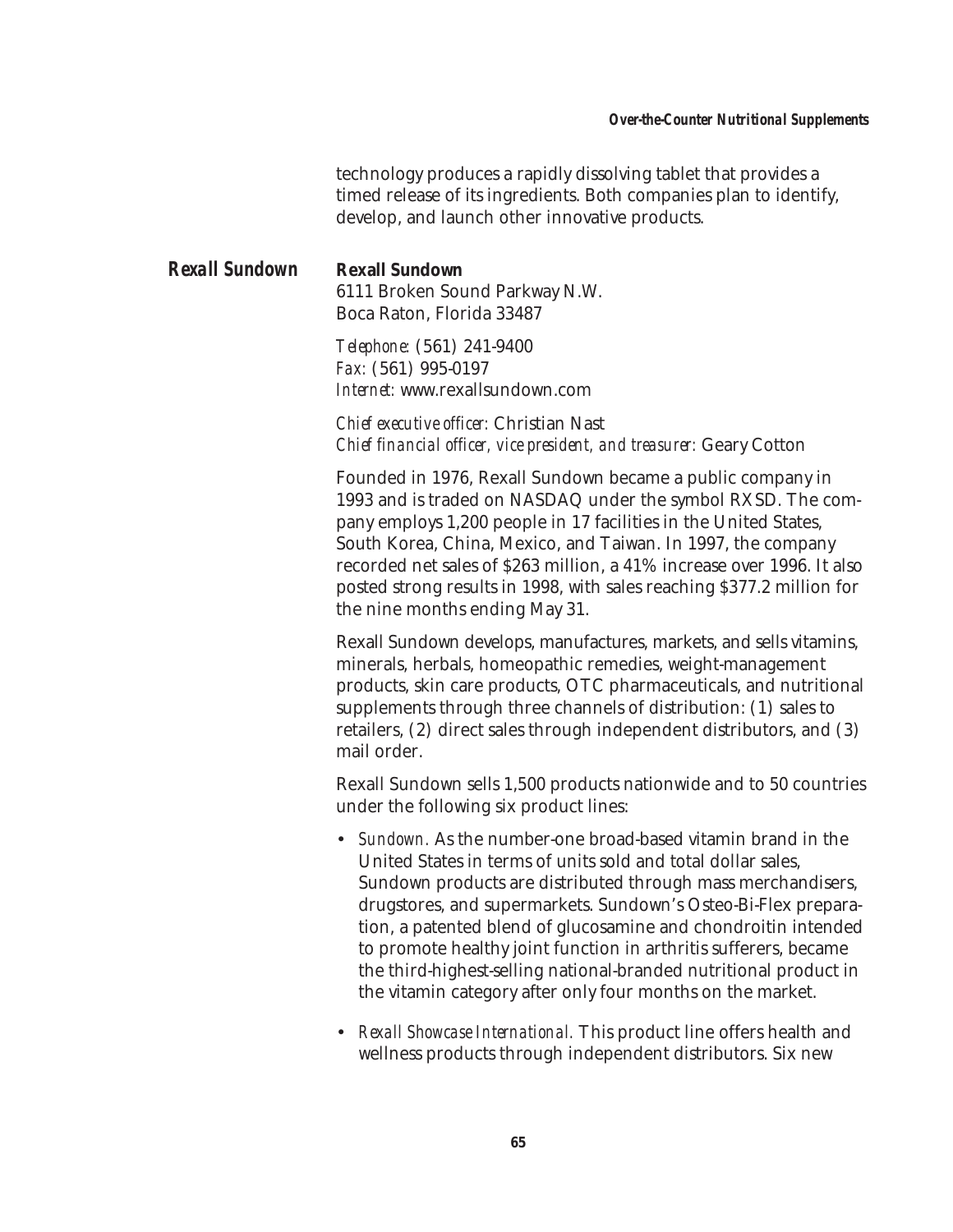products were introduced in 1997, spurring a 38% increase in sales to \$105 million. The group also expanded its business into South Korea, Mexico, and Hong Kong.

- *Rexall.* This product line offers a wide spectrum of vitamins and nutritional supplements through drugstores, wholesalers, and convenience stores.
- *Thompson.* This product line provides nutritional products to health-food wholesalers.
- *Rexall Managed Care.* This product line offers nutritional products to HMOs.
- *SDV Vitamins.* This product line features value-priced products available through mail-order sales.

In December 1998, Rexall Sundown signed an exclusive worldwide licensing agreement with ProteoTech, a drug-discovery company that identifies therapeutics and diagnostics for human disease utilizing proteoglycan technologies. Under the provisions of the agreement, ProteoTech granted Rexall Sundown an exclusive license in the dietary supplement field to manufacture, sell, and distribute products based upon PTI-00703, a proprietary ingredient discovered by ProteoTech to have promising amyloid-inhibitory characteristics. PTI-00703 has been shown to prevent or disrupt the formation of brain amyloid deposits, which are believed to play a major role in Alzheimer's disease. ProteoTech will provide additional research and development support to Rexall for PTI-00703, as well as similar compounds for use as dietary supplements.

ProteoTech and University of Washington researchers discovered that PTI-00703 also has the ability to disrupt and/or dissolve pre-formed Alzheimer's disease amyloid fibrils in vitro. By mid 1999, both companies plan to begin human clinical trials of various nutritional supplements that contain PTI-00703 on patients with early-tomoderate Alzheimer's disease. PTI-00703, Cat's claw, and gingko biloba are ingredients in Sundown NeuroSharp, a supplement launched in late 1998 that is intended to improve digestion and mental alertness.

Rexall Sundown is ahead of other companies in the industry in its acquisition quest for products that have the potential to be patented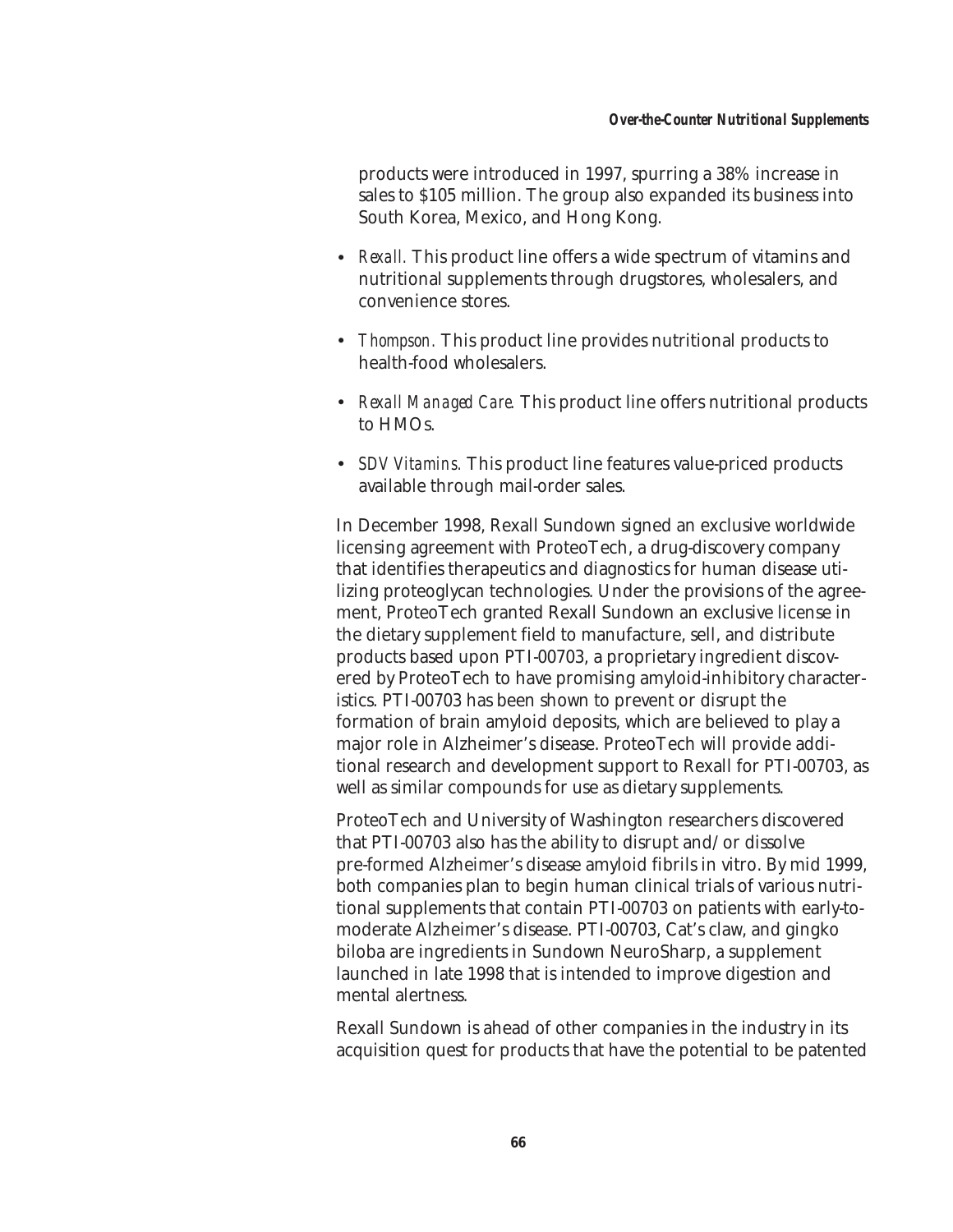and for companies that can enhance its position in the marketplace. The company plans to continue this strategy and to expand upon such recent additions as ProPortion nutritional bars, Aestival personal care products, and Sundown NeuroSharp.

*TwinLab* **TwinLab** 150 Motor Parkway Suite 120 Hauppauge, New York 11788 *Telephone:* (516) 467-3140

*Fax:* (516) 630-3490 *Internet:* www.twinlab.com

*Chairman, chief executive officer, and president:* Ross Blechman *Chief financial officer:* John McCusker

Founded in 1970 and incorporated in 1996, Twin Laboratories (TwinLab) is a public company traded on the NASDAQ under the symbol TWLB. Total sales for 1998 are expected to be approximately \$338.4 million, a 47.4% increase over 1997. Net income for 1998 showed an increase of 50.8% over 1997. Sales in 1997 were \$213 million, ranking TwinLab eighth among U.S. supplement manufacturers and marketers.

TwinLab's operations comprise five divisions:

- *TwinLab Division* manufactures and markets high-quality herbal preparations, vitamins, minerals, nutraceuticals, antioxidants, fish and marine oils, and amino acids. This division also produces a full line of sports nutritional supplements that target the special nutritional requirements of high-performance athletes who need to replenish lost glucose and electrolytes, enhance lean muscle growth, and increase energy and stamina. TwinLab's DietFuel and RippedFuel are two of the leading fat loss/energypromoting supplements on the market. Specialty products, such as MaxiLIFE Glucosamine Sulfate and Chondroitin Sulfate Formula and the MaxiLIFE Protector series, are marketed for specific age-related conditions such as osteoporosis, joint pain, and arthritis.
- *Nature's Herbs Division* offers herbs and phytonutrients that are natural alternatives to OTC medications.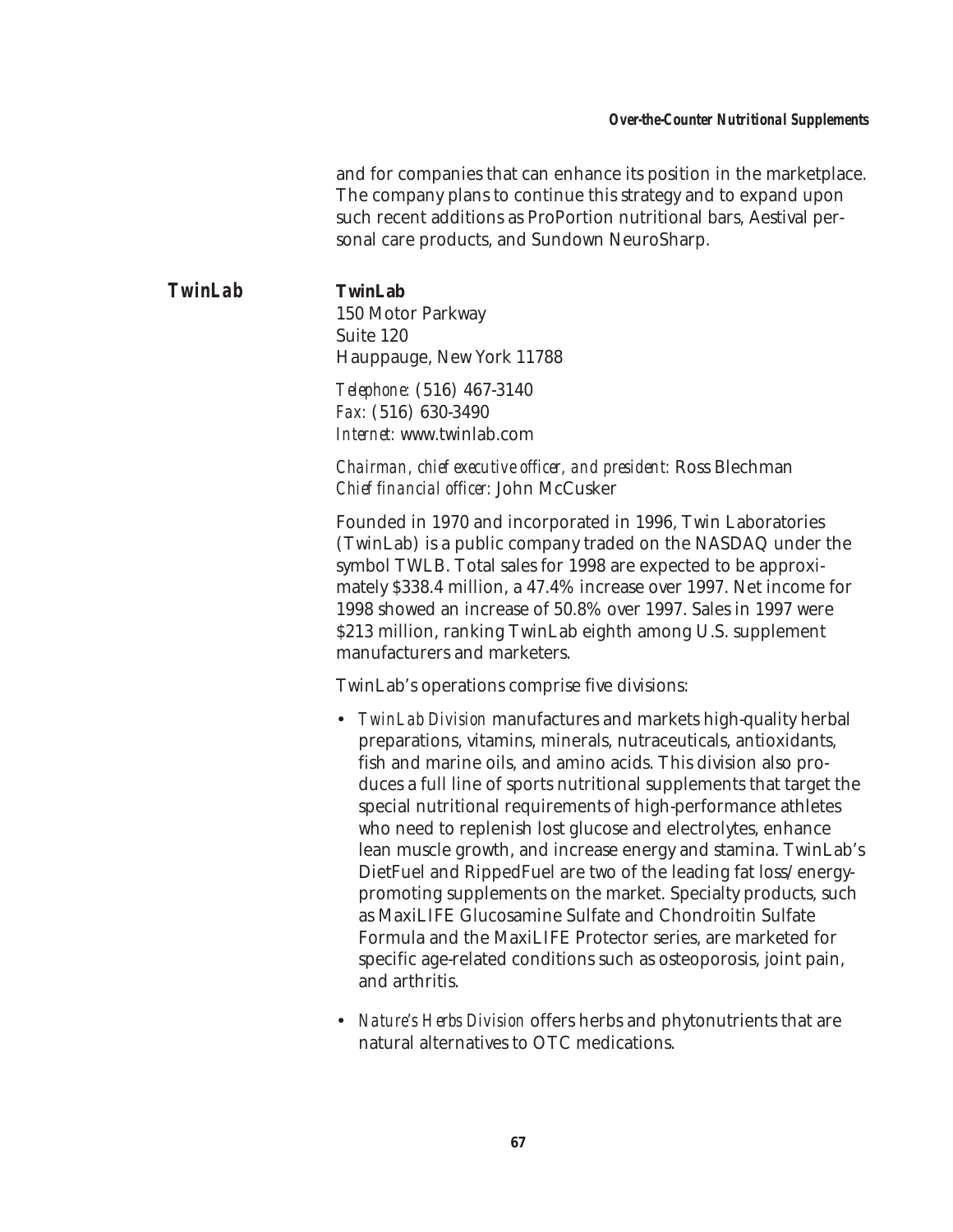- *Alvita Tea Division* produces herbal teas containing various botanical supplements.
- *Changes International*, TwinLab's direct-sales subsidiary, produces specially formulated nutritional supplements that are aimed at the educated and discerning over-50 age bracket.
- Acquired by TwinLab in August 1998, *PR\*Nutrition* makes nutritionally enhanced food bars and powdered drinks.

PR\*Nutrition recorded \$16.5 million in net sales in 1997. This acquisition is in line with TwinLab's goal of augmenting its already substantial sports-performance nutrition series. TwinLab can leverage its own advertising, development, and distribution expertise to include PR\*Nutrition food bars and powdered drinks, items that are becoming very competitive in the traditional retailing sector.

TwinLab did not become involved in the mass-market channel of distribution until 1998. Large initial purchase orders during the first half of the year were followed by lower-than-expected orders for the last half of the year. Using the mass-market sales data from 1998, the company is in a better position to predict orders for 1999. TwinLab hopes to increase this distribution channel in order to expand its already strong footing in its core health-food business. TwinLab recently reaffirmed its position in the health-food sector by signing a multiyear agreement with its largest health-food customer.

TwinLab's presence and brand recognition in the sports supplement market are very strong. Its DietFuel, RippedFuel, and various creatine products are, according to many experienced athletes, among the best on the market for increasing energy, fat loss, and muscle growth. In an effort to improve its standing in the herbal and botanical domain, TwinLab introduced a new product line called TwinLab TruHerbs under the brand name Ironman Triathalon. In 1998, 51 of the company's 100 new products came from the TruHerbs line. TwinLab is the first company to offer herbs in pills that offer a sustained, pharmaceutical-style release over a 12-hour period. This timed-release quality is imparted during tablet formulation, when raw materials are specially blended to trap the nutrients in a tablet matrix.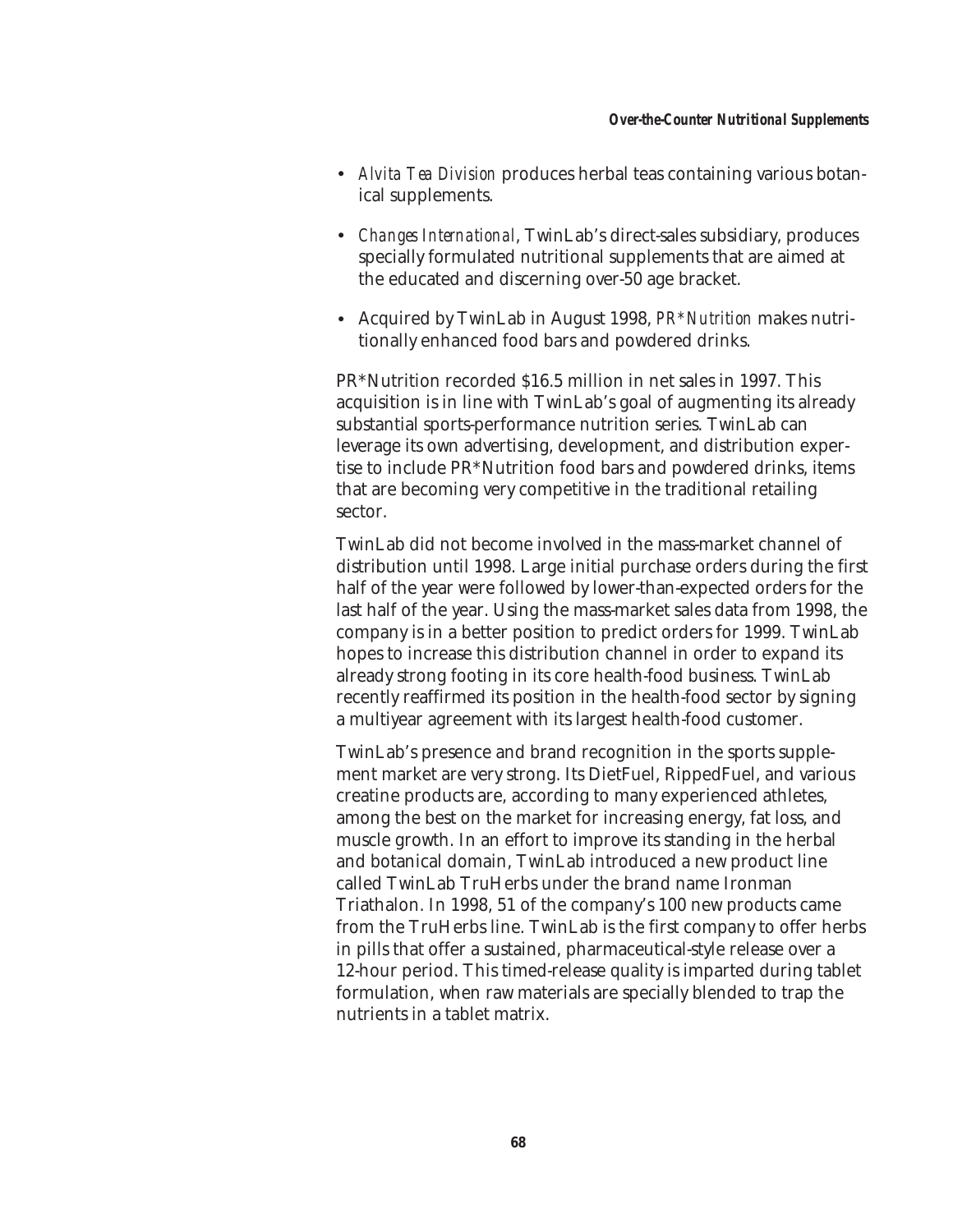In 1998, only 5.7% of TwinLab's business came from the international market and less than 1% came from the mass-retail market. These two markets offer TwinLab the greatest potential for future growth. TwinLab plans on targeting the nearly 47,000 retail outlets in the United States with its new mass-market group.

| <b>Weider Nutrition</b> | <b>Weider Nutrition International</b> |  |  |  |
|-------------------------|---------------------------------------|--|--|--|
| International           | 2002 South 5070 West                  |  |  |  |
|                         | Salt Lake City, Utah 84104-4726       |  |  |  |
|                         |                                       |  |  |  |

*Telephone:* (801) 975-5000 *Fax:* (801) 972-6532 *Internet:* www.weider.com

*Chief executive officer and president:* Richard B. Bizzaro *Chief financial officer and executive vice president of operations:* Stephen D. Young

Founded in 1947, Weider Nutrition International first traded on the NYSE in 1997 under the symbol WNI. Weider had \$219 million in sales in fiscal year 1997, an increase of 17.3% over fiscal year 1996. For the past five years, the compound average annual growth rate for net income was 45%. Weider has 625 employees and manufactures its branded products in five facilities in California, Nevada, South Carolina, and Utah.

Weider manufactures and markets 1,400 products in a broad range of capsules and tablets, powdered drink mixes, bottled beverages, and nutrition bars. It markets its branded products in four categories:

- Sports nutrition.
- Vitamins, minerals, and herbs.
- Dietary products.
- Healthy snacks.

More than 50 years ago, Weider became the first company to offer sports nutrition products to support muscle growth, increase stamina and energy, and reduce body fat. Today, these products are some of the most recognizable in the supplement industry. In addition, the company has successfully expanded its portfolio of brands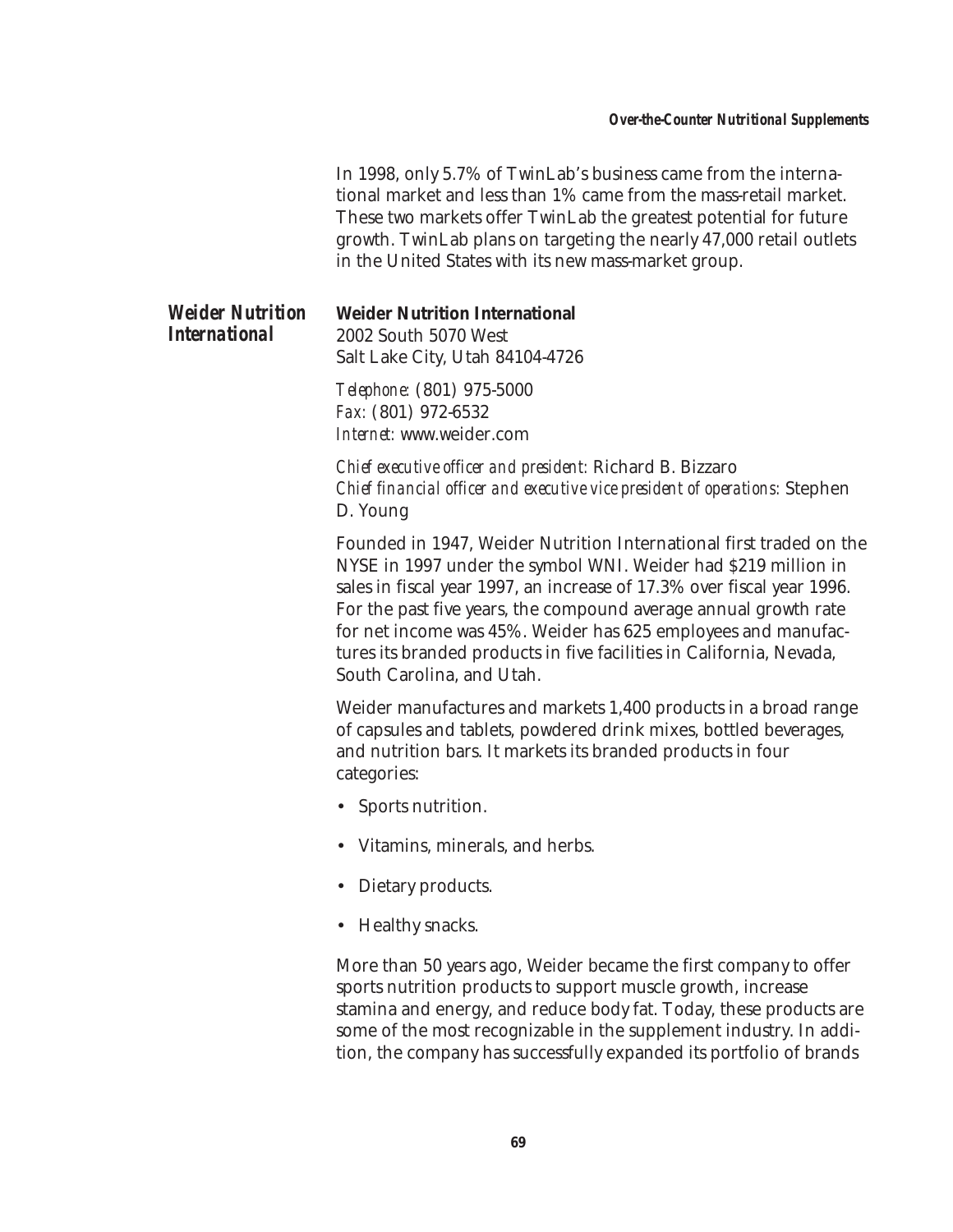and product categories to appeal to a variety of other consumer groups.

Weider is ahead of its competitors in terms of investments in manufacturing and production infrastructure. The company recently completed a 418,000-square-foot manufacturing and distribution facility. Weider is also an industry leader with its multibrand, multichannel strategy. Its extensive distribution network includes 14 classes of trade—among them are mass-volume retailers, health and nutrition stores, private-label, health clubs, and international retailers. The company's Schiff brand and Great American Nutrition brand are profitable products in health food stores and mass-market outlets, respectively.

Weider's product portfolio is extensive, and it has successfully become an aggregator of niche brands by developing or acquiring brands within specific areas of the industry. Its vitamin, mineral, and herb category consists of several products intended for consumers in discrete demographic groups. For instance, Great American Nutrition's Prime Time is one of the first comprehensive health programs that incorporate a range of supplements aimed specifically at men older than age 40. Prime Time's nutritional supplements, exercise program, and dietary recommendations are designed to increase energy, assist in weight control, promote mental alertness, and maintain prostate health and virility. Schiff's herbals and botanicals target the over-50 demographic group and aim for the specific goal of disease prevention. Schiff is one of the industry leaders in developing the phytonutrients lycopene, which is believed to be effective in lowering prostate cancer risk, and beta glucan, which is effective in lowering blood-cholesterol levels.

Weider's ability to offer distinct brands to each distribution channel allows it to focus on expanding each of these channels without compromising its brands or becoming overly dependent on any one of them. For the future, Weider plans to develop new products and to continue to augment its multibrand, multichannel strategy. It also plans to continue its strategic acquisitions (seven have been made in the past three years). Among the companies and entities acquired were manufacturing and distribution facilities, several brands, and international operations, including Haleko, the largest sports nutrition company in Germany. In 1998, 25% of Weider's revenues came from international business; it hopes to build on this figure with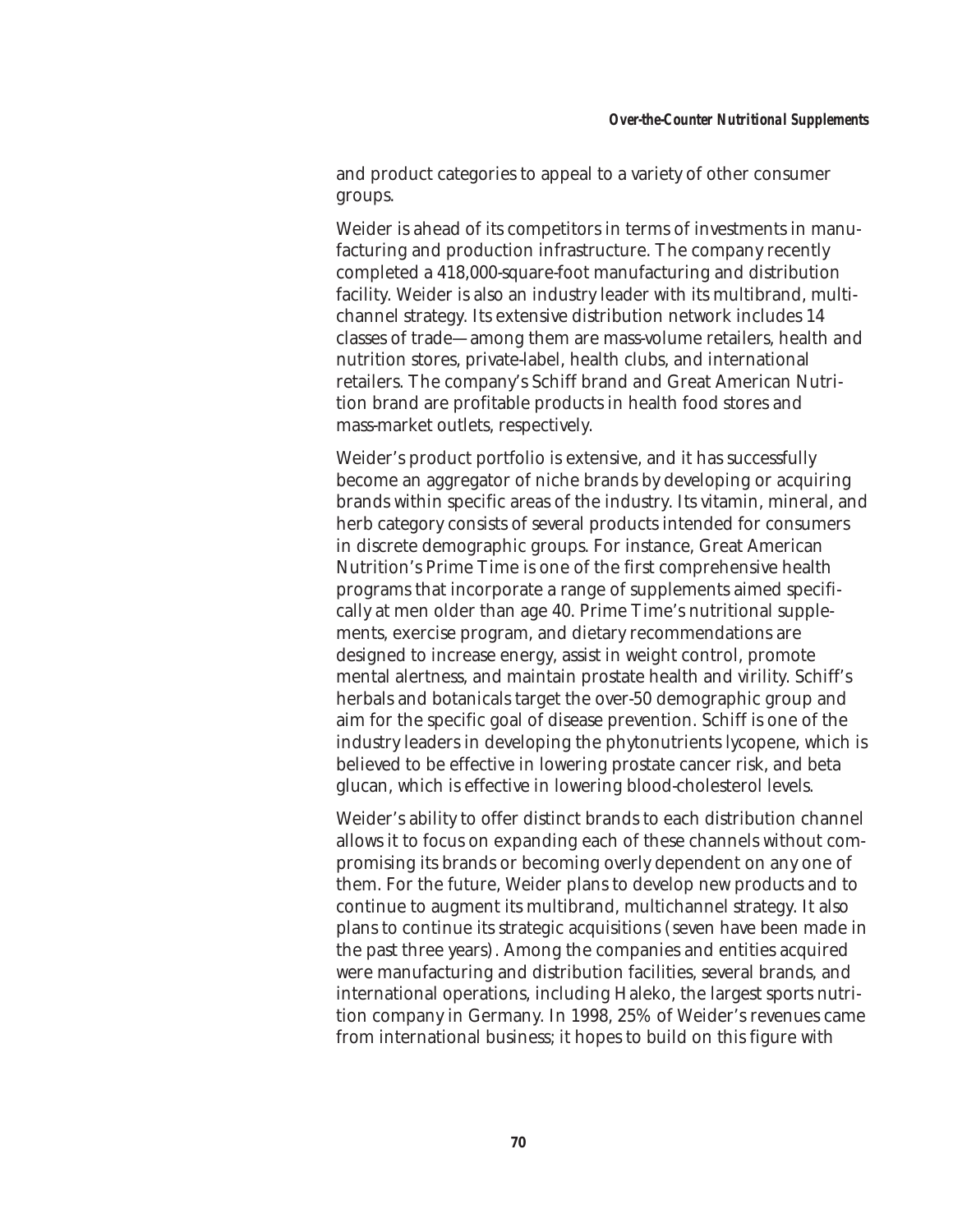## *Over-the-Counter Nutritional Supplements*

selective acquisitions and other overseas business development tactics.

*Retailers and Wholesalers* OTC nutritional supplements reach the consumer primarily by way of seven different channels of suppliers. Because the majority of the players in the supplement industry are small marketing businesses, each company usually targets one or two distribution channels. In 1998, the size of the dietary supplement market reached through mass-retail outlets was approximately \$4 billion. The drugstore channel owned a commanding share of this market, roughly 31%, or \$1.72 billion. Table 9 lists the seven distribution channels and the major competitors in each channel.

> In 1998, natural-product retailers sold approximately \$25.3 billion worth of products. Their sales included conventional grocery goods such as organic and nonorganic meats, dairy products, beverages, produce, and bakery items, plus nonconventional items such as natural medicine products, food service items, personal care articles, and vitamins and supplements. Vitamins, minerals, sports nutrition, herbs/botanicals, and specialty supplements made up 54% of overall natural-product retail sales, amounting to \$13.66 billion. Natural foods and beverages accounted for \$8.60 billion (34%) and natural personal care products for \$3.04 billion (12%).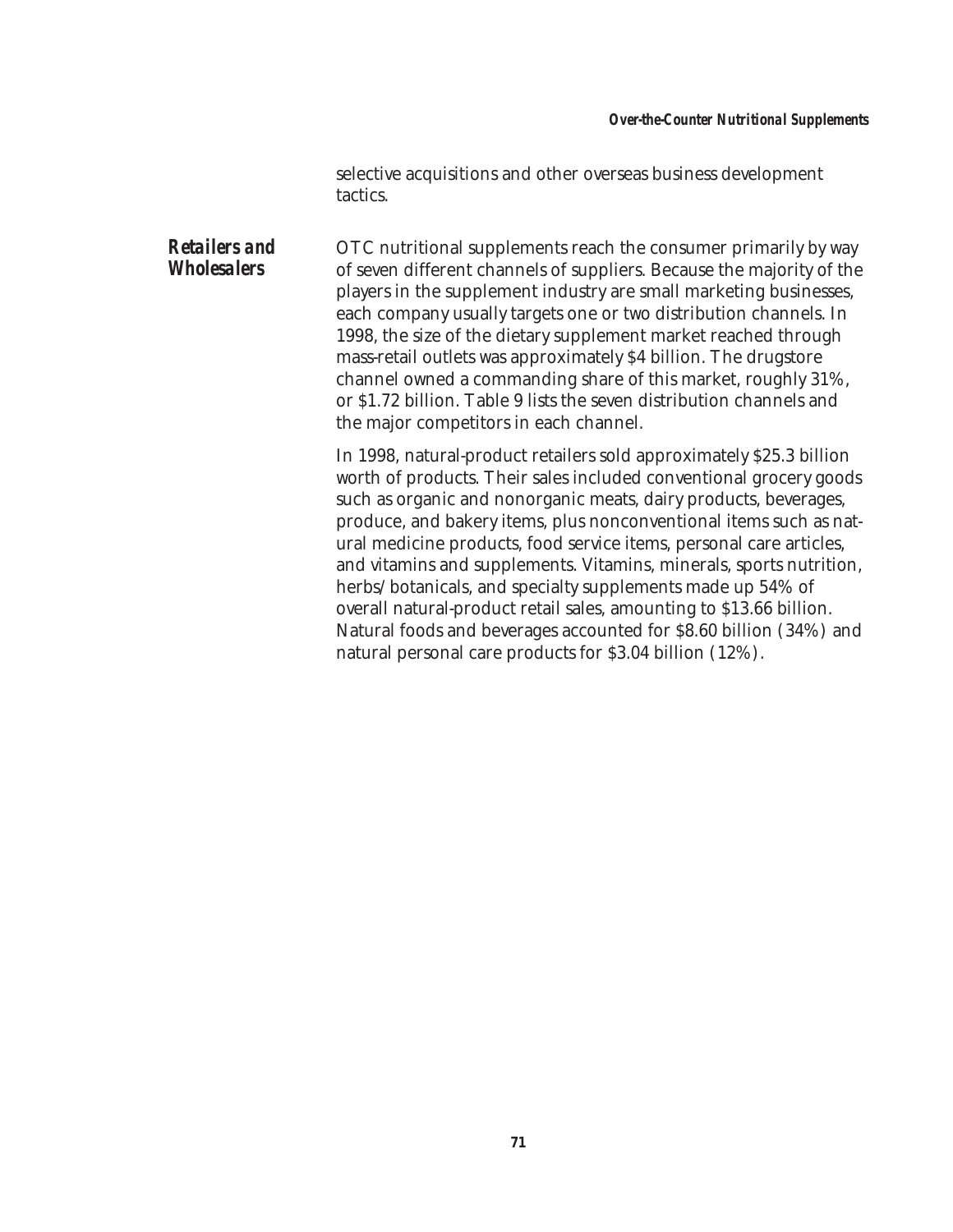| Table 9. |  |  |  | <b>U.S. Channels of Supplement Distribution</b> |
|----------|--|--|--|-------------------------------------------------|
|----------|--|--|--|-------------------------------------------------|

| <b>Distribution Channel</b>                                                                                                     | Percentage of<br><b>Supplements</b><br><b>Purchased from</b><br>Channel | <b>Major Supplement Marketers</b><br>and Suppliers                                                                                                       | <b>Projected Annual</b><br>Growth of<br><b>Distribution</b><br>Channel, 1997-2000 |
|---------------------------------------------------------------------------------------------------------------------------------|-------------------------------------------------------------------------|----------------------------------------------------------------------------------------------------------------------------------------------------------|-----------------------------------------------------------------------------------|
| Pharmacy/drugstore:<br>American Drug, CVS,<br>Rite Aid, Walgreen's, etc.                                                        | 31%                                                                     | <b>GNP</b><br>Pharmavite<br>Leiner<br>Tishcon<br>Northbridge Labs                                                                                        | 11-15%                                                                            |
| Mass volume retail<br>grocery/supermarket:<br>Wal-Mart, K-Mart, Costco,<br>Target, Sam's, Albertson's,<br>Giants, Ralph's, etc. | 22%                                                                     | Weider Nutrition International<br>TwinLab<br>Amerifit<br>Rexall Sundown<br><b>Richardson Labs</b><br>Slim-Fast<br><b>Thompson Medical</b><br>Cybergenics | 12-16%                                                                            |
| Direct sale, network marketing, 15%<br>and mail order marketers                                                                 |                                                                         | Amrion<br>Amway<br>Herbalife<br>Nu-Skin<br><b>USANA</b>                                                                                                  | $6 - 10%$                                                                         |
| Health food supermarket:<br>Bread and Circus, Whole<br>Foods                                                                    | 10%                                                                     | Costello's<br>Nature's Best                                                                                                                              | 8-12%                                                                             |
| Vitamin/supplement store:<br>General Nutrition Center,<br>Vitamin World, and various<br>other independent chains                | 9%                                                                      | Weider Nutrition International<br>E.A.S.<br>TwinLab<br>MetRx<br>Nature's Way<br>Nutraceutical International                                              | $8 - 12%$                                                                         |
| Gyms and health clubs:<br>Bally's Health and Fitness,<br>Gold's Gym, World's Gym,<br>Powerhouse Gym                             | 8%                                                                      | Weider Nutrition International<br>E.A.S.<br>TwinLab<br>Nature's Way<br>Nutraceutical International                                                       | $6 - 10%$                                                                         |
| Health food store: small<br>independent operations                                                                              | 5%                                                                      | Various companies                                                                                                                                        | $3 - 7%$                                                                          |

*Source: Decision Resources, Inc.*